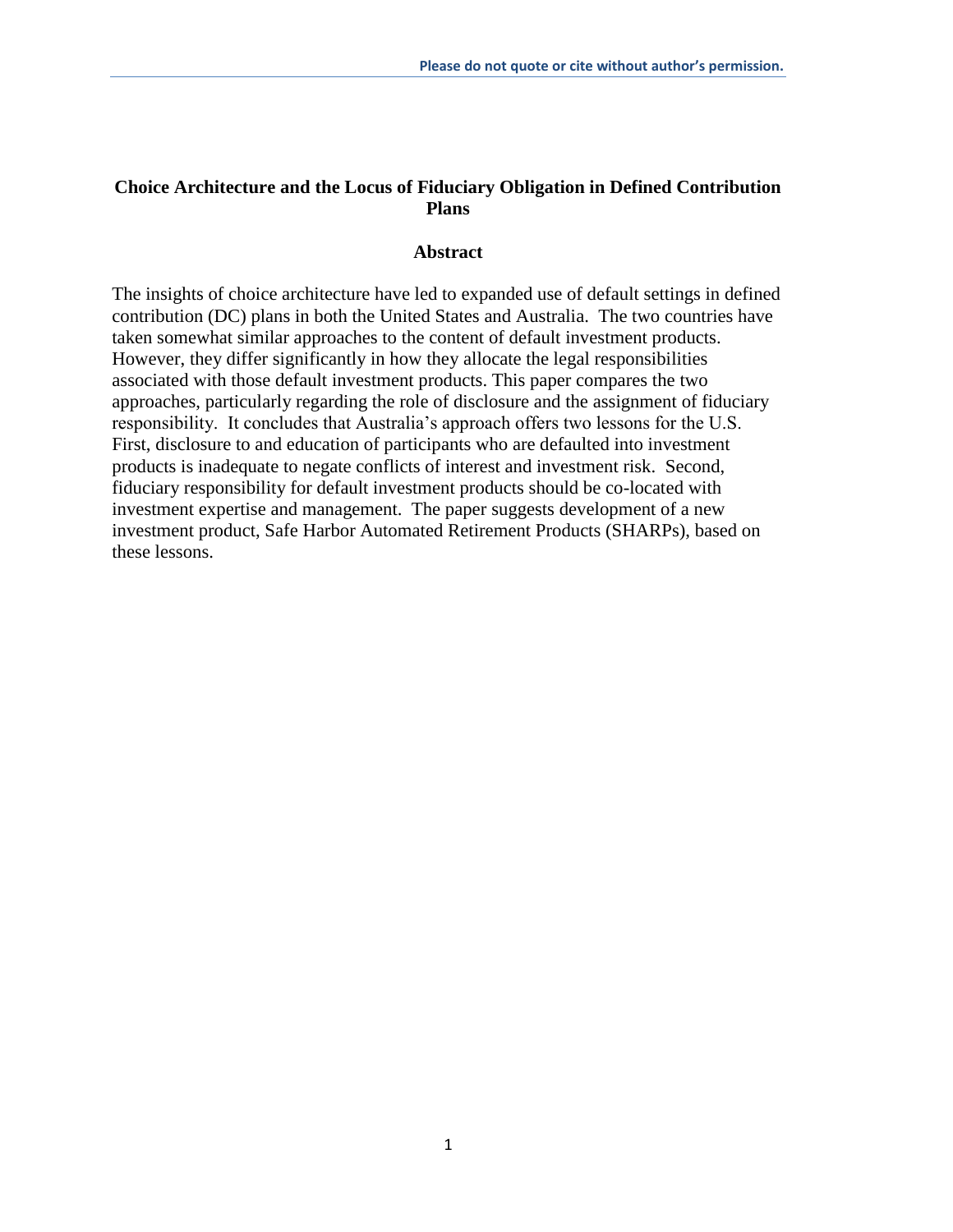# **Choice Architecture and the Locus of Fiduciary Obligation in Defined Contribution Plans**

# **TABLE OF CONTENTS**

- I. Introduction
- II. Choice Architecture and Allocation of 401(k) Decisions and Responsibility
	- A. Choice Architecture an Overview
	- B. Choice Architecture and 401(k) Plans
		- 1. Plan Sponsorship Employer Decision
		- 2. Contributions Shared Choice
		- 3. Investments Shared Choice
			- a. Number of Investment Options
			- b. Employer Stock
- III. Long-term Retirement Wealth Accumulation Down Under the Australian Approach
	- A. Australia's "Mandatory" System of Workplace Retirement Savings
	- B. Choice Architecture in Default Investment Reforms
- IV. Fiduciary Obligations, Trust Models, and Choice Architecture
	- A. Employer-Centric Model U.S.
		- 1. Regulatory Framework
		- 2. Fiduciary Status for Plan Investments
		- 3. Fiduciary Status and Investment Defaults
	- B. Financial Services-Based Model Australia
	- C. A Choice Architecture-based Comparison of the U.S. and Australian Models
		- 1. The Global Financial Crisis and Retirement Savings Accounts
		- 2. Default Investments U.S. and Australian Responses to the Global Financial Crisis
- V. Proposals for 401(k) Reform Mandates
	- A. Inadequacy of the Current System
	- B. Mandatory Systems
		- 1. Guaranteed Retirement Accounts
		- 2. Middle-and-Low Income Mandates
		- 3. USA Retirement Funds
- VI. SHARPs Nudges and Realignment of Fiduciary Responsibility
	- A. Government-Centric Retirement Security Provision in the U.S.
	- B. SHARPs A Fiduciary Model Built on Choice Architecture
		- 1. Decreased Barriers to Plan Sponsorship
		- 2. Greater Integrity and Appropriate Diversification of Investment Products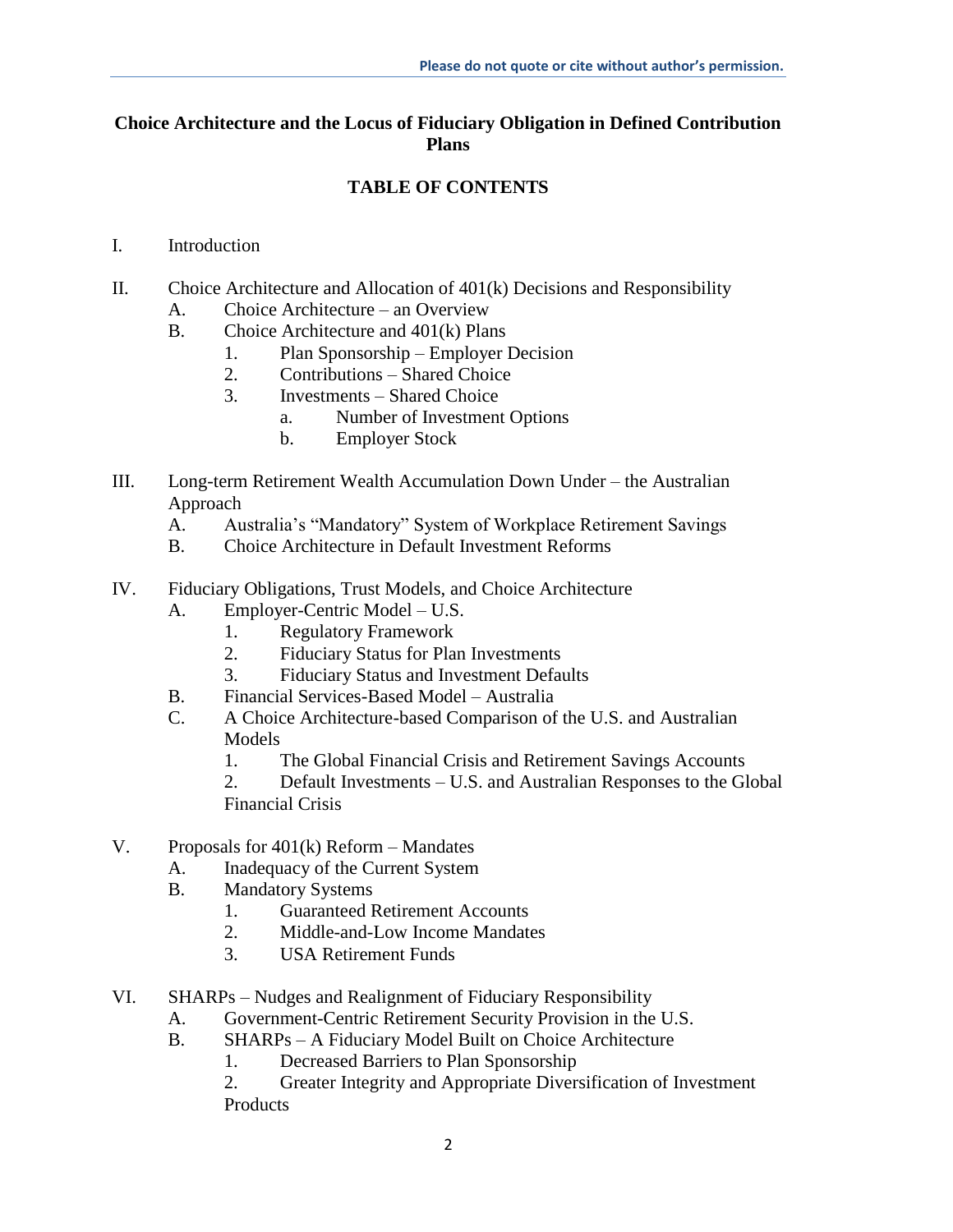- 3. Increased Employee Participation in 401(k) Plans<br>4. The Benefits of SHARPs
- The Benefits of SHARPs

VII. Conclusion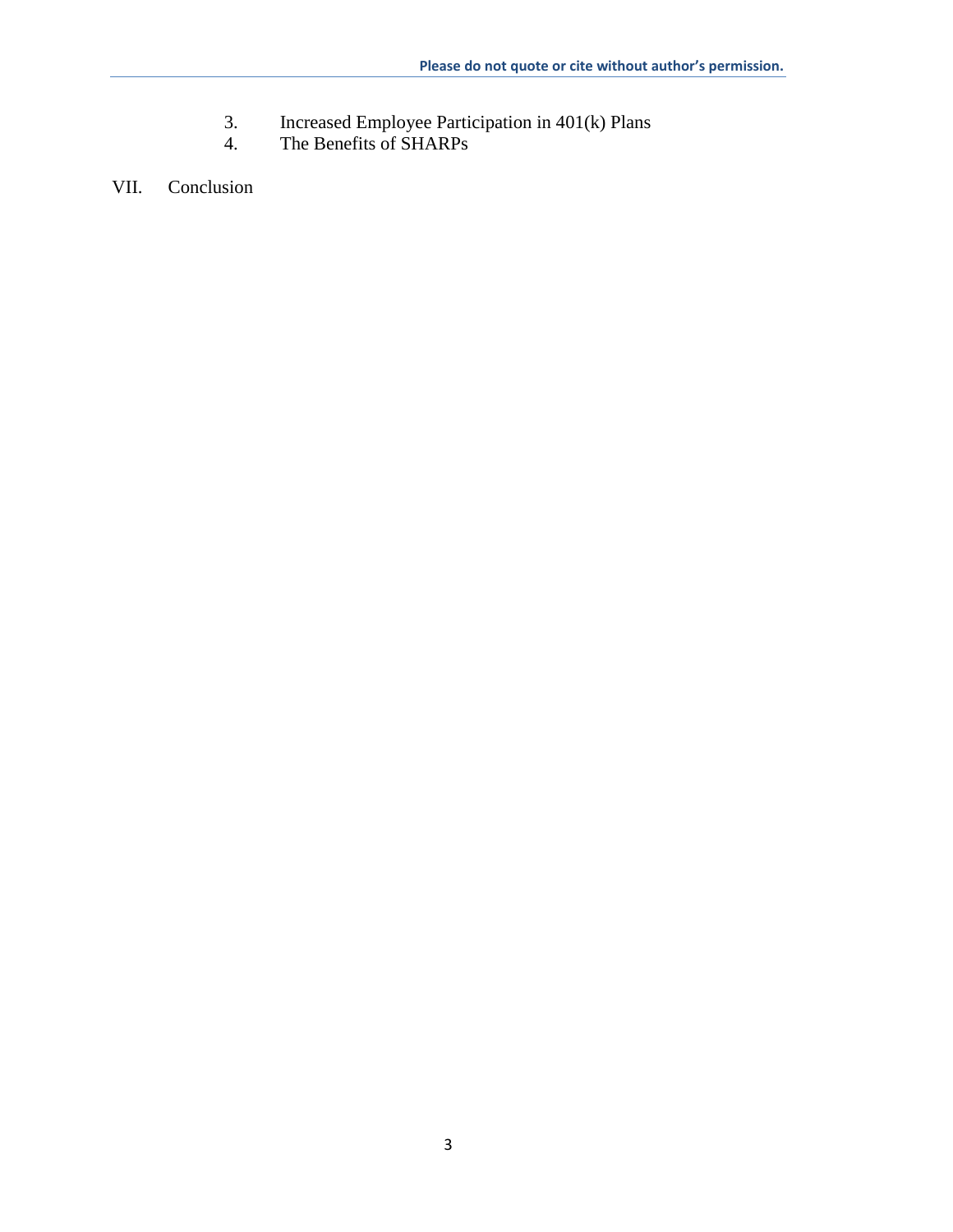# **Choice Architecture and the Locus of Fiduciary Obligation in Defined Contribution Plans**

#### **By**

# **Dana M. Muir**

"On January 1, 2011, the oldest Baby Boomers [turned] 65. Every day for the next 19 years, about 10,000 more will cross that threshold. By 2030, when all Baby Boomers will have turned 65, fully 18% of the nation's population will be at least that age."<sup>1</sup>

### **I. Introduction**

 $\overline{\phantom{a}}$ 

Long-term wealth creation and retirement security for the much discussed "ninety-nine percent"<sup>2</sup> depends in large part on employer-sponsored plans that enable employees to save for their retirement. For many employees their retirement-related savings accounts are their single largest asset – or their second largest asset after their home.<sup>3</sup> Currently Americans hold more than \$3.4 trillion<sup>4</sup> in their 401(k) plans.<sup>5</sup> For

http://abcnews.go.com/Business/story?id=88753&page=1#.T1asDmC4L2k.

Arthur F. Thurnau Professor of Business Law, Stephen M. Ross School of Business at the University of Michigan. J.D. University of Michigan Law School. dmuir@umich.edu. 734.763.3091. ©2012. I appreciate the research support provided by Michigan Ross and thank Loretta Tracy for research assistance. I received helpful

comments from Mark DeBofsky, Donald Fuerst, Lissa Paris, Paul Secunda, Norman Stein, John Turner, and the participants in the Employee Benefits in an Era of Retrenchment conference.

<sup>1</sup> PEW RESEARCH CENTER, *Baby Boomers Approach Age 65 – Glumly*, Dec. 10, 2010, http://www.pewsocialtrends.org/2010/12/20/baby-boomers-approach-65-glumly/.

<sup>2</sup> *See, e.g.*, Peter J. Henning, *Making Sure "The Buck Stops Here": Barring Executives for Corporate Violations,* 2012 U. CHI. LEGAL F. 91, 91 (2012) ("The movement called 'Occupy Wall Street' has sought to take over locations in New York City and elsewhere to protest what it sees as corporate greed and corruption that have led to a growing

inequality between powerful moneyed interests and 'the other 99 percent'").

<sup>3</sup> *See* Alan Lavine, *New Opportunities with 401(k)s,* FIN. ADVISOR MAG., Nov. 2010, http://www.fa-

mag.com/component/content/article/6280.html?issue=156&magazineID=1&Itemid=73; Dan Lewerenz, *The Man Behind the 401(k),* ABC NEWS, Jan. 18, 2012,

<sup>4</sup> INVESTMENT COMPANY INSTITUTE, *Retirement Assets Total \$18.9 Trillion in First Quarter-2012,* (June 28, 2012),

http://www.iciglobal.org/portal/site/ICI/menuitem.905dc9f48cce5dfa30fc6010a52001ca/ ?vgnextoid=56c5056c25f28310VgnVCM1000005a0210acRCRD&vgnextchannel=a0431 7281ae3f110VgnVCM1000005b0210acRCRD&vgnextfmt=print.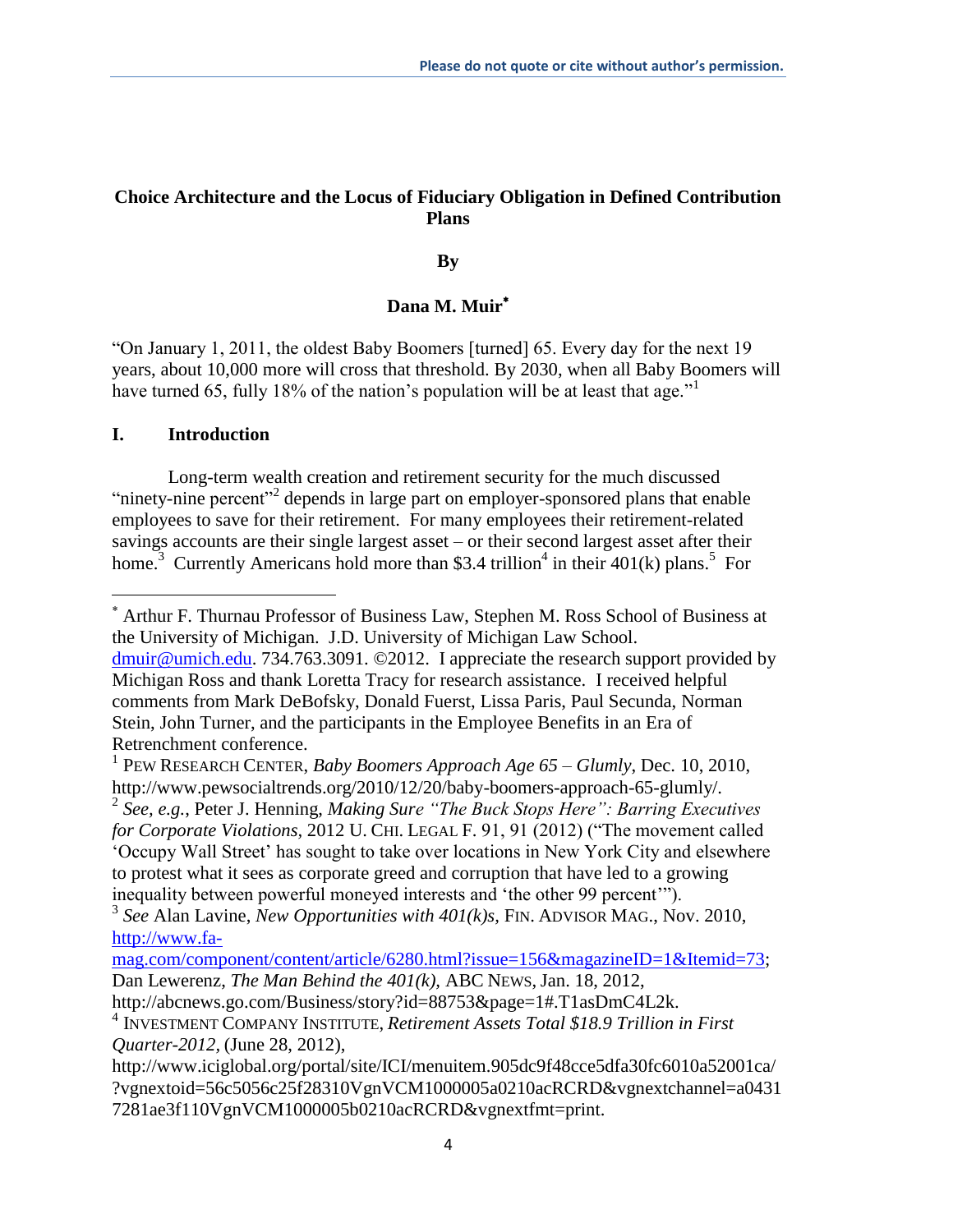perspective, that is the equivalent of 28 percent of the domestic equity market capitalization of the New York Stock Exchange.<sup>6</sup>

Yet, in spite of the trillions of dollars held in these accounts, problems with 401(k) plans are apparent. Most scholars and policymakers agree that too few employees participate in those plans, when employees do participate they save too little money, and their decisions on how to invest their account assets tend to be problematic.<sup>7</sup> Research in behavioral economics explains cognitive biases that lead to flawed decision making. $8$ The principles of choice architecture have contributed to statutory reforms and voluntary changes by some employers to the structure of their  $401(k)$  plans.<sup>9</sup> Yet, large sectors of workers still do not have access to 401(k) plans and asset accumulation remains too  $low<sup>10</sup>$ 

The severity of the issues with the current system and the potential contributions of choice architecture have not gone unnoticed. There have been many thoughtful and creative proposals for reform of the employer-based retirement security system. Some have focused primarily on tax incentives.<sup>11</sup> Others have discussed ways of salvaging the traditional pension plans that increasingly have been replaced or supplemented by 401(k) plans.<sup>12</sup> Other approaches favor increased government intervention and paternalism; for example one commentator has proposed the creation of a system of Guaranteed

 $5/5$  401(k) plans are a type of defined contribution (DC) plan. For an explanation of DC plans and how they differ from defined benefit (DB) plans, see *infra* text accompanying notes 36-38, 152-55. Many of the concepts discussed in this article could be extended to other types of defined contribution plans including those sponsored by governmental entities. For purposes of scope, I focus the discussion here on 401(k) plans.

<sup>6</sup> World Federation of Exchanges, *2011 WFE Market Highlights,* 6 (2012) (reporting New York Stock Exchange capitalization of almost \$12 million), .

<sup>7</sup> *See infra* text accompanying notes 267-71.

<sup>8</sup> *See infra* text accompanying notes 27-31.

<sup>9</sup> *See infra* text accompanying notes 55-56, 59-61.

<sup>&</sup>lt;sup>10</sup> See infra text accompanying notes 44-48, 267-68.

<sup>11</sup> *See, e.g.*, Colleen E. Medill, *Targeted Pension Reform,* 27 J. LEGIS. 1, 3 (2001) (proposing closure of loopholes in the tax system that result in benefits being lower than they otherwise would be for lower wage workers); Michael W. Melton, *Making the Nondiscrimination Rules of Tax-Qualified Retirement Plans More Effective* 71 B.U.L. REV. 47, 50 (1991) (arguing that tax incentives are not sufficient to induce low-income workers to save for retirement); *see also* Paul M. Secunda, *401K Follies: A Proposal to Reinvigorate the United States Annuity Market,* 30 ABA SEC. TAX'N NEWS Q., 13, 14-15 (2010) (arguing for tax law changes to require 401(k) plans to offer annuitized distribution options).

<sup>12</sup> *See, e.g.*, Michael J. Collins, *Reviving Defined Benefit Plans: Analysis and Suggestions for Reform,* 20 VA. TAX REV. 599, 602 (2001) (advocating simplification of the tax laws governing defined benefit plans in order to encourage plan sponsorship); Barry Kozak, *The Cash Balance Plan: An Integral Component of the Defined Benefit Plan Renaissance,* 37 J. MARSHALL L. REV. 753, 800-04 (2004) (arguing that cash balance plans could ensure reliable lifetime income for retirees and reduce employer risk).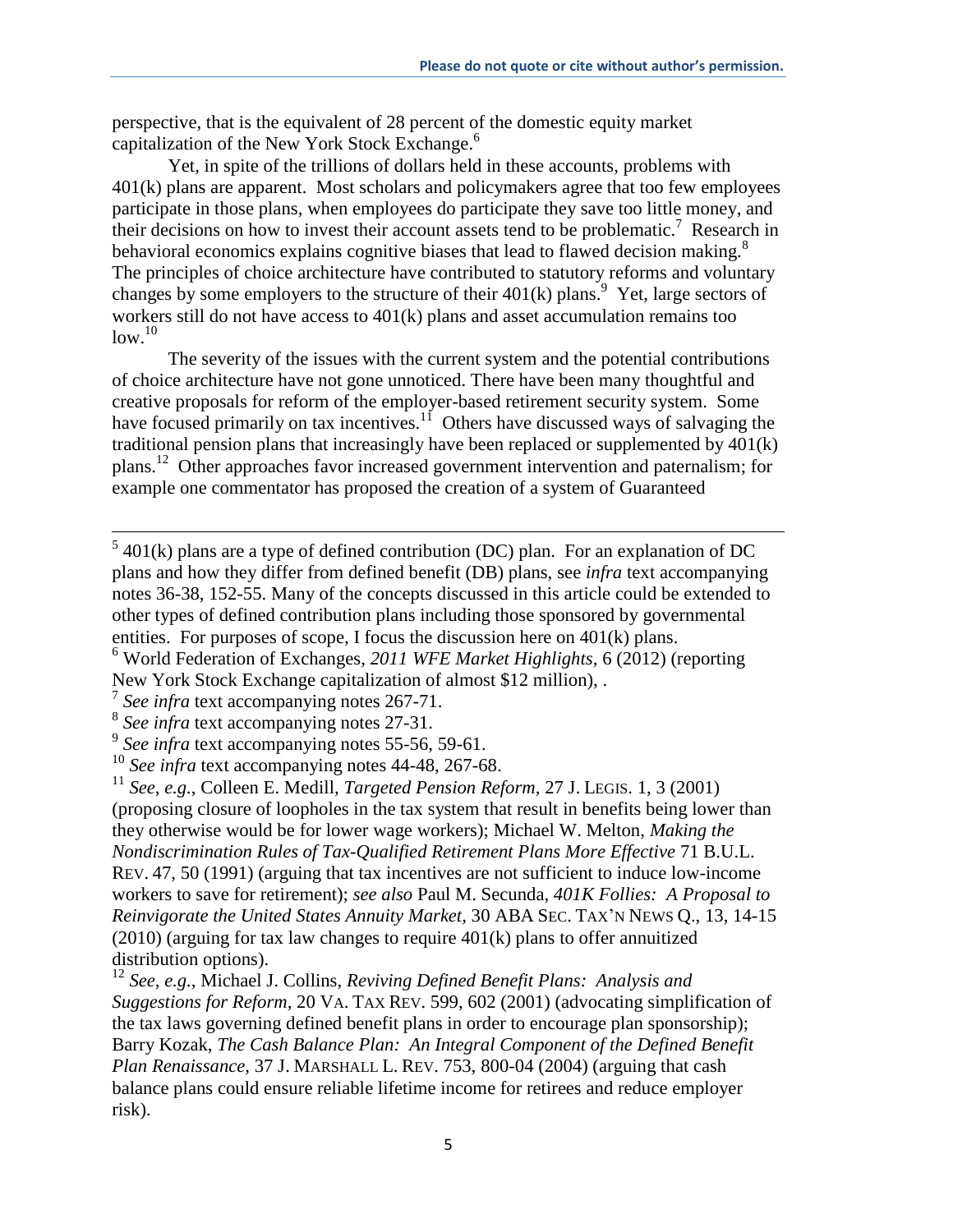Retirement Accounts, including mandatory contributions for all employees with investment of the assets to be determined by a government-appointed group of trustees.<sup>13</sup> Another somewhat similar proposal would eliminate the 401(k) system, provide government matching contributions to accounts for low-and-middle income wage earners, and delegate investment authority to a government-selected fund manager.<sup>14</sup> Senator Tom Harkin advocates a system that would require all employers to make contributions to a plan for employees, who also might contribute, with the assets to be managed on a conservative basis by private-sector funds.<sup>15</sup>

Here I advocate incremental reform of the current 401(k) system with a continued emphasis on voluntary employer sponsorship and employee choice. This proposal is unique in that it builds upon the contributions that choice architecture theory has made to our knowledge of 401(k) plan structure and the use of default settings while retaining the ideological differentiation between the private-employer based pension system and Social Security. The proposal reflects this Article's analysis that the locus of fiduciary responsibility in 401(k) plans has become disconnected from its trust law origins. Adoption of the proposal would encourage more employees to sponsor 401(k) plans and result in more employees contributing to those plans.<sup>16</sup> In addition, more assets should be held in low cost, appropriately diversified investment vehicles. The reform proposal is counter-intuitive, though on its face not entirely novel: $17$  I argue that portions of the fiduciary responsibility currently shouldered by employers that sponsor 401(k) plans should be shifted to financial services providers. And small employers should have the ability to entirely avoid fiduciary responsibility for 401(k) investment selection and plan administration.

This article proceeds as follows. In Part II, I explore the lessons of choice architecture and behavioral economics for the allocation of decision making in 401(k) plans, beginning with some background on the economic theory. After a brief discussion of the allocation of the plan sponsorship decision, the next subsections turn to employee contributions and investment selection. When viewed through a purely regulatory lens, those decisions are entirely in the hands of employees. Behavioral economics research, however, shows that employer decisions on plan terms may significantly affect employee decision making. As a result of that research, some employers have adopted plan default settings intended to 'nudge'<sup>18</sup> preferred employee behavior.

<sup>13</sup> *See, e.g.*, TERESA GHILARDUCCI, WHEN I'M SIXTY-FOUR: THE PLOT AGAINST PENSIONS AND THE PLAN TO SAVE THEM 260-74 (2008).

<sup>14</sup> Jeff Schwartz, *Rethinking 401(k)s,* 49 HARV. J. ON LEGIS. 53, 74-78 (2012).

<sup>&</sup>lt;sup>15</sup> Tom Harkin, *The Retirement Crisis and a Plan to Solve It, 5-7 (2012)*,

http://www.harkin.senate.gov/documents/pdf/5011b69191eb4.pdf.

<sup>16</sup> *See infra* Part VI.B.4.

<sup>&</sup>lt;sup>17</sup> See Harkin, *supra* note 15 (proposing to relieve employers of fiduciary obligation if they use the new fund structure). Differences between my proposal and Senator Harkin's plan are discussed *infra* throughout Part VI.

<sup>&</sup>lt;sup>18</sup> RICHARD H. THALER & CASS R. SUNSTEIN, NUDGE 6 (2008). A nudge, according to the authors, is "any aspect of the choice architecture that alters people's behavior in a predictable way w/out forbidding any options or significantly changing their economic incentives." *Id.* at 6.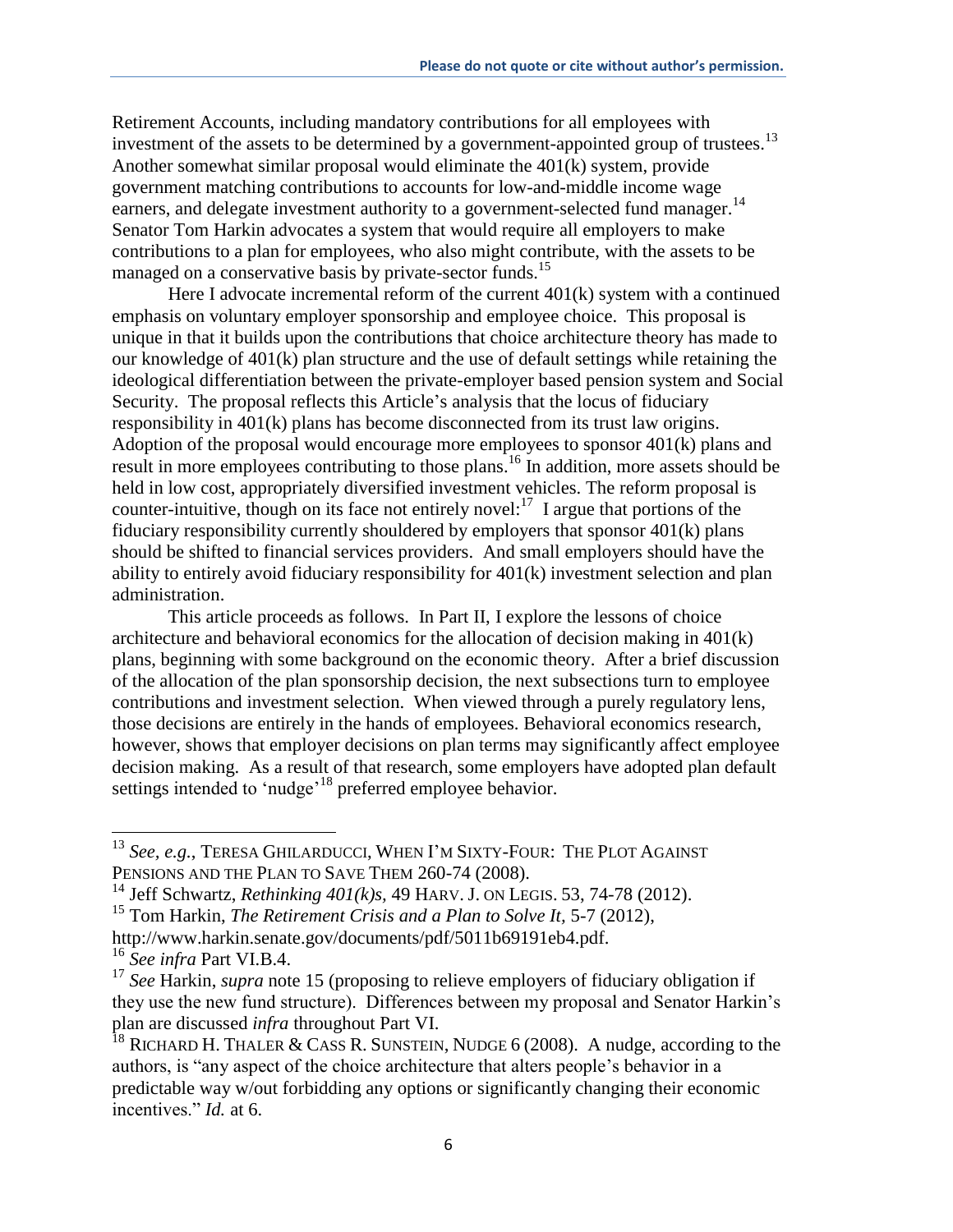Part III provides a brief description of Australia's approach to retirement wealth creation and its financial services-based trust model. Australia's reform of its regulation of default investments offers lessons for the U.S. The expert panel that developed the reform package explicitly based its approach to defaults on choice architecture principles. Part IV addresses the intersection of default settings and fiduciary obligation in the U.S. It explains that the current allocation of fiduciary responsibility is attributable to the very different system of retirement plans that was in effect when the Employee Retirement Income Security Act  $(ERISA)^{19}$  was passed in 1974 and its trust-based regulatory structure was established. The Part discusses application of the U.S. employer-centric trust model in the context of plan investments, including default investment products. It concludes that although both Australian and U.S. policymakers have facilitated the use of defaults, the U.S.'s employer-centric model produces a very different result than Australia's financial services-centric approach. Failings of the U.S. approach are evident in the Department of Labor's (DOL) post-financial crisis regulatory initiative on 401(k) plan investment defaults. The analysis shows that continued reliance on an employerbased trust model has compromised U.S. regulatory efforts that were intended to improve the use of default investment products. In contrast, Australia's reforms include enhancement of its financial-services-based trust and fiduciary model.

Part V considers other 401(k) reform proposals, which take a government-centric approach. In Part VI I offer an incremental proposal that would retain most of the features of the current 401(K) system while reallocating certain fiduciary responsibilities and creating a new default investment product, Safe Harbor Automated Retirement Products (SHARPS).<sup>20</sup> The proposal addresses the current fiduciary misalignment present in the U.S. employer-based model and leverages choice architecture insights to increase the number of employees who will build wealth for retirement and the amount they will accumulate.

#### **II. Choice Architecture and Allocation of 401(k) Decisions and Responsibility**

This Part begins by describing choice architecture and its intersection with behavioral economics. The next section explains the distribution of decision making in the current 401(k) plan regime between employers and employees. That discussion considers ways choice architecture may be used to affect decision making. The last subsection contains significant analysis and discussion of the relevant literature regarding

l

<sup>&</sup>lt;sup>19</sup> Employee Retirement Income Security Act (ERISA) of 1974, ERISA  $\S$ § 1-4402, 29 U.S.C. [§§ 1001-](http://www.lexis.com/research/buttonTFLink?_m=485759cb3c7fb10e65f4db9c8f9f757c&_xfercite=%3ccite%20cc%3d%22USA%22%3e%3c%21%5bCDATA%5b23%20Berkeley%20J.%20Emp.%20%26%20Lab.%20L.%201%5d%5d%3e%3c%2fcite%3e&_butType=4&_butStat=0&_butNum=368&_butInline=1&_butinfo=29%20USC%201001&_fmtstr=FULL&docnum=1&_startdoc=1&wchp=dGLbVzV-zSkAl&_md5=138e2e24b75723a84a78159ebeb7eba7)1461 (2006).

 $20$  Although the name bears a resemblance, there is no relationship intended with the well-known "Sharpe ratio" used in analyzing investments. *See* Houman B. Shadab, *The Law and Economics of Hedge Funds: Financial Innovation and Investor Protection,* 6 BERKELEY BUS. L.J. 240, 264 n.152 (2008) ("The Sharpe ratio is the most common way of measuring risk-adjusted returns."). I also hope it does not suffer any negative connotations from the pejorative "sharp business practice." *See, e.g.*, Jeremy A. Rabkin, *War, International Law, and Sovereignty: Reevaluating the Rules of the Game in a New Century: Recalling the Case for Sovereignty,* 5 CHI. J. INT'L L. 435, 440 (2005) (referring to "'economic coercion' from sharp business practices").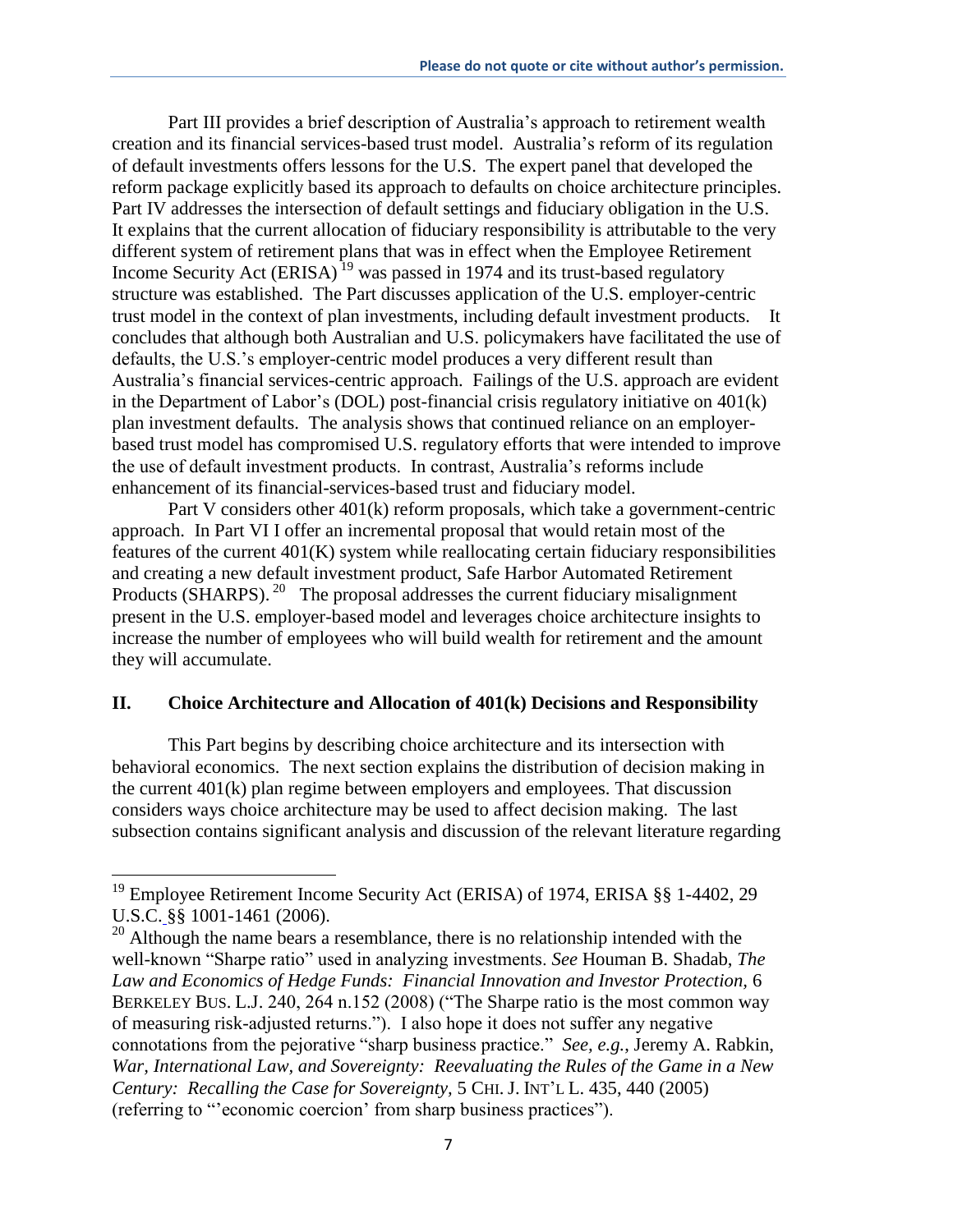investment decision making, which supports my ultimate recommendation is for the creation of a new investment vehicle for use in 401(k) plans.

## **A. Choice Architecture – an Overview**

The term "choice architecture" was coined by Thaler and Sunstein in their influential 2008 book describing how nudges can change decision making.<sup>21</sup> A choice architect "has the responsibility for organizing the context in which people make decisions."<sup>22</sup> Choice architecture describes the organization of that context (such as the structure of a 401(k) plan) and how that organization affects decisions (such as employees' investment decisions). In that way it is similar to the way the architecture of a building affects the way the building is used.<sup>23</sup>

Choice architecture relies on behavioral economics. As a field, behavioral economics draws from psychology and economics to explain why human behavior sometimes departs in "persistent and consistent"<sup>24</sup> ways from that predicted by traditional utility maximizing economic theory.<sup>25</sup> It is because decision making departs from those predictions that a choice architect's organization of decision making context may affect those decisions. Researchers in behavioral economics have identified a number of heuristics and biases that help to explain systematic departures from the decision making predicted by classical economics.<sup>26</sup> It is those specific insights from behavioral economics that choice architects may use in structuring a decision making context in order to nudge a desired outcome.

A significant body of literature by economists evaluates how behavioral economics can be used to influence the design of retirement plans.<sup>27</sup> This article does not attempt to either repeat or summarize the entirety of that continually evolving body of work. Instead, the rest of this section focuses on their findings on employee engagement with  $401(k)$  plans.

Experiments conducted by behavioral economists reveal that many employees are willing to make only a minimal time commitment to retirement plan management. Participants in a study conducted by Professors Benartzi and Thaler spent on average less than an hour making asset allocation decisions and few of those participants reviewed

<sup>21</sup> THALER & SUNSTEIN, *supra* note 18, at 3.

 $22$  *Id.* 

<sup>23</sup> *See id.*

<sup>24</sup> Swee-Hoon Chuah & James Devlin, *Behavioural Economics and Financial Services Marketing: A Review,* 29 INT'L J. BANK MKTG. 456, 457 (2011).

<sup>25</sup> *See generally* Sendhil Mullainathan, & Richard Thaler, *Behavioral Economics,* MIT Dept. of Economics Working Paper No. 00-27 (2000) (providing an overview of behavioral economics), http://papers.ssrn.com/sol3/papers.cfm?abstract\_id=245828.

<sup>26</sup> *See, e.g.* Chuah & Devlin, *supra* note 24, at 457-58 (listing the factors covered in their review of financial services marketing).

<sup>27</sup> *See, e.g.,* THALER & SUNSTEIN, *supra* note 18, at 108-11; Olivia Mitchell & Stephen Utkus, *Lessons from Behavioral Finance for Retirement Plan Design,* Working Paper 2003-6 (PENSION RESEARCH COUNCIL, Philadelphia Pa.) 2003, at 1-25, http://papers.ssrn.com/sol3/papers.cfm?abstract\_id=464640.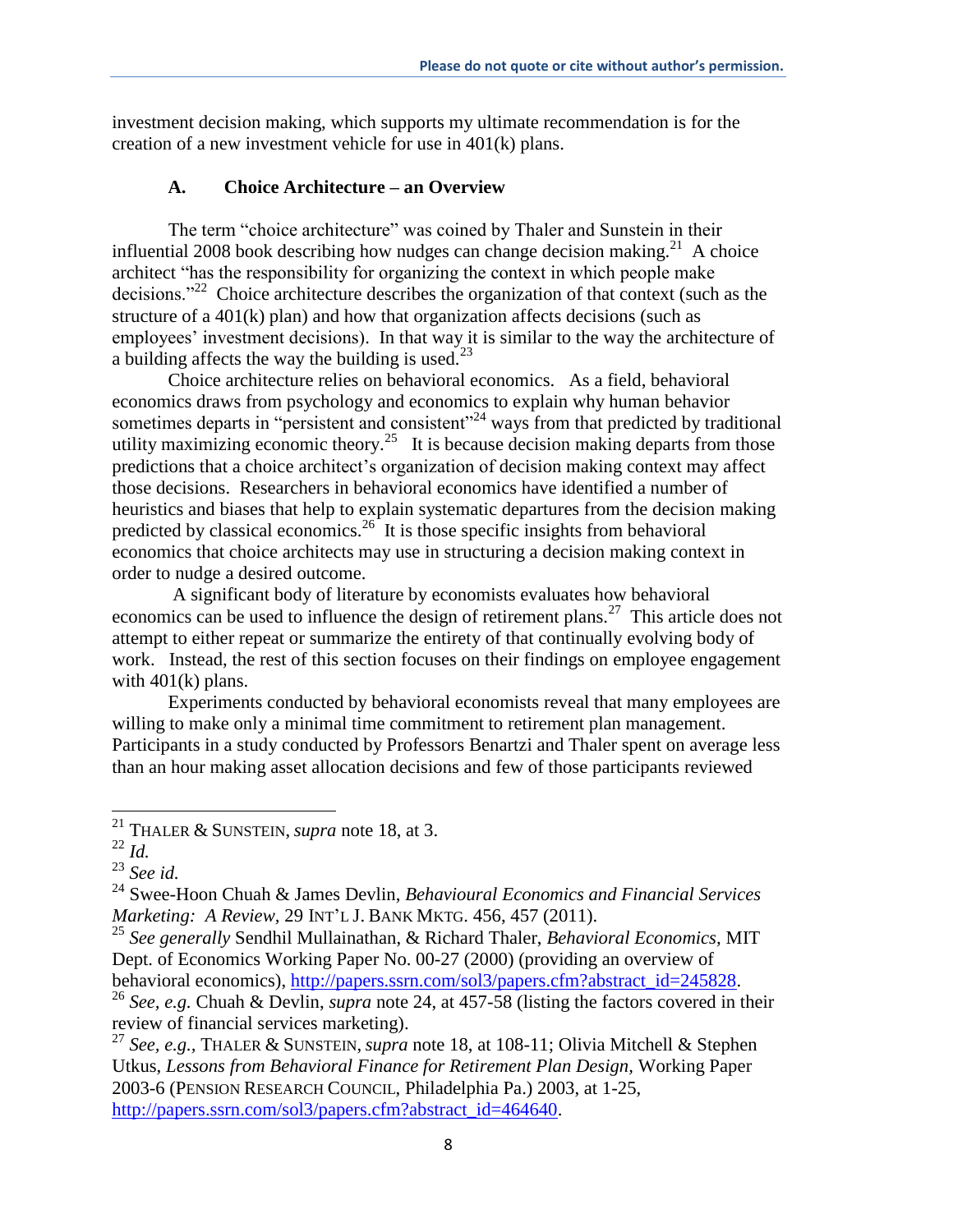any material other than that supplied by the investment providers.<sup>28</sup> Another indicator of employee disinterest in making investment decisions is how rarely employees change the asset allocations in their defined contribution (DC) plans. They fail to revisit their initial investment allocation decisions or to rebalance their account portfolios even if their personal circumstances or financial market conditions change substantially.<sup>29</sup> One study found that over the lifetime of a group of university employees, the median number of asset allocation changes was zero. Another, more recent study, similarly found that nearly half of the employees with accounts did not change their asset allocations during the ten-year study period. $30$ 

Research on financial literacy also provides discouraging data for the retirement prospects of many employees. One relevant study considered the before-and-after test results from a group of employees who received financial literacy education. The net result of the education was a one-point increase in the employees' test scores, from 54 to 55. Purely random answers should have scored 50 because the test consisted of true/false responses. 31

Fortunately, opportunities increasingly exist at the regulatory and employer level to utilize the employee disengagement and passivity evidenced in the studies just discussed. As shown in the next section, choice architecture provides evidence that plan decision making formally allocated by law to employees is affected by default and framing decisions made by employers. Some employers have used these insights to construct plan terms to increase the likelihood that their 401(k) plans will provide higher levels of benefits to more employees.

# **B. Choice Architecture and 401(k) Plans**

In the next three subsections, I consider the interaction between choice architecture and the regulatory allocation of decision making. The first subsection below explains a setting where the decision authority rests solely with the employer. In the latter two subsections, though, the allocation of decision authority changes depending on whether the authority is viewed through a legal lens or a choice architecture lens.

# *1. Plan Sponsorship – Employer Decision*

The first decision to be made regarding a  $401(k)$  plan<sup>32</sup> is made by an employer<sup>33</sup> and that choice is whether to offer a plan at all. The U.S. private sector retirement plan

<sup>28</sup> Shlomo Benartzi & Richard H. Thaler, *Risk Aversion or Myopia? Choices in Repeated Gambles and Retirement Investments,* 45 MGMT. SCI. 364, 375 (1999).

<sup>29</sup> *See* Susan J. Stabile, *Freedom to Choose Unwisely: Congress' Misguided Decision to Leave 401(k) Plan Participants to Their Own Devices,* 11 CORNELL J.L. & PUB. POL'Y 361, 376 (2002).

<sup>30</sup> *See* Richard H. Thaler & Shlomo Benartzi, *Save More Tomorrow™: Using Behavioral Economics to Increase Employee Saving,* 112 J. OF POL. ECON. S164, S168 (2004).

<sup>31</sup> THALER & SUNSTEIN, *supra* note 18, at 112.

 $32$  See *infra* text accompanying note 160-61 regarding the scope of 401(k) plans.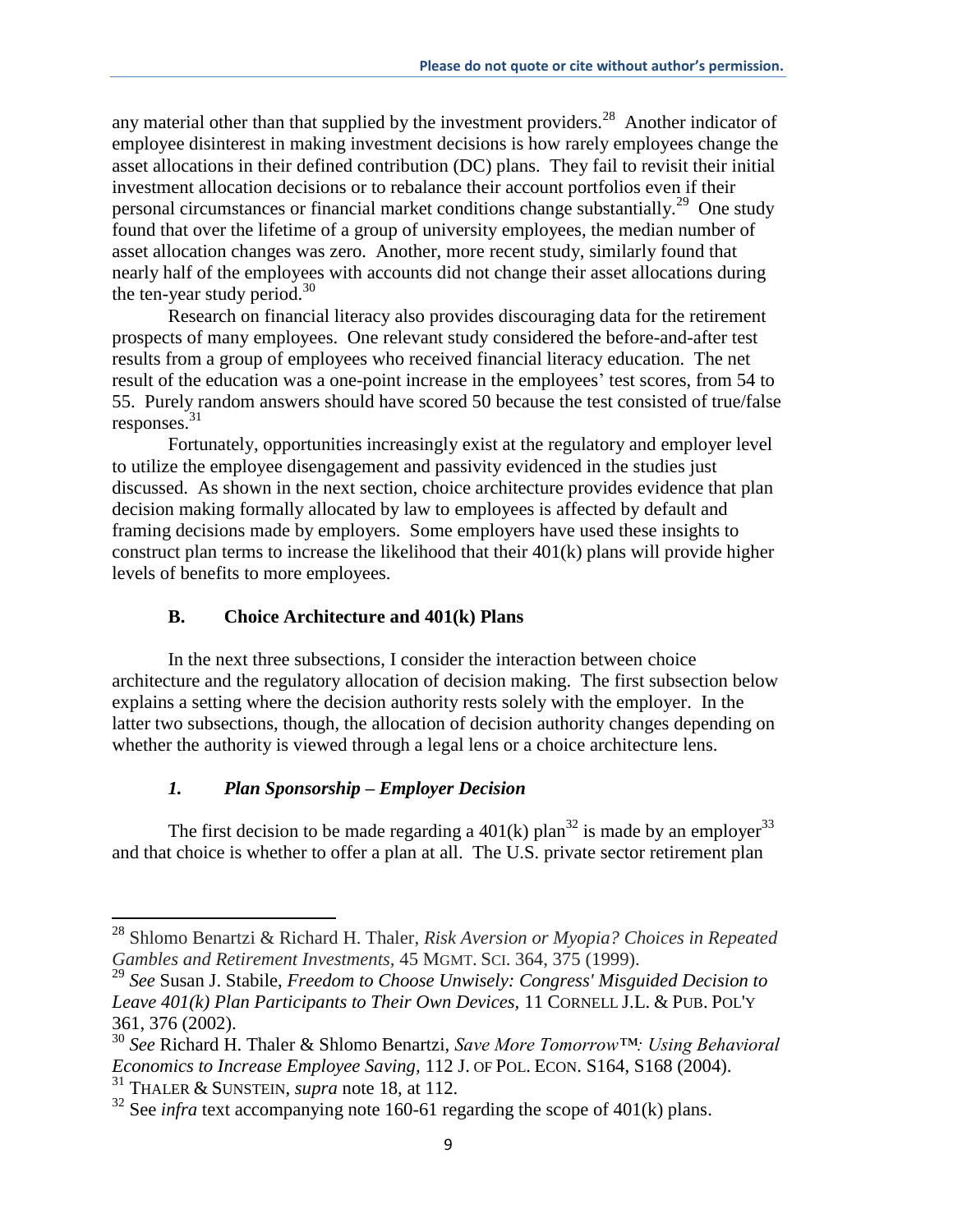system has always been one of voluntary sponsorship.<sup>34</sup> As a result an employer may choose to offer a 401(k) plan, another type of plan, or no plan.

Of the more than \$10 trillion of wealth held by Americans in tax-favored accounts intended to promote retirement security, \$3.4 trillion is held in  $401(k)$  plans.<sup>35</sup> Across the world, retirement-type plans are categorized as DC plans or defined benefit plans (DB).<sup>36</sup> In DC plans, the investment risk resides on employees, not employers. Upon retirement, employees typically are entitled to whatever amount has accumulated in their DC plan account.<sup>37</sup> 401(k) plans are a type of DC plan. The defining quality of a 401(k) plan is that each employee who is eligible to take part in a 401(k) plan must have the right to choose to contribute, or not to contribute, pre-tax earnings to that employee's own plan account.<sup>38</sup> That individual employee decision making power on whether to contribute is one of the reasons that choice architecture plays such a powerful role in the success of  $401(k)$  plans as long term wealth accumulation mechanisms.<sup>39</sup>

Some specialized terminology is important in understanding the outcomes of employer decisions on plan sponsorship. The extent to which employees have the option to contribute to 401k plans or to take part in other types of plans are analyzed as *coverage* rates.<sup>40</sup> In comparison, the rates at which employees actually decide to make contributions or otherwise accumulate savings in the plans are known as *participation* rates.<sup>41</sup> In DB plans, which traditionally did not accept let alone require employee contributions, coverage and participation rates are typically equal or close to equal.<sup>42</sup> In plans such as 401(k)s, where employee contributions are optional, coverage rates may be significantly higher than participation rates. $43$ 

<sup>39</sup> *See infra* Part II.B.2.

<sup>40</sup> Muir & Turner, *supra* note 36, at 24.

 $33$  The standard 401(k) plans discussed in this article must be sponsored by employers, who then nearly always act as the plan sponsors. *See* ERISA § 3(1), 29 U.S.C. § 1002(1) (2006) (requiring plans to be sponsored by an employer or an employee organization). Therefore the terms employer and plan sponsor are used interchangeably.

<sup>34</sup> *See* Dana M. Muir, *From YUPPIES to GUPPIES: Unfunded Mandates and Benefit Plan Regulation,* 34 GA. L. REV. 195, 209-11 (1999) (discussing the history of voluntary plan sponsorship in the U.S.).

<sup>35</sup> INVESTMENT COMPANY INSTITUTE, *supra* note 4 (reporting as of Mar. 31, 2012).

<sup>36</sup> *See* Dana M. Muir & John A. Turner, *Constructing the Ideal Pension System, in*  IMAGINING THE IDEAL PENSION SYSTEM: INTERNATIONAL PERSPECTIVES 4-10 (Dana M. Muir & John A. Turner, eds., 2011) (discussing pension system in a number of countries as defined benefit (DB) or defined contribution)*; see also infra* text accompanying notes 152-55 (describing DB plans).

<sup>37</sup> Dana M. Muir, *Plant Closings and ERISA's Noninterference Provision,* 36 B.C. L. REV. 201, 205 (1995).

<sup>&</sup>lt;sup>38</sup> EMPLOYEE BENEFITS LAW 254 (Dana M. Muir ed., 2d ed. Supp. 2010) [hereinafter EMPLOYEE BENEFITS LAW 2010 SUPP.].

<sup>41</sup> *Id.* 

<sup>42</sup> Kathryn L. Moore, *An Overview of the U.S. Retirement Income Security System and the Principles and Values it Reflects,* 33 COMP. LAB. L. & POL'Y J. 5, 18 n.104 (2011).

<sup>43</sup> *See infra* text accompanying notes 57-58*.*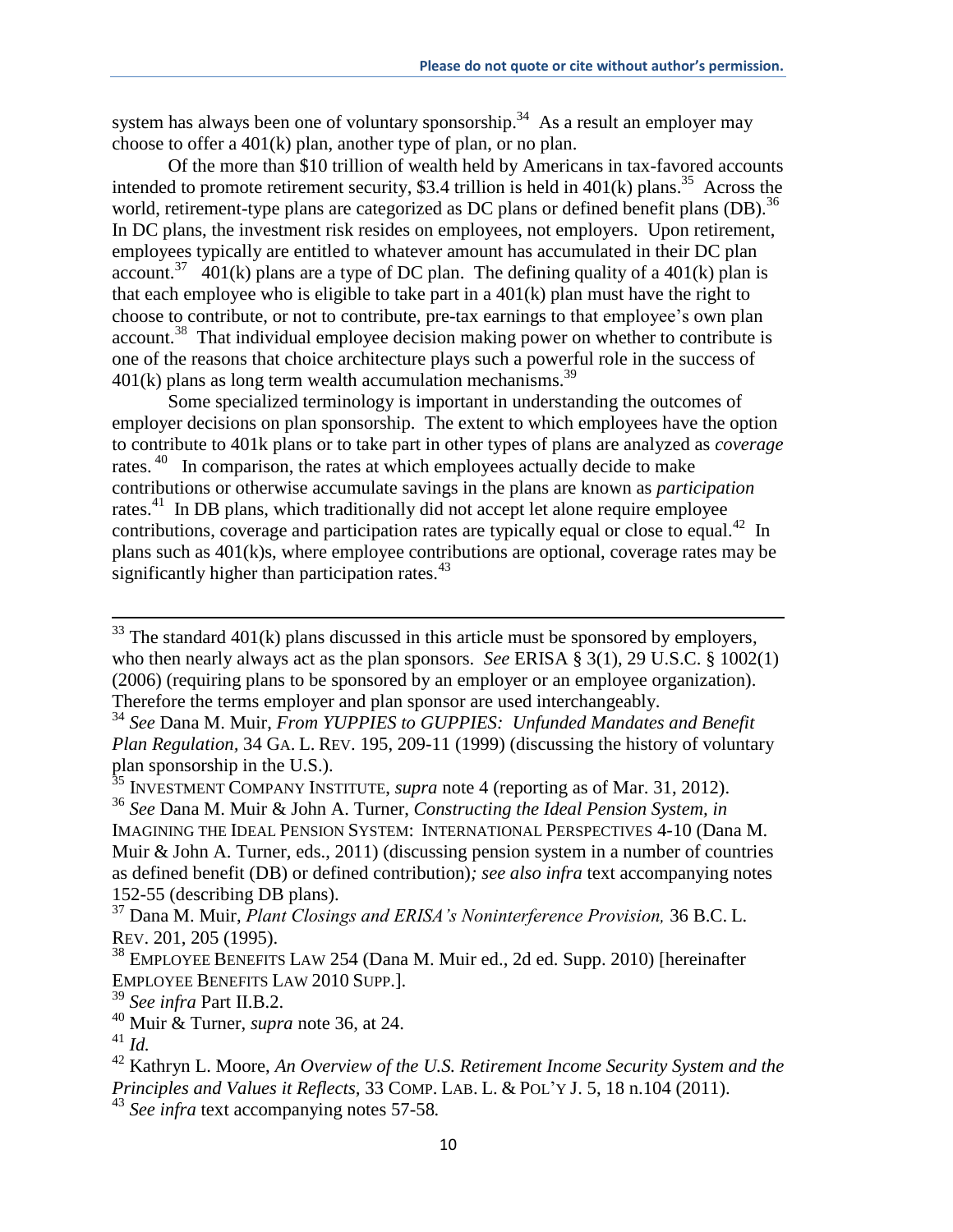The percentage of employees covered by any type of retirement-style plan is dependent on the definition of the employee population being analyzed. Analysis by Professor Munnell and colleagues found that, as of 2010, approximately 58 percent of full-time employees between the ages of 25 and 64 were covered by a private-sector employer-sponsored retirement plan.<sup>44</sup> In 1979 coverage for the same population was above 65 percent.<sup>45</sup> The data on which this research was premised does not break out 401(k) plans. Another data set indicates that, as of 2010, approximately 68 percent of the employees who have access to a pension plan are covered by a  $401(k)$  plan.<sup>46</sup> Another 13% of employees with pension coverage have a  $401(k)$  and another type of plan.<sup>47</sup>

The lack of access to plans affects particular categories of employees more than others and access has declined over the 40-year period studied. Small employers are less likely than larger ones to offer retirement plans. At employers with less than one hundred workers, another researcher estimated that only 49 percent of employees have access to a plan.<sup>48</sup>

### *2. Contributions – Shared Choice*

As discussed above,  $^{49}$  assuming an employer has chosen to offer a 401(k) plan, one of the identifying factors of that type of plan is that employees have the right to make voluntary contributions. When considered using a regulatory lens, therefore, the entire decision making authority on voluntary contributions is allocated to employees. Historically, plans provided that contributions would only be withheld from the wages of employees who affirmatively comply with the plan's procedures for designating a voluntary contribution.<sup>50</sup> Using the regulatory lens, the failure of many employees to enroll and contribute to  $401(k)$  plans was attributed to employee decision making.<sup>51</sup>

<sup>&</sup>lt;sup>44</sup> Alicia Munnell et. al., *The Pension Coverage Problem in the Private Sector*, (CTR. FOR RET. RESEARCH AT BOSTON COLL., Boston, Mass.), Sept. 2012, at 1, http://crr.bc.edu/wpcontent/uploads/2012/09/IB\_12-16.pdf.

<sup>45</sup> See *id.* at 2, fig. 1.

<sup>46</sup> Alicia Munnell, *401(k) Plans in 2010: An Update from the SCF,* (CTR. FOR RET. RESEARCH AT BOSTON COLL., Boston, Mass.), July 2012, at 3, http://crr.bc.edu/wpcontent/uploads/2012/07/IB\_12-13.pdf.

<sup>47</sup> *Id.*

<sup>48</sup> William J. Wiatrowski, *Changing Landscape of Employment-Based Retirement Benefits,* U.S. BUREAU OF LAB. STAT., at Table 1,

http://www.bls.gov/opub/cwc/print/cm20110927ar01p1.htm.

<sup>49</sup> *See supra* text accompanying note 38.

<sup>50</sup> *See* Richard L. Kaplan, *Enron, Pension Policy, and Social Security Privatization,* 46 ARIZ. L. REV. 53, 66 (2004) ("Most 401(k) plans require affirmative enrollment by employees . . .").

<sup>51</sup> *See, e.g.*, Karen C. Burke & Grayson M.P. McCrouch, *Social Security Reform: Lessons from Private Pensions,* 92 CORNELL L. REV. 297, 307 (2007) ("In making decisions about participation . . . more than a quarter of all eligible employees do not do so at all."); James M. Poterba, *Individual Decision Making and Risk in Defined Contribution Plans,* 13 ELDER L. J. 285, 306 (2005) ("[S]ome 401(k) plan participants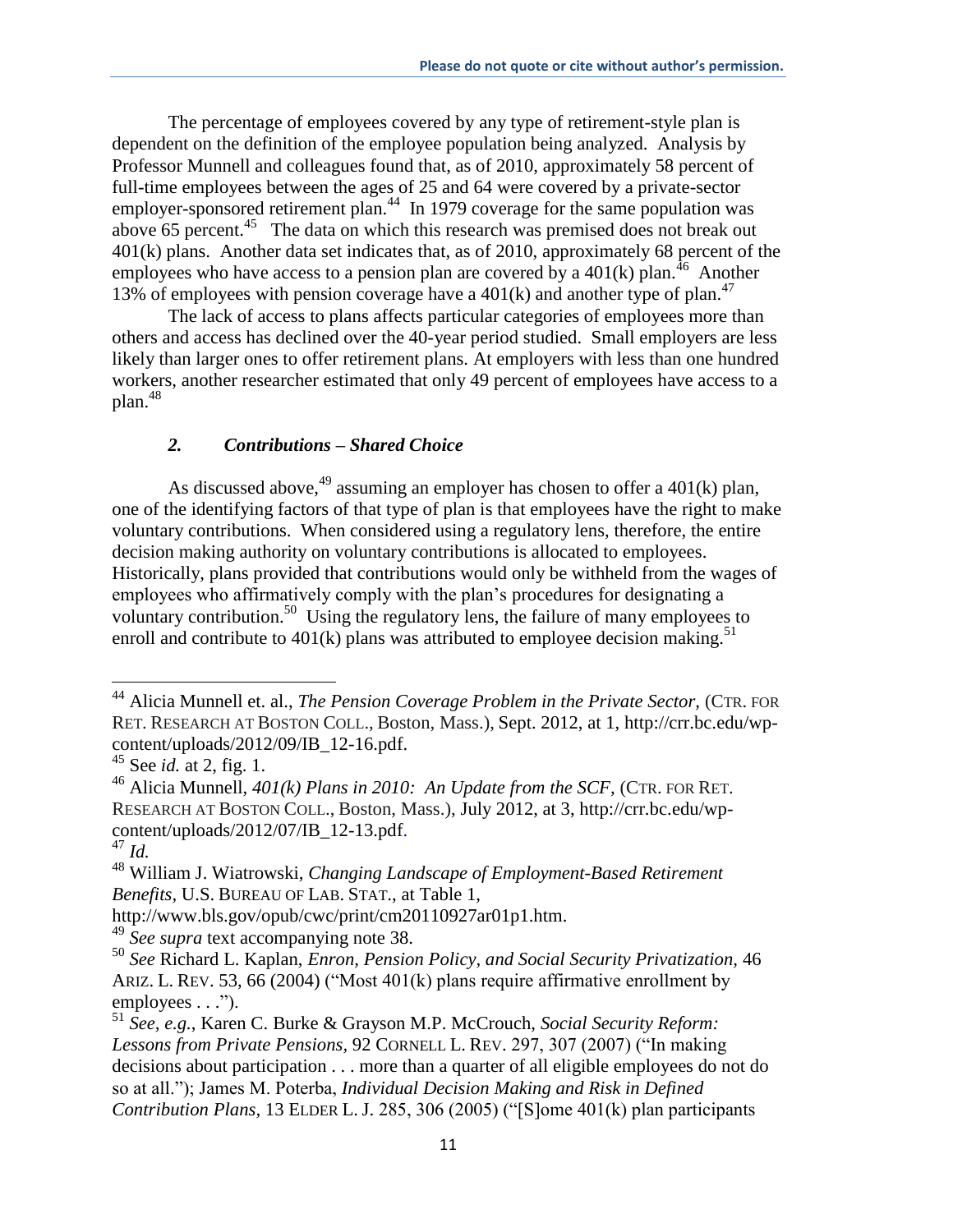A choice architecture lens, however, shows that employees and employers each play a role in determining whether an employee who is covered by a plan actually accumulates any assets in the account through contributions. One of the insights of choice architecture is that employer decisions about plan default settings can significantly affect whether employees contribute to a 401(k) plan they are covered by, and, if so, the rate at which they contribute.<sup>52</sup> The general concept of default settings is that they may enable 401(k) contributions to be made with no effort on the part of individual employees. The default settings are determined by the employer as part of the employer's decisionmaking on the basic structure of plan terms.<sup>53</sup> Employers always choose a participation default setting for 401(k) plans; however, sometimes those decisions are made implicitly. In the historic approach, discussed above,  $54$  the default setting was 'no participation.' Thus, if the employee did nothing, the employee did not contribute to the plan.

Re-setting the default on participation in  $401(k)$  plans from 'no participation' to 'participation' is an example of the affirmative use of choice architecture.<sup>55</sup> In so called automatic enrollment plans, the employer establishes plan terms that default employees, unless they make an express decision to decline participation (to opt-out), into plan participation. 56 Although the ultimate decision remains with employees, this option requires an action on their part to override the enrollment.

In these automatic enrollment plans, employees retain the power not to contribute, but studies have found that the structure of the decision making (whether the default for those who do not affirmatively decide is no participation or participation) dramatically affects participation rates. One model indicates that prior to the use of automatic enrollment, 66 percent of eligible workers participated in 401(k) plans. Immediately after introduction of automatic enrollment, participation increased to  $92$  percent.<sup>57</sup> The group

 $\overline{\phantom{a}}$ 

<sup>56</sup> Moore, *supra* note 42, at 21.

make decisions that  $\dots$  fail to take full advantage of the opportunities for 401(k) plans to contribute to their retirement income security.").

<sup>52</sup> *See infra* text accompanying notes 57-58, 64.

<sup>53</sup> *See* Vada Waters Lindsey, *Encouraging Savings Under the Earned Income Tax Credit: A Nudge in the Right Direction,* 44 U. MICH. J.L. REFORM 83, 113 (explaining availability of sample provisions to employers adopting or amending a 401(k) plan).

<sup>54</sup> *Supra* text accompanying note 50.

<sup>&</sup>lt;sup>55</sup> Default settings are not the only way that the configuration of plan terms may be used to affect employee participation. Other basic plan terms, such as whether the employer "matches" the contributions made by employees or otherwise contributes to the plan are affected by complex rules intended to ensure that 401(k) plans are fairly available and used across a broad spectrum of employees, not just by those who are highly compensated. Susan Stabile, *Is it Time to Admit the Failure of an Employer-Based Pension System?,* 11 LEWIS & CLARK L. REV. 305, 318 n.60 (2007).

<sup>57</sup> Sarah Holden & Jack VanDerhei, *The Influence of Automatic Enrollment, Catch-Up, and IRA Contributions on 401(k) Accumulations at Retirement,* INVESTMENT COMPANY INST. at 4 (2005), http://www.ici.org/pdf/per11-02.pdf.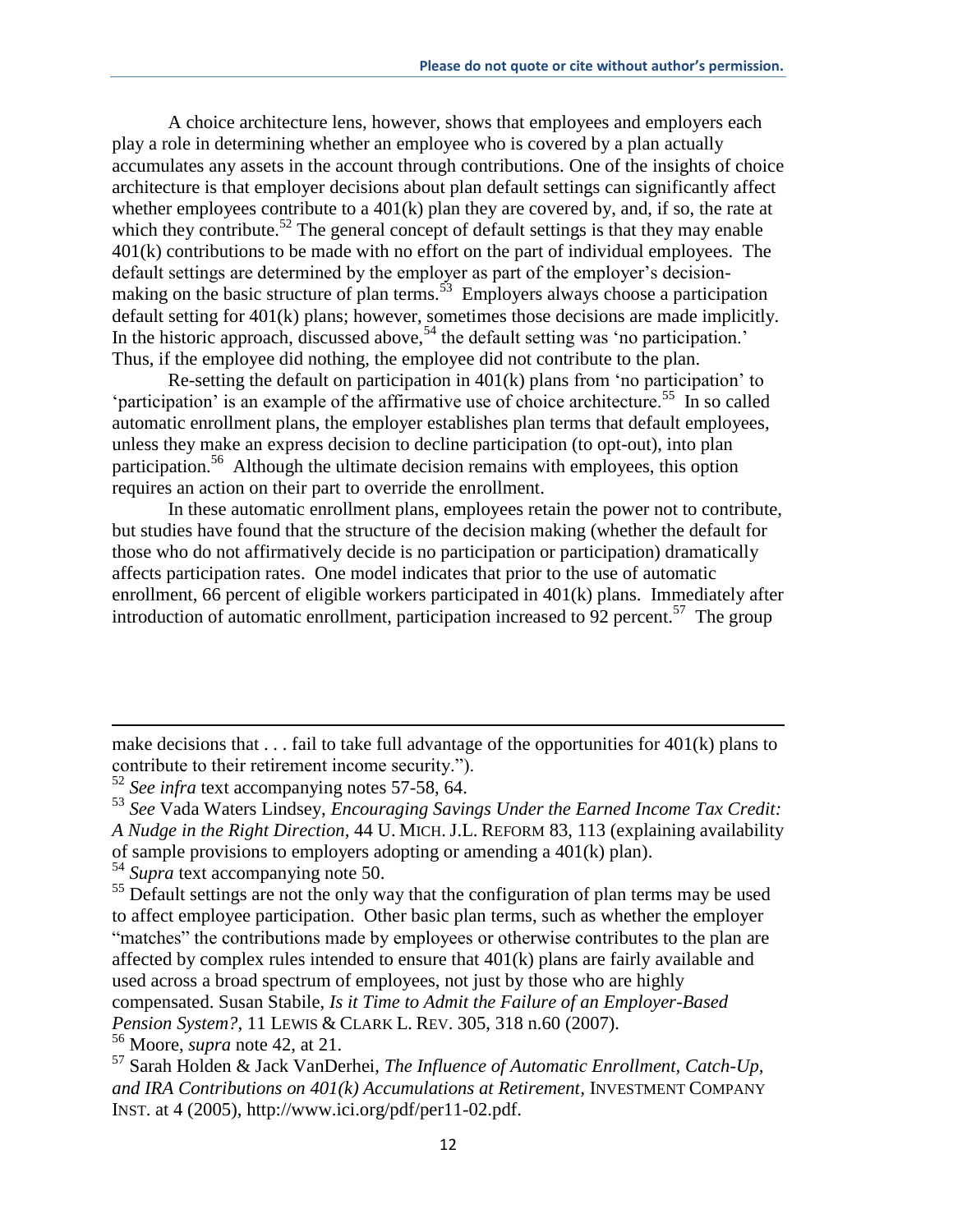with the highest effect from automatic enrollment is the group most at risk of retirement income inadequacy, low income workers.<sup>58</sup>

An employer that establishes a plan with an automatic enrollment default must also set a default that determines the employee's degree of participation. Whether or not the enrollment was automatic, an employee's participation requires a decision on how much the employee will contribute. Where the employer makes a decision to automatically enroll employees then the employer faces a range of options in setting the level of the employee's contribution. A strategy focused on maximizing wealth creation might choose a setting aligned with the maximum pre-tax contribution permitted by the Internal Revenue Code.<sup>59</sup> A strategy of achieving the highest ratio of employer match to employee contribution could be set at the lowest contribution level required to trigger the maximum match.<sup>60</sup> For an employee population typically reluctant to participate in such plans, for example workers at the lower end of the pay scale for example, a default setting at a low dollar or fixed percentage that increases over time might be selected.<sup>61</sup>

One criticism of automatic enrollment features is that some simulations predict that a substantial portion, perhaps up to 40 percent, of new hires at companies that use automatic enrollments save less in their 401(k) plans than they would have in the absence of automatic enrollment.<sup>62</sup> This prediction is based in part on the fact that most plans set the default contribution rate at 3 percent, whereas employees who affirmatively elect to participate in plans tend to contribute at 5-to-10 percent of salary. Depending on the assumptions used, some percentage of employees who would otherwise actively enroll and contribute at the higher rates are likely instead to default into plans with automatic enrollment. Again, depending on the assumptions, those employees may save less than they otherwise would have. $63$ 

l

http://online.wsj.com/article/SB10001424052702303365804576430153643522780.html;

<sup>58</sup> Jack VanDerhei, *What Do You Call a Glass That is 60-85% Full?,* EMP. BENEFIT RES. INST. July 7, 2011, https://ebriorg.wordpress.com/2011/07/07/what-do-you-call-a-glassthat-is-60−85-full/.

 $59$  For a discussion of the Internal Revenue Code rules governing maximum pre-tax deferrals, *see* EMPLOYEE BENEFITS LAW 2010 SUPP., *supra* note 38, at 257-58. Though opinions will vary, and what one individual considers necessary another might not, the fact is that few employees are contributing at the maximum rate allowed by tax law. In fact, only 8.4 percent of those who participate in 401(k)s do so at the maximum amount. ALICIA H. MUNNELL & ANNIKA SUNDEN, COMING UP SHORT: THE CHALLENGE OF 401(K) PLANS 62, Table 1 (2004). Failure to participate at the maximum, by itself, does not necessarily indicate inadequate contributions, but it does point to a failure to take advantage of the full tax advantages available.

<sup>60</sup> Poterba, *supra* note 51, at 290 (discussing employer matching contributions).

<sup>61</sup> *See, e.g.,* Thaler & Benartzi, *supra* note 30, at S171-79 (evaluating 3 approaches to automatically increasing employee contributions).

<sup>62</sup> Ann Tergesen, *401(k) Law Suppresses Savings for Retirement,* WALL ST. J., July 7, 2011,

*see also* Thaler & Benartzi, *supra* note 30, at S169 (discussing research indicating that automatic enrollment may result in decreased savings rates). <sup>63</sup> *Id.*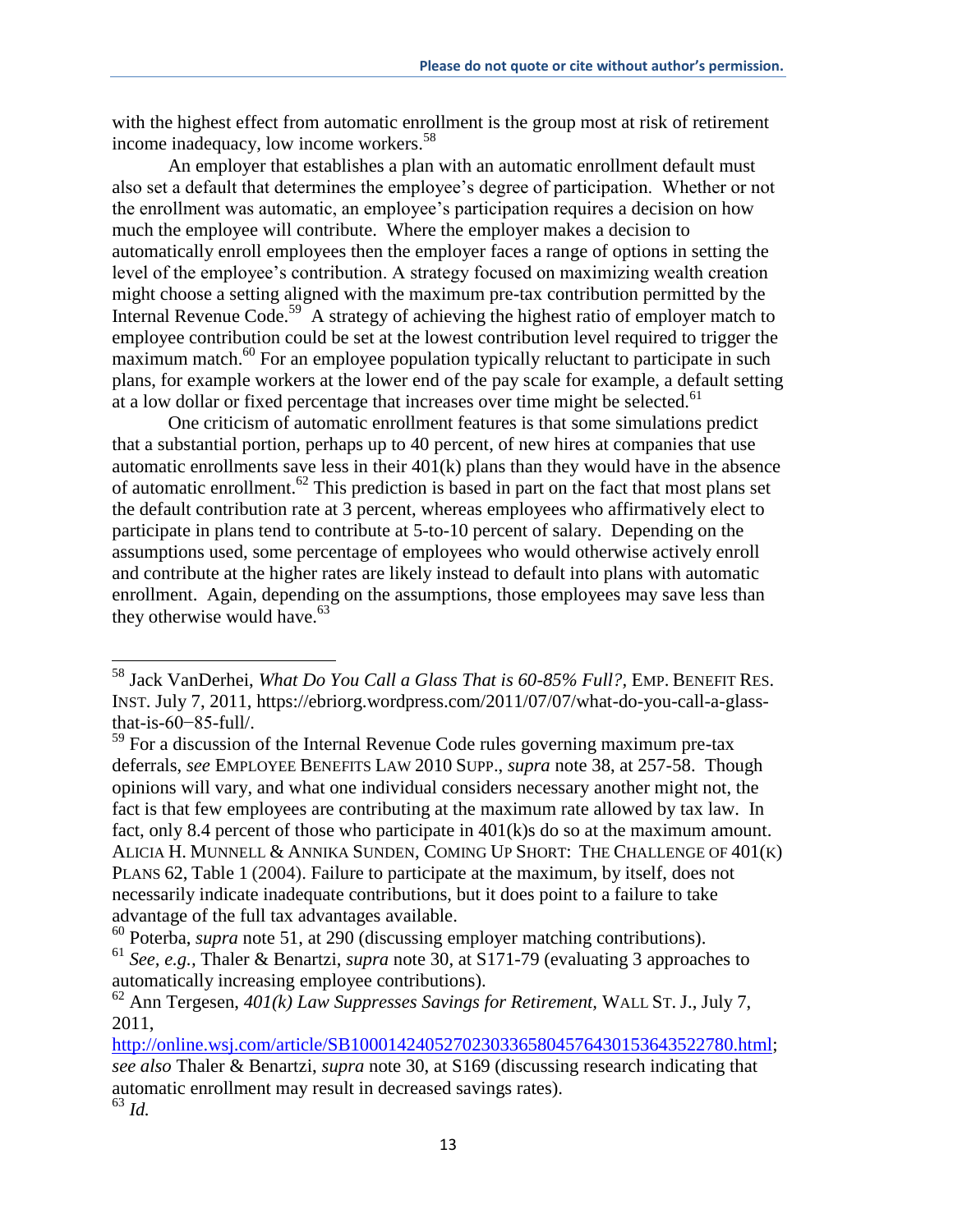However, studies of the overall effect of automatic enrollment in the current 401(k) system, indicate that use of those default provisions increases savings for the majority of employees who participate in the plans.<sup>64</sup> An author of the study cited for the proposition that up to 40 percent of participating employees save less in automatic enrollment plans, pointed out in response that the 40 percent outcome resulted from the most pessimistic set of the sixteen sets of assumptions modeled in the study. Furthermore it is the higher paid employees who may contribute at higher rates outside of automatic enrollment, a right they have even in plans that use that default setting. Perhaps more importantly, data consistently show that lower income employees experience the greatest percentage benefit from automatic enrollment plans because it so significantly increases the likelihood they will contribute. 65 For those low income employees who would not have contributed to a 401(k) plan that requires an affirmative participation election, regardless of the default contribution level set by the employer, it is larger than the zero rate at which those employees would otherwise have saved.

Debating the effect of automatic enrollment plans on initial contribution rates ignores another insight of choice architecture for 401(k) plan structure. Plans may adopt a default setting that leverages employee passivity to increase contributions. Plans that use automatic escalation set a low initial default contribution rate but periodically increase employees' contribution rates unless employees opt otherwise.<sup>66</sup> The plan may even time rate increases to coincide with employee raises. $\delta$  That avoids employees experiencing a decrease in take-home pay. As one would expect, it appears that automatic escalation significantly increases employee wealth in 401(k) plans, particularly for lower paid employees.<sup>68</sup> A survey in 2010 indicated that approximately 28 percent of the  $401(k)$  plans sponsored by large employers utilize automatic escalation features.<sup>69</sup>

In sum, once an employer has unilaterally decided to sponsor a  $401(k)$  plan, the decision on whether an employee voluntarily contributes and, if so, the amount of those contributions is often thought about as a decision that is delegated to employees. However, choice architecture shows that employer decisions on plan default settings affect participation and contribution rates. Given the passive behavior of individual investors, it has been amply demonstrated that two strategies that successfully increase the numbers of employees who contribute and the amount they contribute to  $401(k)$  plans are automatic enrollment and automatic escalation. Those strategies turn investors'

<sup>64</sup> VanDerhei, *supra* note 58.

 $65$   $\overline{Id}$ .

<sup>66</sup> Steven D. Cohen, *Autoenrollment and Annuitization: Enabling the 401(k) "DB-ation,"*  5 N.Y.U. J. L. & BUS. 281, 303 (2009) (explaining automatic escalation).

<sup>67</sup> *See* Thaler & Benartzi, *supra* note 30, at S170 (advocating and testing a slightly different approach where employees elect in advance to contribute portions of future pay raises).

<sup>68</sup> Jack L. VanDerhei, Emp. Benefit Research Inst., *The Expected Impact of Automatic Escalation of 401(k) Contributions on Retirement Income,* 28 EBRI NOTES, Sept. 2007, at 6, http://www.ebri.org/pdf/notespdf/EBRI\_Notes\_09a-20071.pdf.

<sup>69</sup> S. Kathi Brown, *Automatic 401(k) Plans: Employer Views on Enrolling New and Existing Employees*, AARP (2010), http://www.aarp.org/work/retirement-planning/info-06-2010/auto401k.html.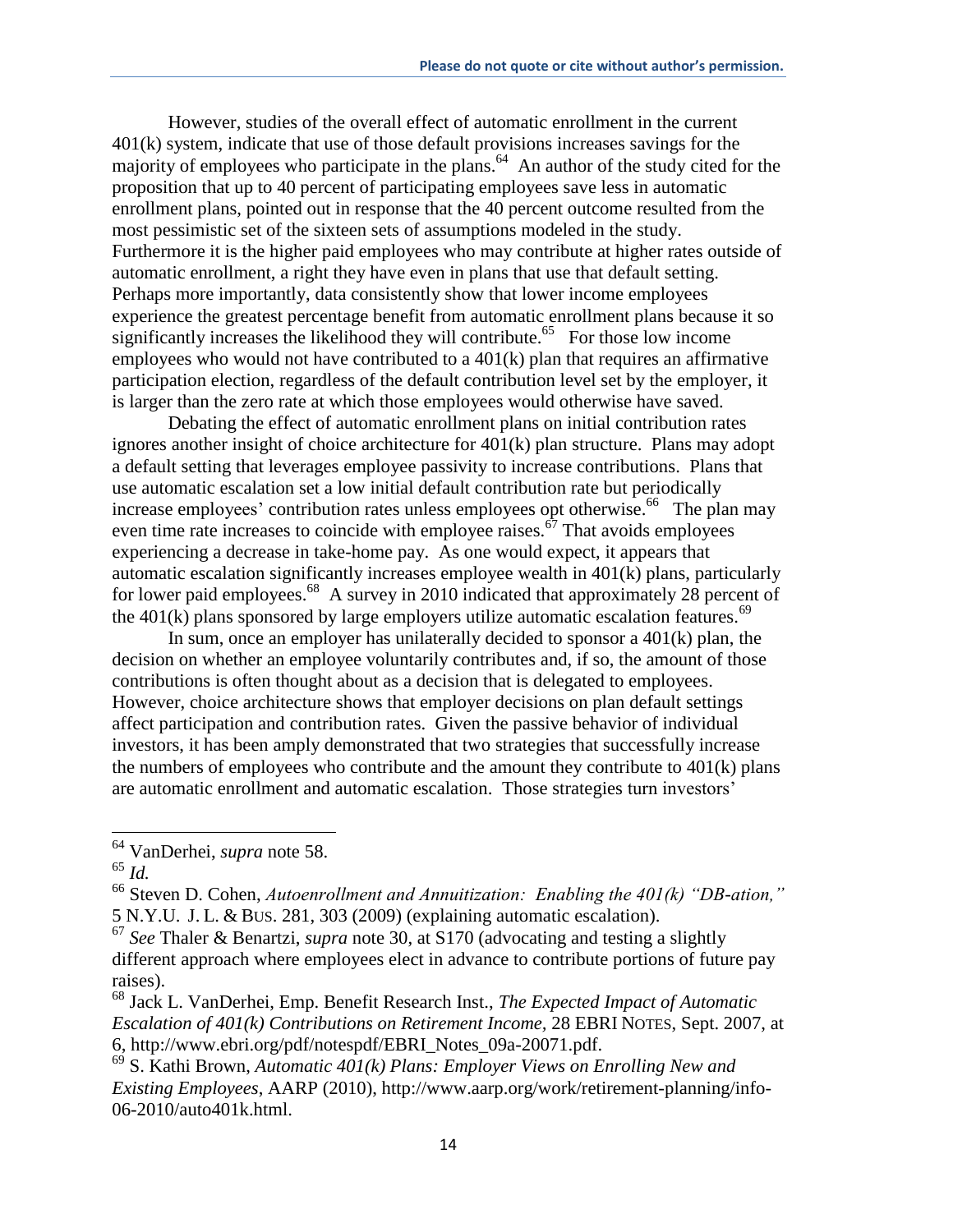passivity into a retirement wealth accumulation advantage. Although the default setting for contribution levels is a key factor, and may be influenced by factors outside the scope of this Article, without employer sponsorship and employee participation, contribution levels are a non-issue. Contributions alone, however, do not a comfortable retirement make. The next subsection considers the investment of those contributions.

#### *3. Investments – Shared Choice*

Investment selection at the employee account level<sup>70</sup> in 401(k) plans has, like contributions, often been regarded as a decision that is typically made by employees.<sup>71</sup> In fact, in plans that meet specified regulatory criteria, employers are relieved of the fiduciary liability associated with account level investment selection.<sup>72</sup> Not surprisingly, most plans comply with those criteria. Because in U.S. pension parlance the employees and their beneficiaries who participate in benefit plans are known as participants, those plans are known as participant-directed plans.<sup>73</sup>

Again, as with contribution decisions, the behavioral economics literature provides the basis for a more sophisticated understanding of account level investment decisions, requiring acknowledgement that the structural decisions employers make about plans affect employees' investment decisions. The insights of choice architecture have led to the development of default mechanisms to counteract negative effects of employer decisions on plan investment menus and how those menus are presented.<sup>74</sup> At the same time the default mechanisms leave ultimate power over account level investment decisions with those employees who affirmatively choose to exercise it.

Every 401(k) plan that uses automatic enrollment must set a third default in addition to the positive contribution default and the default specifying the contribution amount. That third default is the investment product that will hold the contributions in the employee's  $401(k)$  plan account.<sup>75</sup> Employees who affirmatively exercise their right to designate their account investments typically may affirmatively elect the default product. 76

l

 $70$  Investment of account assets in specific investment vehicles occurs at the account level. This is distinguished from the choices made selection by employers at the plan level regarding what investment vehicles are available to receive investments. The plan level choices are discussed *infra* at text accompanying notes 165-73.

<sup>&</sup>lt;sup>71</sup> Burke & McCrouch, *supra* note 51, at 308 ( $\cdot$ 401(k) participants often make objectively bad investment decisions . . .").

<sup>72</sup> Debra A. Davis, *How Much is Enough? Giving Fiduciaries and Participants Adequate Information About Plan Expenses,* 41 J. MARSHALL L. REV. 1005, 1008 (2008).

 $73 \times 73$ <sup>T</sup>*Id.* (explaining that approximately 89% of 401(k) plans are participant-directed at least in part).

<sup>74</sup> *See infra* Part IV.A.3.

<sup>&</sup>lt;sup>75</sup> This investment default may include only the 'employee's' contribution or may also include the amount matched or otherwise contributed by the employer.

<sup>76</sup> *See* Steven D. Cohen, *Autoenrollment and Annuitization: Enabling the 401(k) "DBation,"* 5 N.Y.U. J. L. & BUS. 281, 310 (2009) (noting that a life-cycle fund may be both a default and an investment option).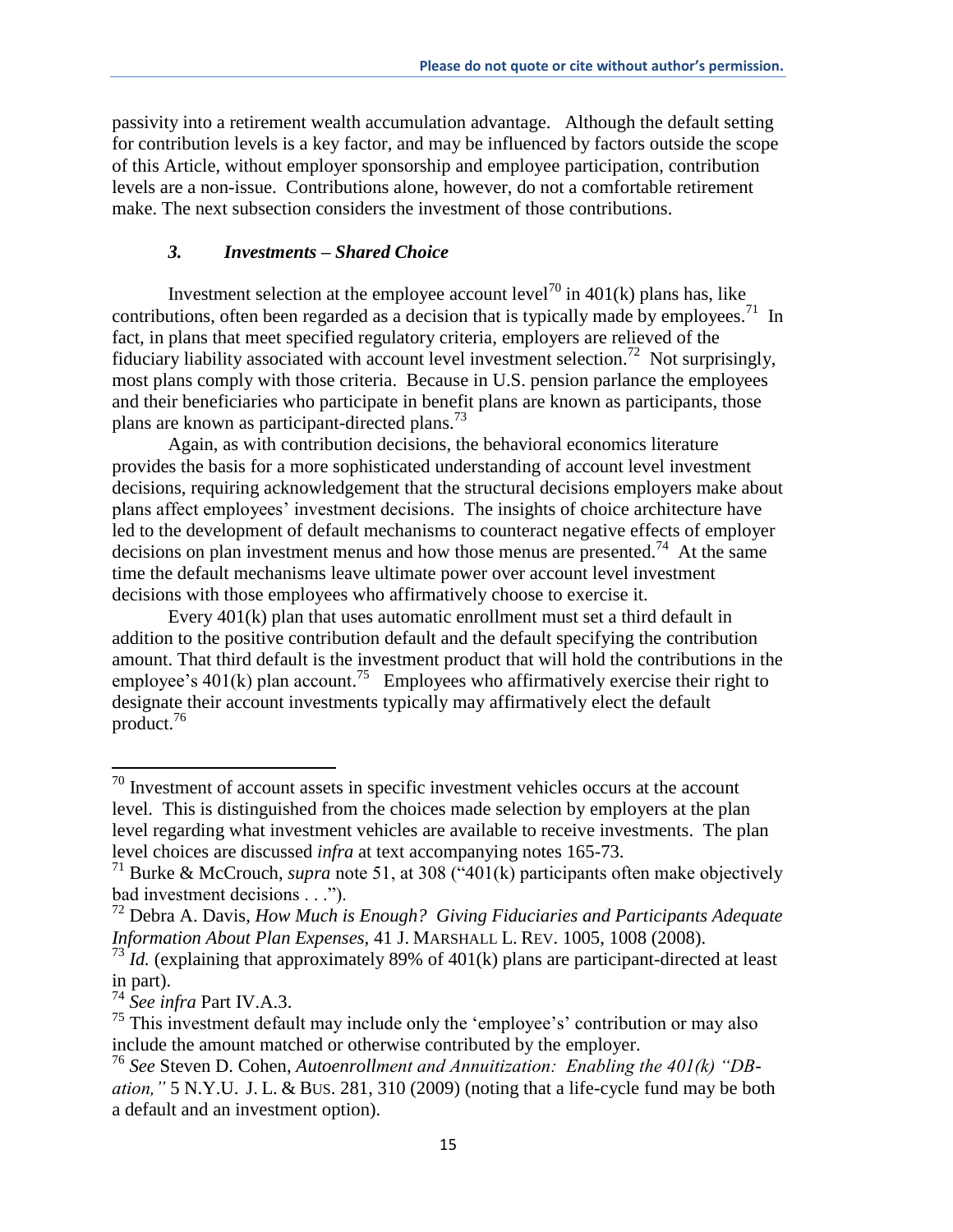Regulation and employer choice of investment default settings have changed significantly since 2007. Before evaluating that regulation and its impact, the next subsections explain the findings of the behavioral economics literature on plan investment-related terms, decisions regarding the number of investment options, and employer matching contributions made in employer stock.

## **a. Number of Investment Options**

 $401(k)$  plans vary significantly in terms of the investment options they offer.<sup>77</sup> This subsection considers the non-intuitive problem created by an overabundance of plan investment options and contrasts it with behavioral patterns found in plans with a small number of options.

Current law provides an incentive for an employer to offer at least three investment options in its 401(k) plan. In participant-directed plans employers not only shift the investment risk to their employees, <sup>78</sup> they also avoid fiduciary liability for employees' account level investment decisions. In order to qualify as participant-directed, among other requirements, a plan must offer at least three investment options that have sufficient variety in their risk and return characteristics to permit employees to select a portfolio appropriate for their needs.<sup>79</sup>

One of the early behavioral economics studies of employee decision making in benefit plans was conducted by Professors Thaler and Benartzi and involved a choice between two investment options.  $80$  They asked two groups of university employees, faculty and staff, to allocate their retirement accounts. Each study participant chose from one of three menus of investment options. The menus were: (1) a stock fund and a bond fund; (2) a stock fund and a balanced fund that was invested half in stock and half in bonds; and (3) a bond fund and a balanced fund.<sup>81</sup> The study determined that employees' allocation decisions depended heavily upon the menu from which the employee selected investments.<sup>82</sup> That is to say that the decision was not based on objective merits of the investment, rather it was influenced by the combination of investment options. The group that selected between the stock and the balanced fund allocated the largest percentage of assets to stock, followed by the group with the stock and bond fund.<sup>83</sup> The group offered the bond and balanced fund allocated the lowest percentage of assets to stock.<sup>84</sup> The experiment illustrates what is known as the 1/n heuristic, which describes the tendency of

<sup>77</sup> *See infra* text accompanying notes 88-89.

<sup>78</sup> *See supra* text accompanying note 73 (defining participant-directed plans).

<sup>79</sup> Dana M. Muir, *The Dichotomy Between Investment Advice and Investment Education: Is No Advice Really the Best Advice?,* 23 BERKELEY J. EMP. & LAB. L. 1, 10 (2002).

<sup>80</sup> Shlomo Benartzi & Richard H. Thaler, *Naive Diversification Strategies in Defined Contribution Saving Plans*, 91 AM. ECON. REV. 79, 81 (Mar. 2001).

<sup>81</sup> *Id.* at 82.

<sup>82</sup> *Id.* 

<sup>83</sup> *Id.*

<sup>84</sup> *Id.*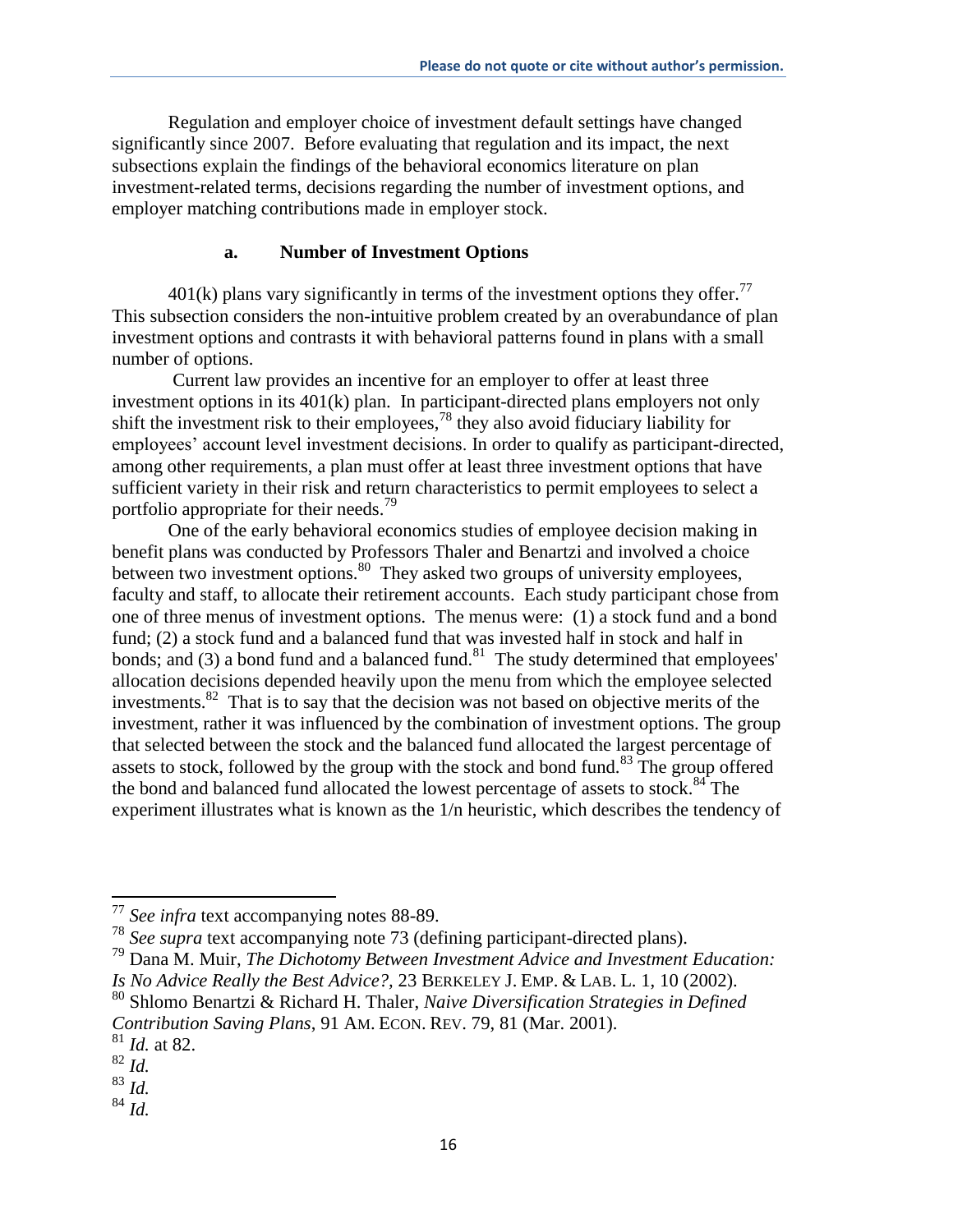investors to vary asset allocations, often evenly, among available basic investment alternatives. <sup>85</sup>

 As an example of the 1/n heuristic in action, Thaler and Sunstein quote Dr. Harry Markowitz, who co-won the Nobel Prize in Economic Sciences for his work on modern portfolio theory.<sup>86</sup> Speaking about his own retirement account, Dr. Markowitz said that: "'I should have computed the historic covariances of the asset classes and drawn an efficient frontier. Instead . . . I split my contributions fifty-fifty between bonds and equities."<sup>87</sup> Rather than making a decision, or receiving guidance, even the most financially sophisticated investors may resort to unsophisticated schemes for allocating their retirement dollars.

Problematic decision making is not limited to plans with a small number of investment options and most plans offer substantially more than three options. One recent study found that the average number of options offered was eighteen.<sup>88</sup> At the seventy-fifth percentile firms offered twenty-one options.<sup>89</sup> This is a situation, though, where more is not necessarily better.

Research indicates that when the range of choices becomes too large for employees to make investment decisions using a simplified heuristic, such as the 1/n heuristic,<sup>90</sup> some employees become immobilized and tend not to make a decision.<sup>91</sup> In fact, the same study showed that as the number of investment options increases, employees' participation in plans without automatic enrollment decreases. Plans with sixty options had participation rates of approximately 60 percent whereas plans with two investment options had average participation rates of  $75$  percent.<sup>92</sup> That delta of 15 percentage points represents an increase of 25 percentage points causally associated with the reduced complexity of the investment options.

In sum, there may be a Goldilocks-like effect with plan investment options. A few options will result in less than optimal employee investment allocations because many employees will use the 1/n heuristic. A large number of options will decrease the likelihood employees will participate in a plan without automatic enrollment. The closest

 $85$  This tendency reportedly is traceable at least to the Talmud, which advises that an investor should divide assets into "a third into land, a third into merchandise, and . . . a third at hand." *Id.* at 79.

<sup>86</sup> Dr. Markowitz co-won the Nobel Prize in Economic Sciences with Drs. Merton H. Miller and William F. Sharpe in 1990 for their work in balancing risk and return through diversification. *See* Hal Varian, *A Portfolio of Nobel Laureates: Markowitz, Miller and Sharpe,* 7 J. ECON. PERSP. 159, 159 (1993).

 $87$  THALER & SUNSTEIN, supra 18, at 123.

<sup>88</sup> DELOITTE & INT'L FOUND., *Annual 401(k) Benchmarking Survey* 20 (2011), http://www.iscebs.org/Resources/Surveys/Documents/401kSurvey\_11.pdf.

<sup>89</sup> *Id.* at 21.

<sup>90</sup> *See supra* text accompanying note 85.

<sup>91</sup> Sheena S. Iyengar et al., *How Much Choice is Too Much?: Determinants of Individual Contributions In 401(k) Retirement Plans,* Working Paper 2003-10 (PENSION RESEARCH COUNCIL, Philadelphia Pa.) 2003, at 9-10, http://www.archetype-

advisors.com/Images/Archetype/Participation/how%20much%20is%20too%20much.pdf. <sup>92</sup> *Id.* at 9.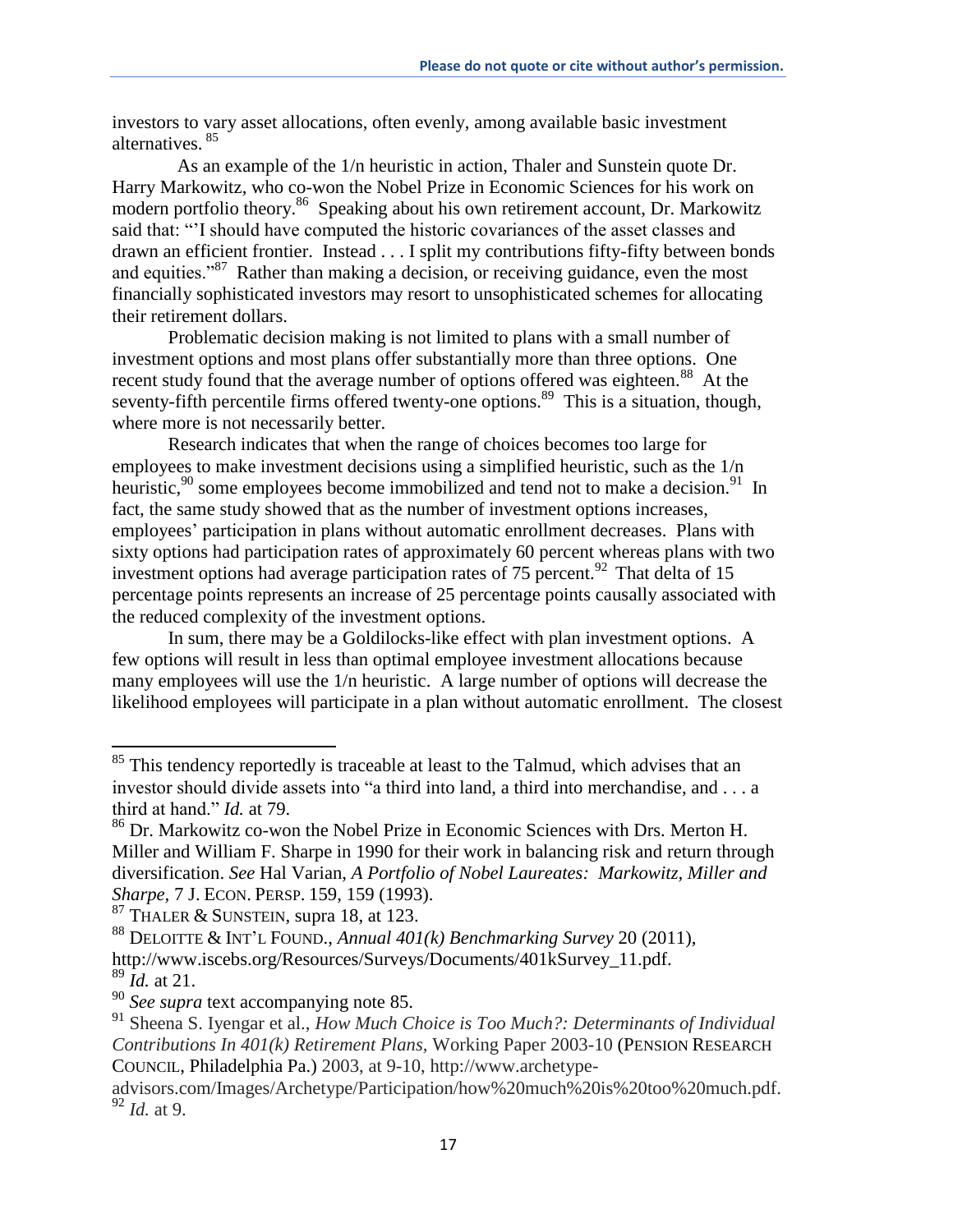to a "just right" choice arguably is for employers to designate a default investment vehicle. This article discusses those vehicles in some detail in Part IVA.3. below.

## **b. Employer Stock**

In another group of studies, behavioral economists explored the use of employer stock in 401(k) plans. Professors Thaler and Sunstein summarized the consistent results of studies on the behavior of employees who automatically receive some stock of their employer in their 401(k) plan. These employees, when presented with the option to direct stock purchases, invest a higher percentage of their contributions in employer stock than do similarly-situated employees in plans where employees do not receive automatic allocations of employer stock.<sup>93</sup> Behavioral economists speculate that the explanation for this behavior is that employees view the automatic allocations of employer stock as implicit advice that the stock is a good investment.<sup>94</sup> As a result, employees rely on this tacit guidance in making their investment decisions.

Thaler and Sunstein underscore the risk associated with this overinvestment in employer stock, citing the example of an Enron employee who retired in 2000 with \$1.3 million worth of Enron stock. The value of that stock fell to zero the following year in the Enron bankruptcy.<sup>95</sup> Though extreme, this is just one individual at one company among the many individuals at many companies who have wagered their retirement security on the financial success of their employer. In the late 1990's estimates indicated that 30-to-40 percent of the assets held by employees in 401(k) plans that permitted employees to invest in employer stock were held in that stock and that the highest level of concentrations were held by lower paid employees. 96 Employers now are less likely to match contributions using employer stock or to provide it as an investment option to employees, perhaps because of the potential fiduciary risk.<sup>97</sup> The phenomena of reliance on the tacit guidance of employers, however, will be relevant below in the discussion of

<sup>93</sup> THALER & SUNSTEIN, *supra* note 18, at 127.

<sup>&</sup>lt;sup>94</sup> *Id.* The over-allocation to employer stock in this situation also may reflect confirmation bias, as investors convince themselves that the employer stock their employer requires them to hold is a good investment. GARY BELSKY & THOMAS GILOVICH, WHY SMART PEOPLE MAKE BIG MONEY MISTAKES AND HOW TO CORRECT THEM 129-35 (1999) (discussing confirmation bias). Confirmation bias theory predicts that once people develop a belief or opinion, they will interpret new data to best support the prior belief or opinion. Richard A. Posner, *An Economic Approach to the Law of Evidence*, 51 STAN. L. REV. 1477, 1495 (1999).

<sup>&</sup>lt;sup>95</sup> THALER & SUNSTEIN, supra 18, at 126.

<sup>96</sup> Susan J. Stabile, *Another Look at 401(k) Plan Investments in Employer Securities,* 35 J. MARSHALL L. REV. 539, 542-43 (2002). Over investment in employer stock in 401(k) plans is not a thing of the past. Reportedly, 17% of Best Buy 401(k) assets comprise employer stock and 2012 has not been a successful year for Best Buy. *See* Edward Siedle, *Best Buy's 401(k) Meltdown,* FORBES.COM (Nov. 23, 2012),

http://www.forbes.com/sites/edwardsiedle/2012/11/23/best-buys-401k-meltdown/. <sup>97</sup> See infra text accompanying notes 165-67.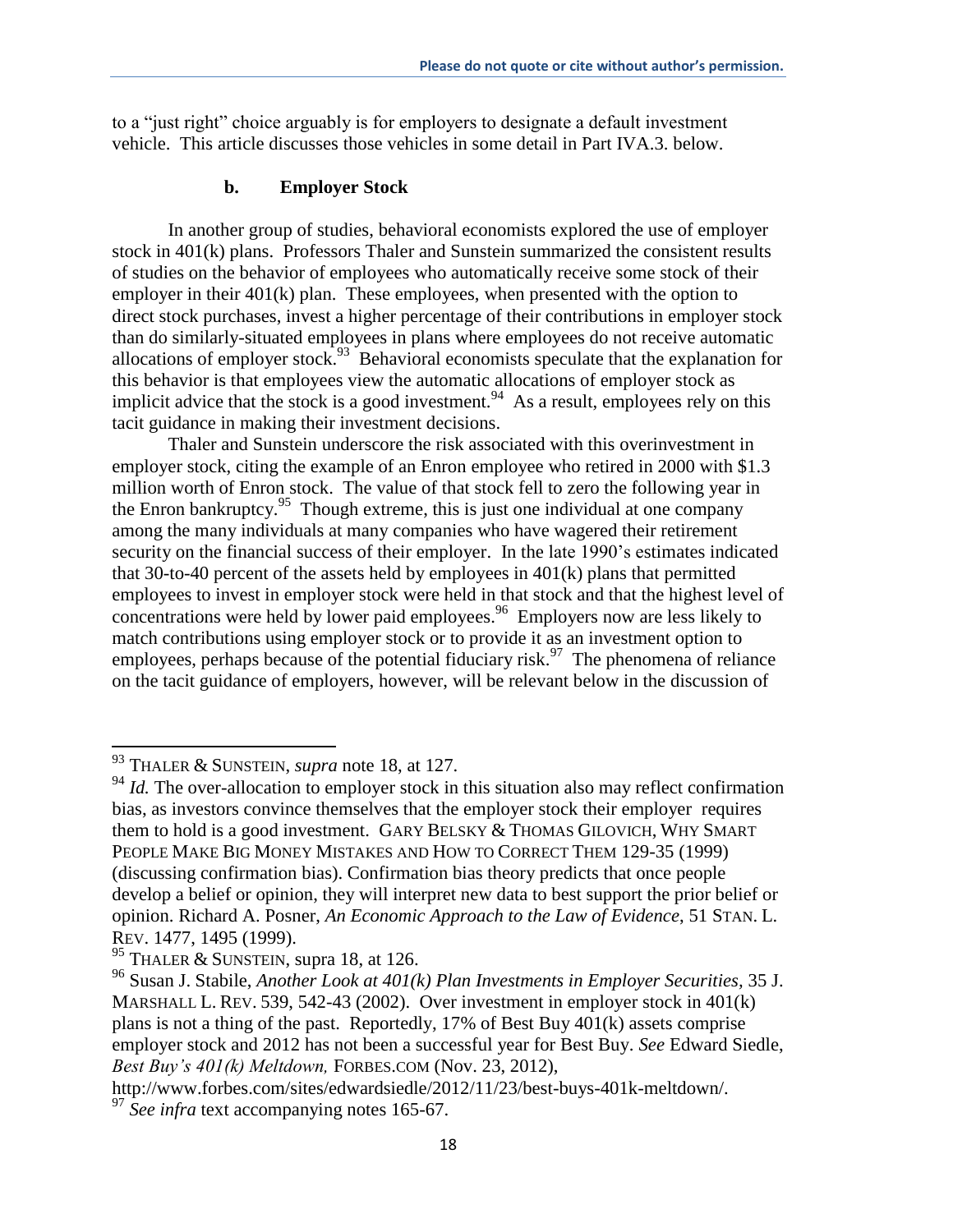default investment products.<sup>98</sup> First, though, the next Part looks at the Australian approach to private-sector retirement plans and its reliance on choice architecture to reform default investment product regulation.

# **III. Long-term Retirement Wealth Accumulation Down Under – the Australian Approach**

# **A. Australia's "Mandatory" System of Workplace Retirement Savings**

As is the case with most retirement systems, including that of the U.S., Australia's pension system consists of three components: <sup>99</sup> (1) a government-administered program funded through general revenues, the Age Pension, which pays monthly benefits to retirees who need those benefits as determined by income and asset tests;<sup>100</sup> (2) some tax incentives for individual savings, and  $(3)$  an employment-based system.<sup>101</sup> The focus in this Article is primarily on the third component of the Australian system – the employment-based component, which has come to be known as the Superannuation Guarantee (SG System).<sup>102</sup> The SG System developed in the early 1990s through the Australian approach to setting wages and benefits by using industry awards.<sup>103</sup> At the outset, the SG System required<sup>104</sup> employers to contribute 3 percent of most earnings for

l

<sup>98</sup> *See infra* text accompanying note 263.

<sup>&</sup>lt;sup>99</sup> In 1994 the World Bank proposed a model an ideal pension system. The World Bank's model, which came to be known as the "three pillar" model, relied on three sources of pension income, which together would provide sustainable and sufficient benefits. Those sources are: (1) a state-run defined benefit system, (2) an occupational-based system, and (3) personal savings. WORLD BANK, AVERTING THE OLD AGE CRISIS 238-39, 291 (1994).

<sup>100</sup> Dana M. Muir, *Building Value in the Australian Defined Contribution System: A Values Perspective,* 33 COMP. LAB. L. & POL'Y J. 93, 109 (2011).

<sup>&</sup>lt;sup>101</sup> For more extensive discussion of all three components of the Australian pensions system, see *id.* at 97-114.

<sup>102</sup> *See* AUSTL. PRUDENTIAL REGULATION AUTH., *A Recent History of Superannuation in Australia,* APRA INSIGHT, no. 2, 2007, at 3-4,

[http://www.apra.gov.au/insight/upload/history-of-superannuation.pdf.](http://www.apra.gov.au/insight/upload/history-of-superannuation.pdf) Australians typically use the term "superannuation" to refer to retirement. One explanation is that pensions are thought to be annuity streams and lump sums historically were more common there than annuities. INT'L SOC. SEC. ASS'N ET AL., COMPLEMENTARY AND PRIVATE PENSIONS THROUGHOUT THE WORLD 502 (2008) [hereinafter ISSA ET AL.].

<sup>103</sup> A more detailed history can be found at Muir, *supra* note 100, at 97-100. Industry awards are industry-wide sets of employment terms determined through Australia's negotiation and arbitration process. *See* Shingo Takahashi, *How Multi-Tasking Job Designs Affect Productivity: Evidence from the Australian Coal Mining Industry,* 64 IND. & LAB. REL. REV. 841, 843 (2011).

 $104$  Technically contributions to the SG System are not mandatory. Instead, Australian law requires an employer who fails to make the minimum contribution to pay a charge (tax) to the government that is higher than the minimum contribution. As a result, there is a clear incentive to make the minimum contribution and commentators typically refer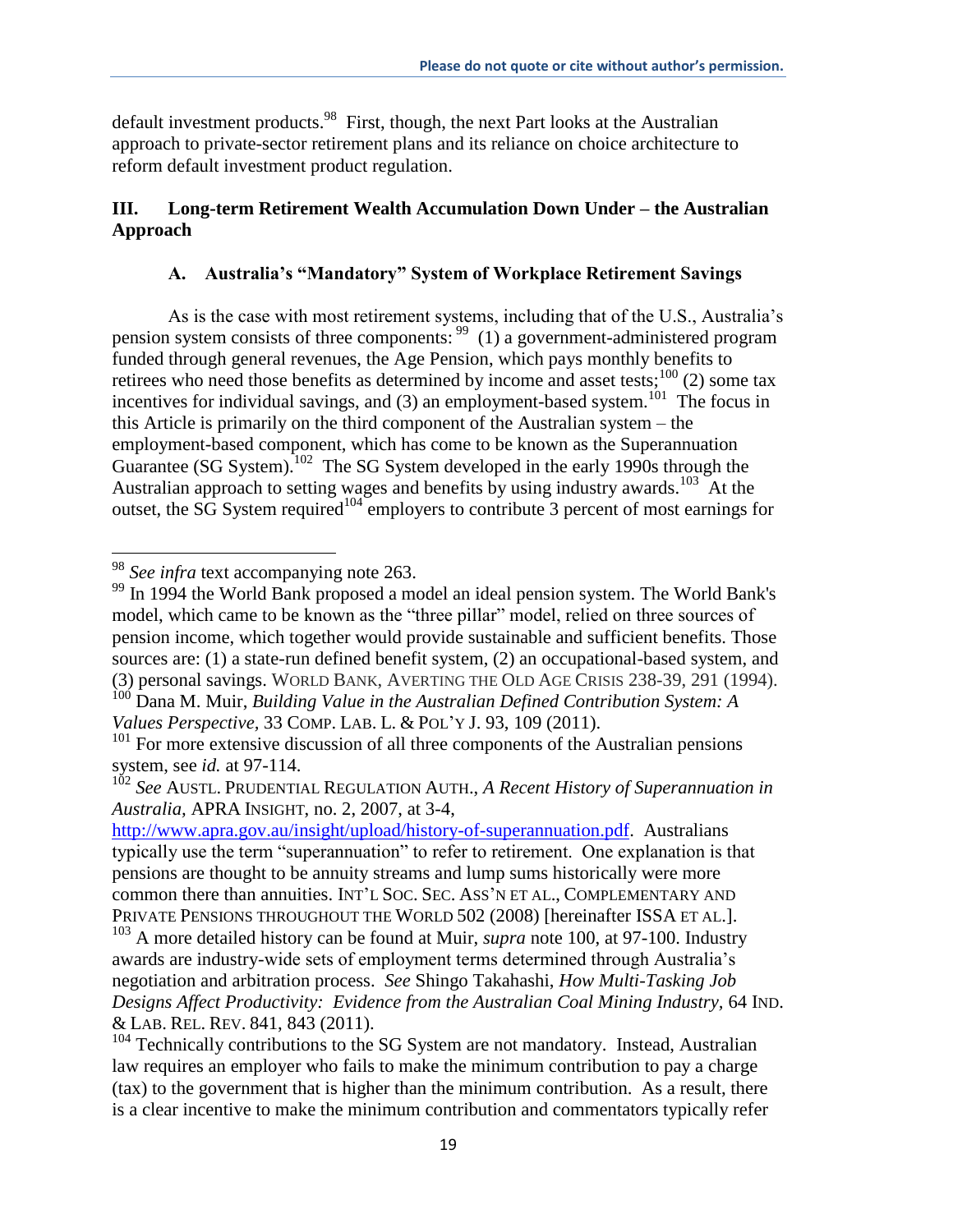most employees to an individual DC account.<sup>105</sup> The rate of contribution has increased over time to the current level of is 9 percent and is scheduled to grow to 12 percent by  $2020$ <sup>106</sup> Members<sup>107</sup> may begin withdrawing funds from their SG System accounts when they reach the "preservation age," which is between age 55 and 60, depending on date-ofbirth.<sup>108</sup>

The SG System's mandatory contribution requirement does provide for a few exceptions. Contributions are not mandatory for employees who earn below a stipulated amount per month, individuals below age 18 or over age 70, and the self-employed.<sup>109</sup> On the other hand, although the 9 percent rate is the minimum level for contributions for most Australians, it does not act as a ceiling. Additional monies can be saved in the SG System through one of two approaches. An employee may elect to set aside a portion of their future salary, an election that is known as a "salary sacrifice." In that case, the employer forwards the contribution to the employee's  $SG$  System account.<sup>110</sup> Alternatively some employers and employees may enter into enterprise agreements or individual employee contractual arrangements to make contributions at a rate above the 9 percent minimum.<sup>111</sup> By 2007 the ability of individuals to make voluntary contributions to SG System accounts expanded to the point that any unretired Australian of at least age

to the system as one of mandatory contributions. *See* AUSTL. PRUDENTIAL REGULATION AUTH.*, A Recent History of Superannuation in Australia, 4,*

*http://www.apra.gov.au/insight/upload/history-of-superannuation.pdf*.

 $\overline{\phantom{a}}$ 

 $\overline{105}$  Hazel Bateman, et al., Forced Saving: Mandating Private Retirement INCOMES 190 (2001).

<sup>106</sup> AUSTL. GOVERNMENT, *Fact Sheet: Superannuation – Increasing the Superannuation Guarantee Rate to 12 Per Cent,* 

http://www.deewr.gov.au/Department/Documents/Files/6 Fact Sheet SG%20 rate incr ease.pdf*; see also* SUPER SYSTEM REVIEW PANEL, FINAL REPORT, PART TWO: RECOMMENDATION PACKAGES 297 (2010) [hereinafter COOPER REPORT, PART II], *http://www.supersystemreview.gov.au/.*

 $107$  "Members" is the term used in Australia for those who have SG System accounts. It is generally synonymous with the U.S. term "participant." For ease of reading here, the text typically refers to participants and members as employees.

<sup>108</sup> *See* Terry Carney, *The Future of Welfare Law in a Changing World: Lessons from Australia and Singapore,* 32 SYDNEY L. REV. 193, 203 (2010).

<sup>109</sup> ISSA ET AL., *supra* note 102, at 502-04. Australia has announced that the age limit will be increased to age 75 effective July 2013. Australian Government, *Superannuation – Raising the Superannuation Guarantee Age Limit From 70 to 75,* 1, at

http://www.futuretax.gov.au/documents/attachments/Fact\_Sheet\_SG\_age\_increase.pdf. <sup>110</sup> ISSA ET AL., *supra* note 102, at 503. Salary sacrifice is encouraged through favorable tax treatment. Hazel Bateman, *Retirement Incomes in Australia in the Wake of the* 

*Global Financial Crisis, in* PROTECTING PENSION RIGHTS IN TIMES OF ECONOMIC TURMOIL 63, 68 (Yves Stevens ed., 2011).

<sup>111</sup> *See e.g.* AUSTL. COUNCIL OF TRADE UNIONS, *Super in Enterprise Agreements*  (undated) ("Through union collective bargaining, 23% of the workforce have now achieved superannuation that is above the minimum 9% contribution."), http://www.standupforsuper.com.au/news/super-enterprise-agreements.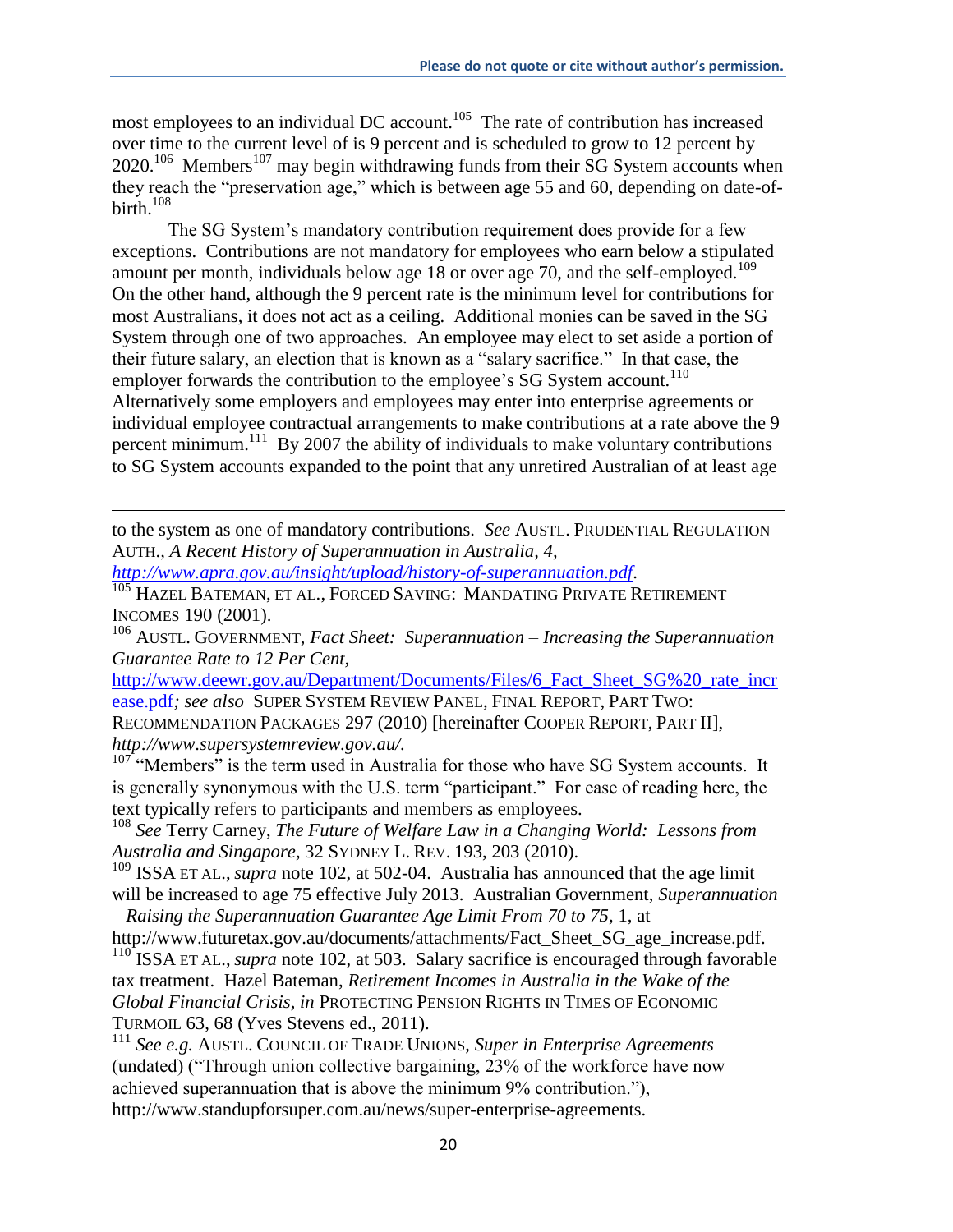15 could contribute to their own SG System account or receive contributions in their account from their spouse's after-tax income.<sup>112</sup>

Coverage estimates from a 2007 survey indicate that 94 percent of Australian employees were members of the SG System.<sup>113</sup> Another indicator of the success of the Australian SG System has been its ability to grow pension assets. According to a study of thirteen countries with significant pension systems, during the ten year period ending with December 2008, Australia's pension assets grew at the fastest rate among those countries and at more than triple the rate of growth in the U.S. system.<sup>114</sup> SG System assets totaled \$1.301 trillion as of the end of 2011.<sup>115</sup>

Between the early 1990s and mid-2005, nearly all SG System assets were held in industry funds, company-sponsored funds, or public sector funds. Industry funds were established on an industry-by-industry basis and governance of the funds was divided between employers and employees.<sup>116</sup> In mid-2005 members began to receive the right to choose both the 'fund' and the investment product within a fund to receive the SG System contributions made on their behalf. $117$  Fund choice gave a boost to for-profit funds, known as retail funds, which are not affiliated with a particular industry or employer but instead parallel U.S. mutual funds.<sup>118</sup>

From a broad perspective, default settings are used in fewer contexts in Australia than in the U.S. because of the structure of the SG System. Because contributions to the system are mandatory for nearly all Australian workers, there is no need for a default setting on participation. The statutory minimum of 9 percent nullifies the need for a default contribution setting. However, once SG System members received the right to choose both the fund and the investment product that would receive their contributions, investment default settings became important because some employees fail to make an explicit choice.

Various mechanisms are used to determine the default investment product. In some instances the default fund and product are negotiated through what are called enterprise agreements or modern awards, which replace the system of industry awards.<sup>119</sup> In other situations the employer typically selects a fund and product to receive

 $112$ TRENDS IN Superannuation COVERAGE 41 (2009) [hereinafter TRENDS], .

<sup>113</sup> *Id.* at 43 (2009).

<sup>114</sup> TOWERS WATSON, *Global Pension Assets Study 2012* 12 (2012),

http://www.towerswatson.com/assets/pdf/6267/Global-Pensions-Asset-Study-2012.pdf. The other countries included in the study were: Brazil, Canada, France Germany, Hong Kong, Ireland, Japan, Netherlands, South Africa, Switzerland, United States and United Kingdom. *Id.* at 3.

 $\frac{115}{115}$  *Id.* at 7.

<sup>116</sup> *See* Muir, *supra* note 100, at 99.

<sup>117</sup> *Id.* at 100.

<sup>118</sup> Muir, *supra* note 100, at 100.

 $119$  Enterprise agreements are labor agreements between a company and its employees rather than being industry-wide. *See* Breen Creighton & Pam Nuttall, *Good Faith Bargaining Down Under,* 33 COMP. LAB. L. & POL'Y J. 257, 265 (2012).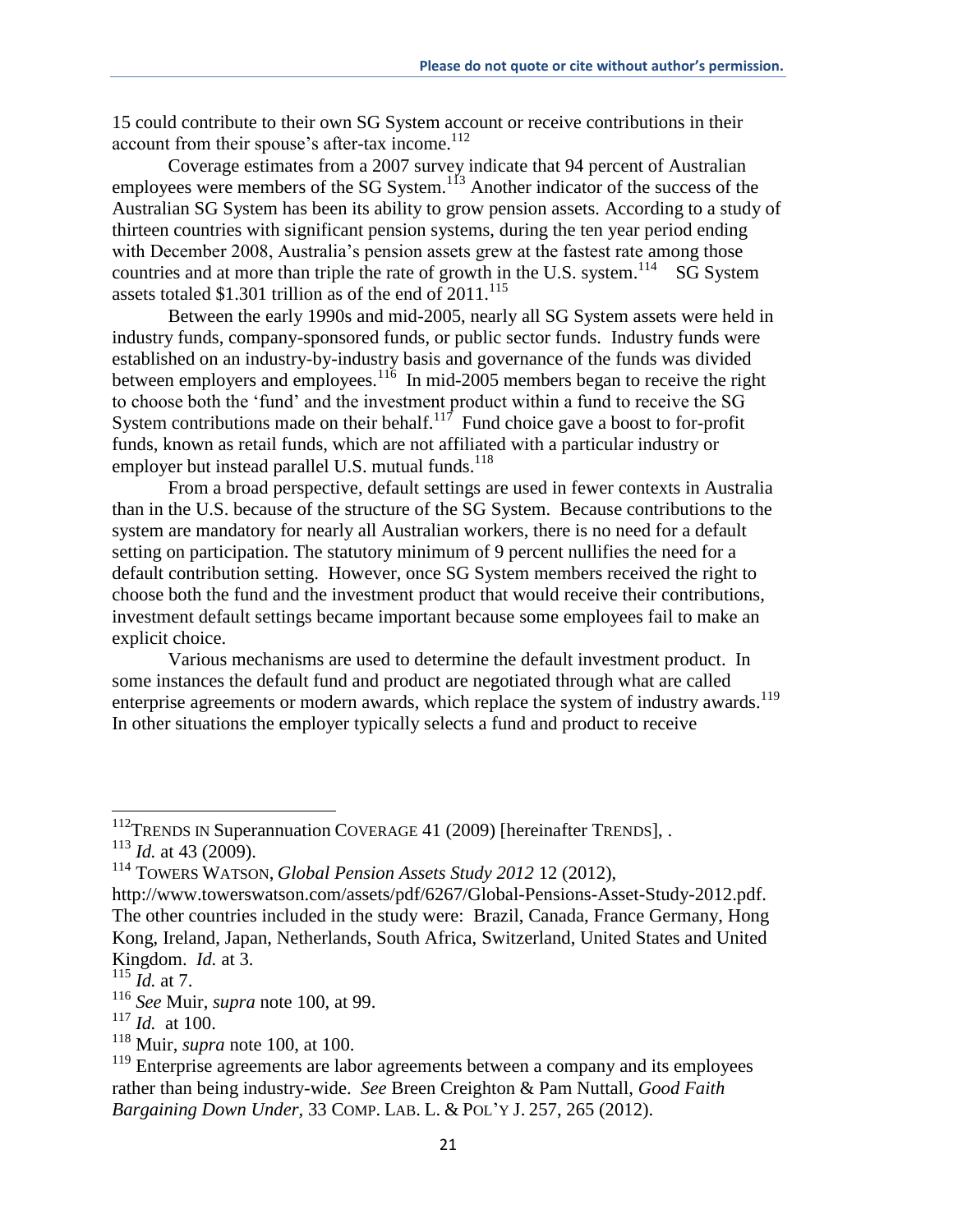contributions made on behalf of the employees. $120$  Industry funds currently hold more assets than any other fund category.<sup>121</sup> Default investment products have proven to be popular in the SG System. In recent years, 68 percent of the assets held in industry funds were held in the default product of the particular fund.<sup>122</sup>

# **B. Choice Architecture in Default Investment Reforms**

Partly in reaction to the global financial crisis and its negative impact on retirement savings, in May 2009 the Australian Minister for Superannuation and Corporation Law announced a review of the entire SG System.<sup>123</sup> The review was undertaken by a full time chairperson, Jeremy Cooper, assisted by five part-time members.<sup>124</sup> In December 2011, the panel issued a two-part report, the "Cooper" Report," on its findings and recommendations.<sup>125</sup> The Cooper Report contained ten packages of recommendations.<sup>126</sup> The Australian government supported most of them<sup>127</sup> and later issued the key design elements of the overall reform, which it has named Stronger Super.<sup>128</sup> As of this writing, the Stronger Super reforms are at the stage of draft

 $\overline{\phantom{a}}$ <sup>120</sup> Josh Fear & Geraldin Pace, *Choosing Not to Choose,* AUSTL. INST. INDUSTRY SUPER NETWORK 10 (2008),

http://www.google.com/url?sa=t&rct=j&q=&esrc=s&source=web&cd=3&ved=0CEAQF jAC&url=http%3A%2F%2Fwww.tai.org.au%2Ffile.php%3Ffile%3Ddp103.pdf&ei=yf2v ULqDKKjm2gXQxIFA&usg=AFQjCNHRnlRvgI1T8\_vOsakmbBphREsz5g.

<sup>&</sup>lt;sup>121</sup> AUSTL. PRUDENTIAL REGULATION AUTH., STATISTICS: ANNUAL SUPERANNUATION BULLETIN JUNE 2010, 40, at tbl. 18 (2011),

http://www.apra.gov.au/Statistics/upload/June-2009-revised-Annual-Superannuation-Bulletin.pdf [*hereinafter* APRA STATISTICS BULLETIN 2010]; *see* Muir, *supra* note 100, at 100-01, 115.

<sup>122</sup> APRA STATISTICS BULLETIN 2010, *supra* note 121.

<sup>&</sup>lt;sup>123</sup> SUPER SYSTEM REVIEW PANEL, FINAL REPORT. PART ONE: OVERVIEW AND RECOMMENDATIONS v. (2010) [hereinafter COOPER REPORT, PART I],

*http://www.supersystemreview.gov.au/*.

<sup>&</sup>lt;sup>124</sup> *Id.* at vi. For Mr. Cooper's credentials and a list of the review panel members and other contributors, see *id.* at 64-66.

<sup>125</sup>*Id.* at v-vi.

 $^{126}$  *Id.* at 10.

<sup>127</sup> THE TREASURY, COMMONWEALTH OF AUSTL., *Stronger Super – Government Response*  [hereinafter STRONGER SUPER – GOVERNMENT RESPONSE],

http://strongersuper.treasury.gov.au/content/Content.aspx?doc=publications.htm. In parallel Australia is in the process of reforming its regulation of financial advisers, including those who provide advice to SG members. *See* AUSTR. SEC. & INV. COMM'N*http://www.asic.gov.au/asic/asic.nsf/byHeadline/11-*

*<sup>294</sup>AD%20ASIC%E2%80%99s%20plans%20for%20FoFA%20reforms?opendocument.* 

<sup>&</sup>lt;sup>128</sup> THE TREASURY, COMMONWEALTH OF AUSTL., *Stronger Super: Information Pack*, Sept. 21, 2011, [hereinafter KEY DESIGN].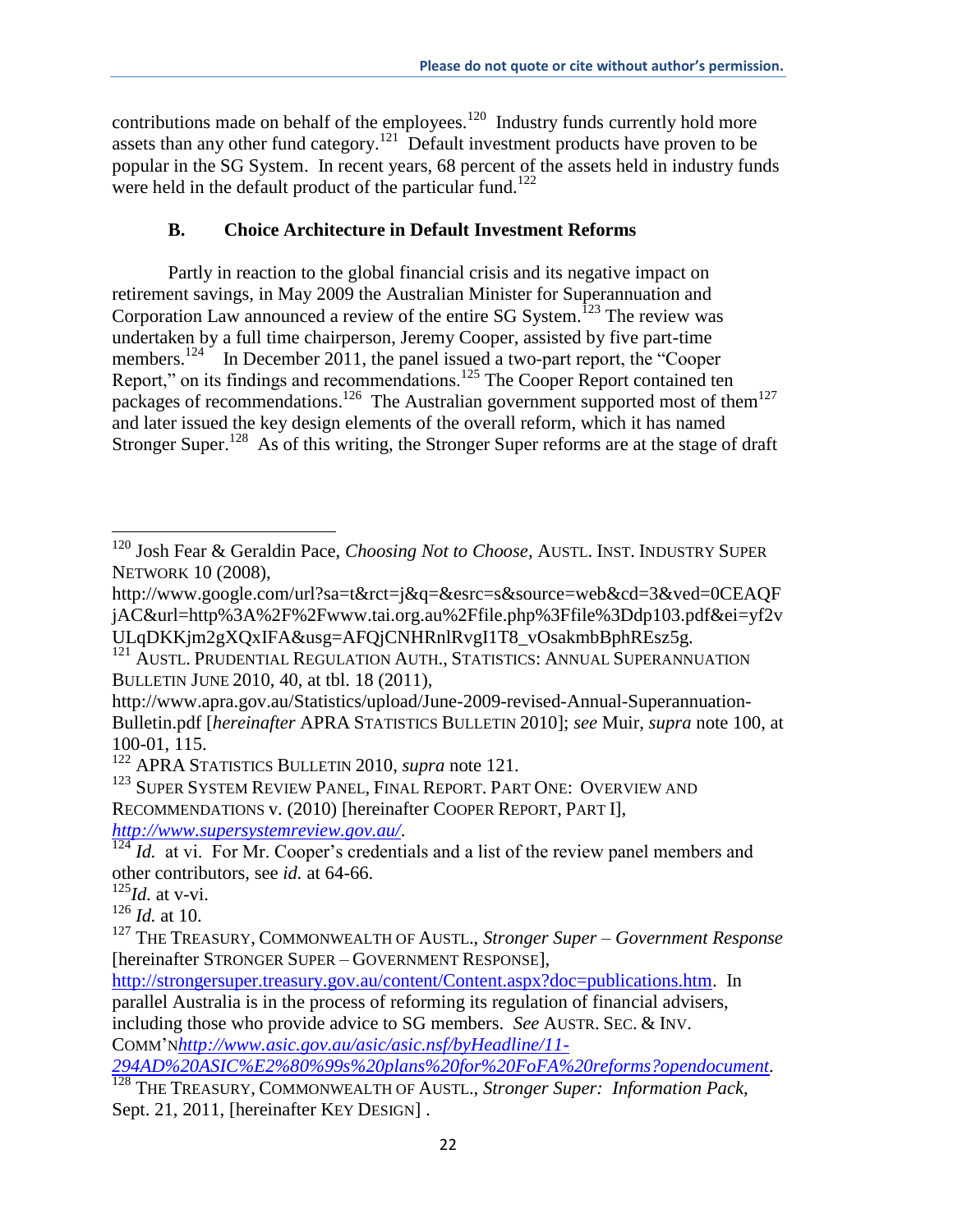legislation.<sup>129</sup> Because it appears nearly certain the basic reform package will be enacted, the applicable agency is in the process of issuing guidance on the new default investment products. 130

The Cooper Panel explicitly relied on choice architecture to shape Australian reform to serve employees with various levels of interest in engaging with their SG System accounts, including those who prefer minimal engagement.<sup>131</sup> Surveys and data show that Australians follow a pattern similar to that of U.S.  $401(k)$  participants discussed early in this Article.<sup>132</sup> Many Australians are passive with respect to their investments, do not make active plan choices, and have limited financial literacy.<sup>133</sup> Others, however, are actively engaged in management of their plan account.<sup>134</sup> The Cooper panel determined that Australia's SG System should be structured to maximize the long term wealth accumulation of employees regardless of their individual locus on that engagement spectrum. $^{135}$ 

Recognizing that choice architecture highlights the importance of defaults for disinterested employees, the Cooper Panel developed a framework for a new type of default investment product, "MySuper." Once the reforms are implemented, MySuper products will be the only permitted type of default investment product. In addition, employees who wish to make explicit investment decisions may designate a MySuper product to receive their contributions.<sup>136</sup>

The framework is relatively simple. In general, SG System funds will each be permitted to offer a single default MySuper investment product. MySuper products will only be allowed to provide a limited menu of services and are expected to have relatively low fees. Those fees will be reported in such a way as to make them comparable across MySuper products. The Australian Prudential Regulatory Authority (APRA) will gather and make public data on MySuper product performance and fees to facilitate competition among the offerings. <sup>137</sup> The Cooper Panel also addressed fiduciary responsibility and the operating standards for MySuper products. Its approach is discussed in the next Part.

<sup>&</sup>lt;sup>129</sup> Superannuation Legislation Amendment (Trustee Obligations and Prudential Standards) Bill No. 117, 2012 (Cth) (Austl.)*,* [hereinafter Proposed Trustee and Prudential Standards] ; Superannuation Legislation Amendment (My Super Core Provisions) Bill 2011 (Cth) (Austl.) [hereinafter Proposed MySuper Core Provisions] .

<sup>130</sup> *See, e.g.,* AUSTL. PRUDENTIAL REGULATION AUTH., *APPLICATION FORM – AUTHORITY TO OFFER A MYSUPER PRODUCT* (2012),

http://www.apra.gov.au/Super/PrudentialFramework/Documents/Draft-Instruction-Guide-Application-form-Authority-to-offer-a-MySuper-product-%28May-2012%29.pdf. <sup>131</sup> COOPER REPORT, PART I, *supra* note 123, at 8-9.

<sup>132</sup> *See supra* text accompanying notes 28-31.

<sup>133</sup> COOPER REPORT, PART I, *supra* note 123, at 8-9.

<sup>134</sup> *Id.* at 9.

<sup>135</sup> *Id.* at 10; *see also* M. Scott Donald, *What's in a Name? Examining the Consequences of Inter-legality in Australia's Superannuation System,* 33 SYDNEY L. REV. 295, 301  $(2011).$ 

<sup>136</sup> COOPER REPORT, PART I, *supra* note 123, at 10.

<sup>137</sup> *See* KEY DESIGN, *supra* note 128, at v.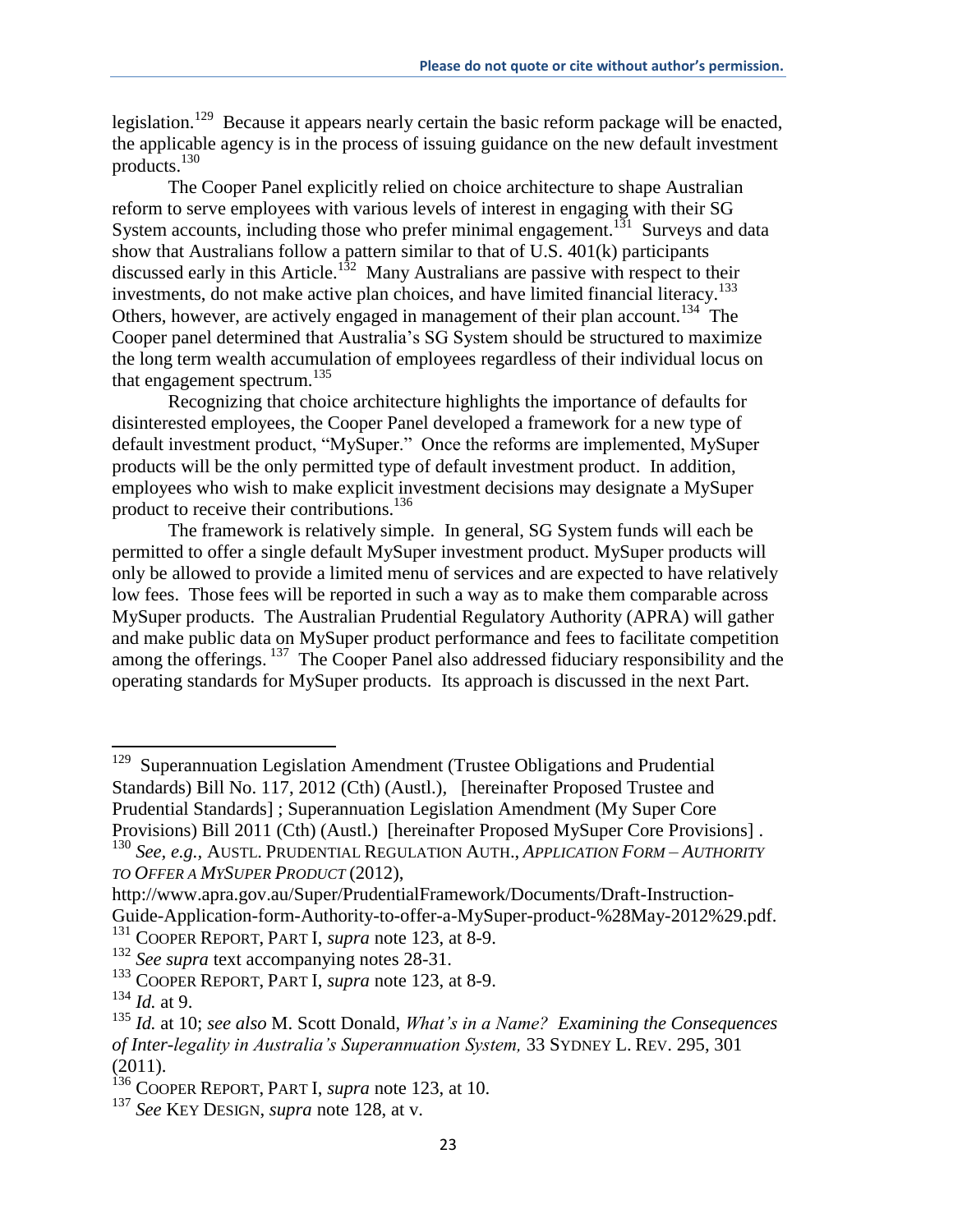### **IV. Fiduciary Obligations, Trust Models, and Choice Architecture**

This Part begins by describing the U.S.' employer-centric approach to assigning fiduciary responsibility for private-sector pension plans. It analyzes that approach as applied to investment of 401(k) account assets, including the use of default investment products. Next, the Part compares the financial-services based fiduciary model developed by Australia. The Part ends by comparing the reaction of the two countries to the performance of default investments during the global financial crisis.

## **A. Employer-Centric Trust Model – U.S.**

## *1. Regulatory Framework*

 $\overline{\phantom{a}}$ 

ERISA includes a set of fiduciary provisions that are based in traditional trust law. ERISA's counterpart to the trust law duty of loyalty is found in its requirement that fiduciaries act "solely in the interest of the participants and beneficiaries and... for the exclusive purpose of... providing benefits to participants and their beneficiaries."<sup>138</sup> The statute sets the fiduciary standard of care as that of a prudent person familiar with the benefit plan matters at issue.<sup>139</sup> ERISA's other substantive fiduciary standards require benefit plan fiduciaries to minimize the risk of large losses by diversifying plan investments<sup>140</sup> and to act in accordance with plan documents.<sup>141</sup>

ERISA modifies traditional trust concepts to fit the benefit plan paradigm.<sup>142</sup> These modifications are particularly evident in ERISA's definition of who bears fiduciary responsibilities and the scope of those responsibilities. Whereas traditional donative trusts typically had a single or limited numbers of trustees designated by the trust instrument to hold the trust property,  $143$  ERISA fiduciary status may arise either through designation or by an action that is defined as giving rise to fiduciary status.<sup>144</sup>

<sup>138</sup> ERISA § 404(a)(1)(A)(i), 29 U.S.C. § 1104(a)(1)(A)(i); *cf.* Daniel Fischel & John H. Langbein, *ERISA's Fundamental Contradiction: The Exclusive Benefit Rule,* 55 U. CHI. L. REV. 1105, 1108 (1988*)* ("ERISA's exclusive benefit rule... imports into pension fiduciary law one of the most fundamental and distinctive principles of trust law, the duty of loyalty.").

<sup>139</sup> *See* ERISA § 404(a)(1)(B), 29 U.S.C. § 1104(a)(1)(B); *see also* 29 C.F.R. § 2550.404a-1 (1997) (explaining the application of the prudence standard to investment duties).

<sup>140</sup> *See* ERISA § 404(a)(1)(C), 29 U.S.C. § 1104(a)(1)(C).

<sup>141</sup> *See* ERISA § 404(a)(1)(D), 29 U.S.C. § 1104(a)(1)(D).

 $142$  Massachusetts Mut. Life Ins. Co. v. Russell,  $473$  U.S. 135, 153 (1985) (concurrence) (quoting H.R. REP. NO. 93-533, at 13 (1973) ("The principles of fiduciary conduct are adopted from existing trust law, but with modifications appropriate for employee benefit plans.").

<sup>&</sup>lt;sup>143</sup> RESTATEMENT (SECOND) OF TRUSTS  $\S$  3(3) (1959).

<sup>&</sup>lt;sup>144</sup> Actions defined as fiduciary acts include: "render[ing] investment advice for a fee or other compensation, direct or indirect, with respect to any moneys or other property of [a] plan, or has any authority or responsibility to do so . . . . " ERISA § 3(21)(A)(ii), 29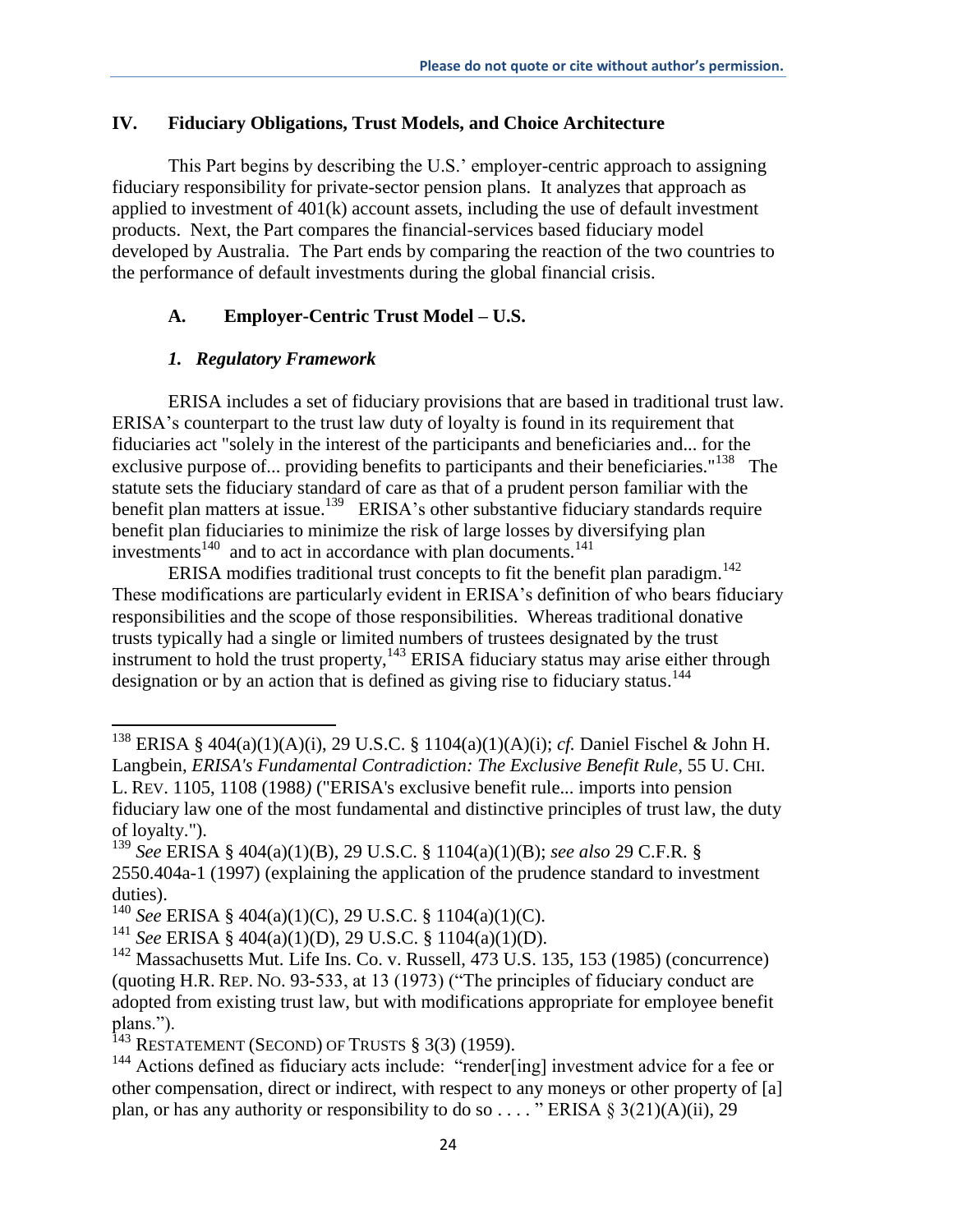In ERISA's employer-centric trust model, employer actions in creating, amending, and terminating a benefit plan, such as a 401(k) plan, are treated as being similar to the actions taken by the creator of a traditional trust. Thus, they are known as "settlor" functions.<sup>145</sup> In contrast, ERISA fiduciary actions are those involving discretionary plan administration, asset or plan management, or investment advice.<sup>146</sup>

In this model all employers that sponsor  $401(k)$  plans are fiduciaries with respect to the plan for at least some actions.<sup>147</sup> This is because employers necessarily appoint and monitor the plan fiduciaries that engage in plan administration, management, or provide any available investment advice; and the appointment and monitoring functions are fiduciary acts.<sup>148</sup> A typical  $401(k)$  plan may have numerous fiduciaries, including a plan committee.<sup>149</sup> But, in the employer-centric trust model, ultimately the power of all fiduciaries derives from the employer's direct or indirect delegation of authority.

### *2. Fiduciary Status for Plan Investments*

The selection of and risk associated with plan investments has shifted significantly since ERISA's fiduciary provisions were enacted in 1974. Senate investigations prior to ERISA uncovered repeated misuse and diversions of pension plan assets by the entities charged with responsibility for those assets.<sup>150</sup> By the time the legislation that was to become ERISA reached the conference committee, both the House and Senate versions imposed duties of care and loyalty on plan fiduciaries.<sup>151</sup>

At that time DB plans were the primary type of retirement plan in the U.S. and  $401(k)$  plans did not even exist.<sup>152</sup> Employers promised, through DB plans, to pay monthly benefits for a retiree's lifetime. Those benefits typically were based on a

U.S.C. § 1002(21)(A)(ii) (2006) (or discretionary authority over plan administration, or management of the plan or plan assets).

<sup>145</sup> Muir, *supra* note 79, at 20.

<sup>&</sup>lt;sup>146</sup> ERISA § 3(21)(A)(ii), 29 U.S.C. § 1002(21)(A)(ii) (2006).

<sup>147</sup> *See, e.g.*, Andrew S. Hartley, *Making the Case for Mandatory Removal of Imprudent Investment Vehicles: Inside Information can Make Employer Securities a Bad 401(k) Option,* 5 APPALACHIAN J. L. 99, 108 (2006 ) ("An employer/trustee is always subject to the duty to monitor  $\ldots$ ").

 $^{148}$  *Id.* 

<sup>149</sup> Dana M. Muir & Cindy A. Schipani, *Fiduciary Constraints: Correlating Obligations with Liability,* 42 Wake Forest L. Rev. 697, 702 (2007) ("Plans may designate individuals or entities, such as the corporation or a plan committee, as the named fiduciary.").

<sup>150</sup> JAMES A. WOOTEN, THE EMPLOYEE RETIREMENT INCOME SECURITY ACT OF 1974: A POLITICAL HISTORY 118 (2004).

<sup>151</sup> *Id.* at 257.

<sup>&</sup>lt;sup>152</sup> The Treasury Department first issued regulations, under IRC § 401(k) in late 1981 that established the parameters of what have come to be known as "401(k) plans." *See*  EMPLOYEE BENEFITS LAW 2010 SUPP., *supra* note 38, at 254 (discussing term "401(k) plan"); *see also e.g.* Treas. Reg. § 401(k)-1(a)-(g) (setting forth the basic requirements for 401(k) plans).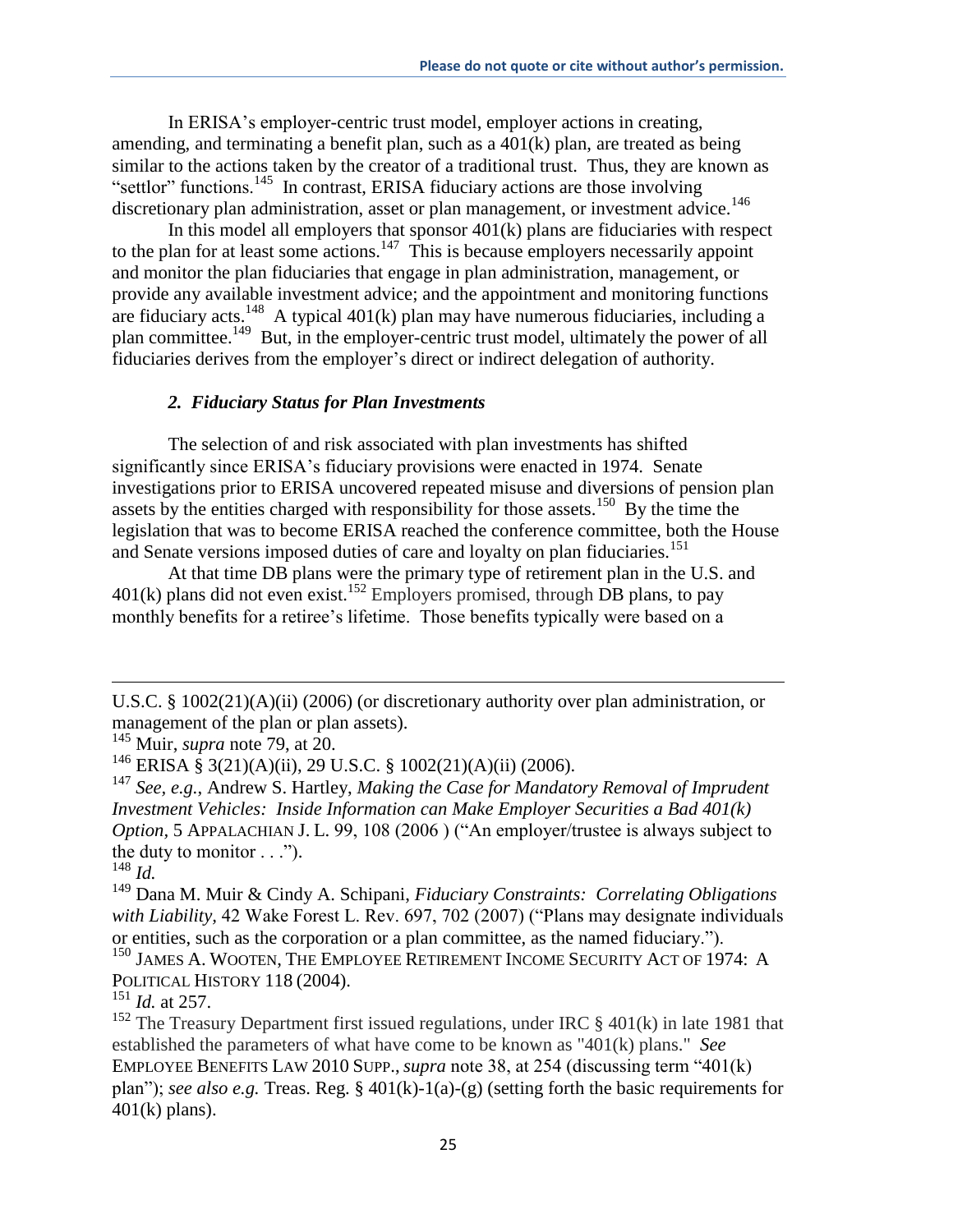formula that takes into account employee salary and years of work with the employer.<sup>153</sup> Prior to the enactment of ERISA, if a DB plan held insufficient funds to pay the promised benefits, retirees and employees would lose some or all of those expected benefits.<sup>154</sup> In conjunction with minimum DB plan funding rules, avoiding that outcome was one of the primary motivators of ERISA's fiduciary provisions.<sup>155</sup>

In the DB system, where employers voluntarily created pension plans, established the formulae for benefit payments, funded the plans and made the investment decisions, the parallel with a traditional trust settlor was reasonably strong. Because employers bore the investment risk in such plans<sup>156</sup> they had incentives to develop expertise regarding investment of plan assets. For employees the plan funding and fiduciary regulations had the potential to ensure that they received their promised plan benefits without having to develop investment expertise or to engage in extensive monitoring. This division of responsibility and authority in DB plans aligned with the classic understanding of fiduciary relationships as being efficient when a party acting on behalf of another possesses superior expertise and a significant degree of control over the subject matter of the relationship.<sup>157</sup>

The decline of DB plans has been widely analyzed and frequently bemoaned.<sup>158</sup> But for better or worse defined contribution (DC) plans currently constitute the primary wealth-accumulation vehicles, other than possibly their homes, for the retirement security of many Americans. 159 In terms of assets, DB plans sponsored by private-sector employers held an estimated \$2.5 trillion as of June  $2011$ .<sup>160</sup> In comparison, DC plans held approximately \$4.8 trillion in assets and of that \$3.4 trillion was held in 401(k)  $plans.<sup>161</sup>$ 

In terms of the trust model and related fiduciary provisions, 401(k) plans differ on the dimensions of control and required expertise on investment decision making as well as on risk allocation. As with DB plans, it is employers that establish 401(k) plans.<sup>162</sup> And, the requirement that assets be held in trust applies to 401(k) plans. But, as

<sup>153</sup> Muir, *supra* note 37, at 205-06.

<sup>154</sup> *See* WOOTEN, *supra* note 150, at 51 (discussing the failure of Studebaker's pension plan).

<sup>&</sup>lt;sup>155</sup> See id. at 122 (discussing the trust-basis of ERISA's fiduciary standards).

<sup>&</sup>lt;sup>156</sup> Muir, *supra* note 79, at 4-5.

<sup>157</sup> Tamar Frankal, *Fiduciary Law in the Twenty-First Century,* 91 B.U.L. REV. 1289, 1293 (2011).

<sup>&</sup>lt;sup>158</sup>See e.g. GHILARDUCCI, *supra* note 13; THOMAS J. MACKELL JR., WHEN THE GOOD PENSIONS GO AWAY 47-57 (2008); Burke & McCouch, *supra* note 51, at 302-04; Jack VanDerhei & Craig Copeland, Emp. Benefit Research Inst., *The Changing Face of Private Retirement Plans,* EBRI ISSUE BRIEF, Apr. 2001, at 5-6, http://www.ebri.org/0401ib.pdf.

<sup>159</sup> Wiatrowski, *supra* note 48.

<sup>160</sup>INVESTMENT COMPANY INSTITUTE, *supra* note 4.

<sup>&</sup>lt;sup>161</sup> *Id.* (reporting as of Mar. 31, 2012). Additionally, Americans had \$5.2 trillion invested in Individual Retirement Accounts (IRAs). *Id.* 

<sup>162</sup> *See supra* text accompanying note 33.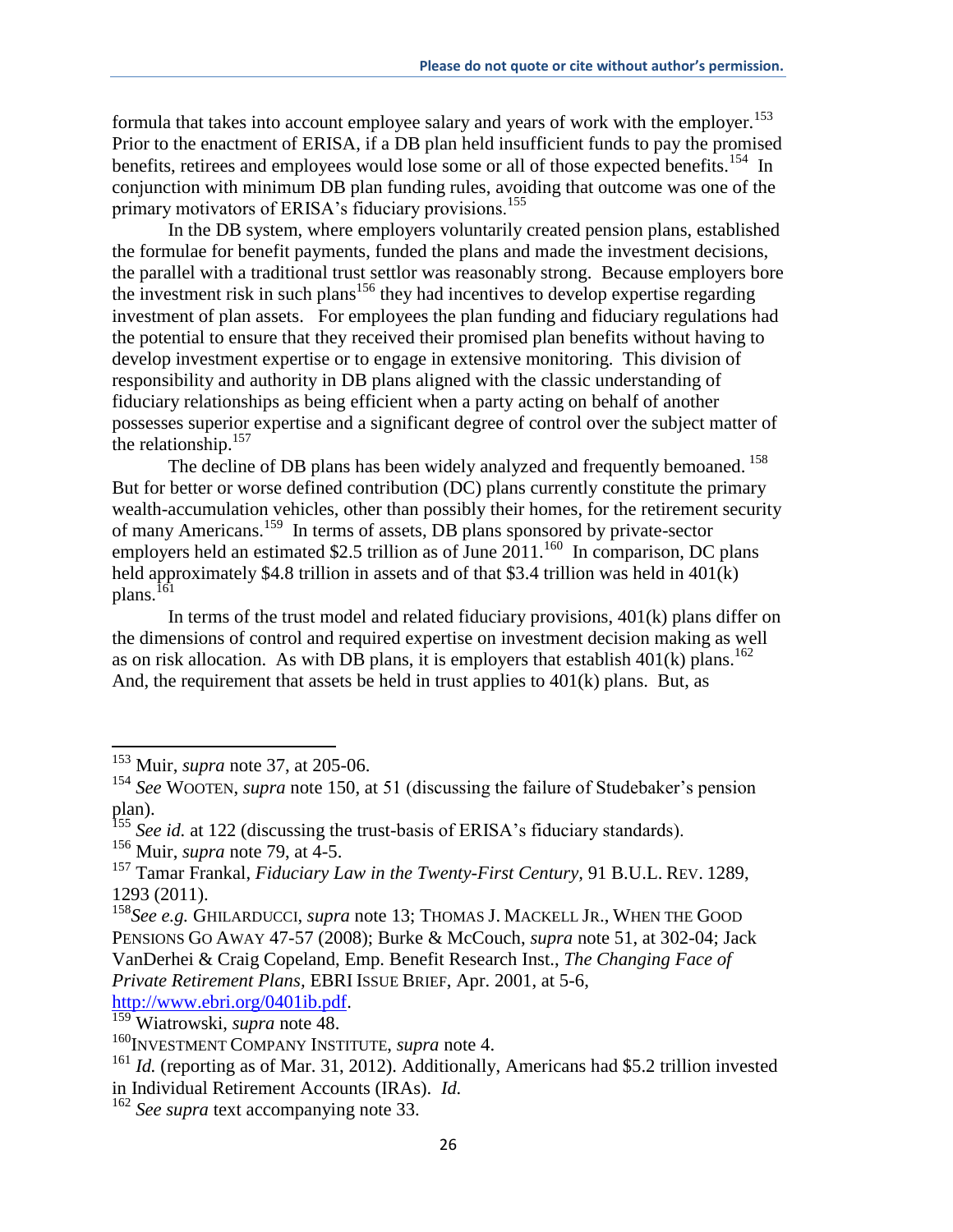discussed above,  $163$  employees typically bear the investment risk and make the account level investment decisions for their plan account. An employer who establishes a 401(k) plan may avoid fiduciary duty associated with the account level investment decisions by ensuring that the plan meets regulatory safe harbor criteria.<sup>164</sup> Thus, the alignment of 401(k) plans with the traditional defining factors of a fiduciary relationship between employees and employers is much lower than the alignment that existed in the DB plans that were the primary pension vehicle at the time the statutory fiduciary model was established.

Employers cannot avoid all fiduciary responsibility associated with 401(k) plan investments however. The determination of investment options must be made in accordance with ERISA's fiduciary standards of prudence and loyalty.<sup>165</sup> As discussed below,<sup>166</sup> this concept is important in the context of default investment selection because it means that currently employers have fiduciary responsibility for those choices. Although there is a dearth of case law on the predominant type of default investments, the principle of fiduciary liability for selection of investment menu options has arisen with some frequency in two contexts. The first is the use of employer stock as an investment alternative.<sup>167</sup> The second context comprises claims that employers did not act with the proper degree of care or loyalty when establishing plan menus that contain investment products with unreasonably high fees.<sup>168</sup>

The cases alleging inappropriately costly investment products are more useful for thinking about fiduciary liability associated with default products than the employer stock cases because ERISA contains specific provisions permitting, and arguably encouraging, the use of employer stock.<sup>169</sup> The General Accounting Office, in a study of  $401(k)$  plan fees and disclosure, summarized one aspect of the fees problem as follows: "[I]t is hard for [employees] to make comparisons across investment options because they have to piece together the fees that they pay, and assessing fees across investment options can be difficult  $\ldots$ <sup>170</sup> Plans use of a variety of mechanisms to charge for plan administration,

 $\overline{\phantom{a}}$ 

<sup>168</sup> *See infra* text accompanying notes 170-73.

<sup>&</sup>lt;sup>163</sup> See supra text accompanying note 72.

<sup>164</sup> *See supra* text accompanying note 72.

<sup>165</sup> *See e.g.* Davis, *supra* note 72, at 1013-18.

<sup>&</sup>lt;sup>166</sup> See infra text accompanying notes 187-90.

<sup>167</sup> *See, e.g.* Susan J. Stabile, *I Believed My Employer and Didn't Sell My Company Stock: Is There an ERISA (or '34 Act) Remedy for Me?* 36 CONN. L. REV. 385, 386 (2004); *see also* Dana M. Muir & Cindy A. Schipani, *New Standards of Director Loyalty and Care in the Post-Enron Era: Are Some Shareholders More Equal than Others?* 8 N.Y.U. J. LEGIS. & PUB. POL'Y 279, 331-43 (2004).

<sup>169</sup> Jose Martin Jara, *What is the Correct Standard of Prudence in Employer Stock Cases?,* 45 J. MARSHALL L. REV. 541, 544 (2012) (referring to the "congressional objective of encouraging employee ownership"); Janice Kay McClendon, *The Death Knell of Traditional Defined Benefit Plans: Avoiding a Race to the 401(k) Bottom,* 80 TEMP. L. REV. 809, 814 n.36 (2007) (discussing Employee Stock Ownership Plans). <sup>170</sup> GOV'T ACCOUNTING OFFICE, *Information That Sponsors and Participants Need to Understand 401(k) Plan Fees,* GAO-080-222T, 15, n.20 (2007) http://www.gao.gov/assets/120/118341.pdf.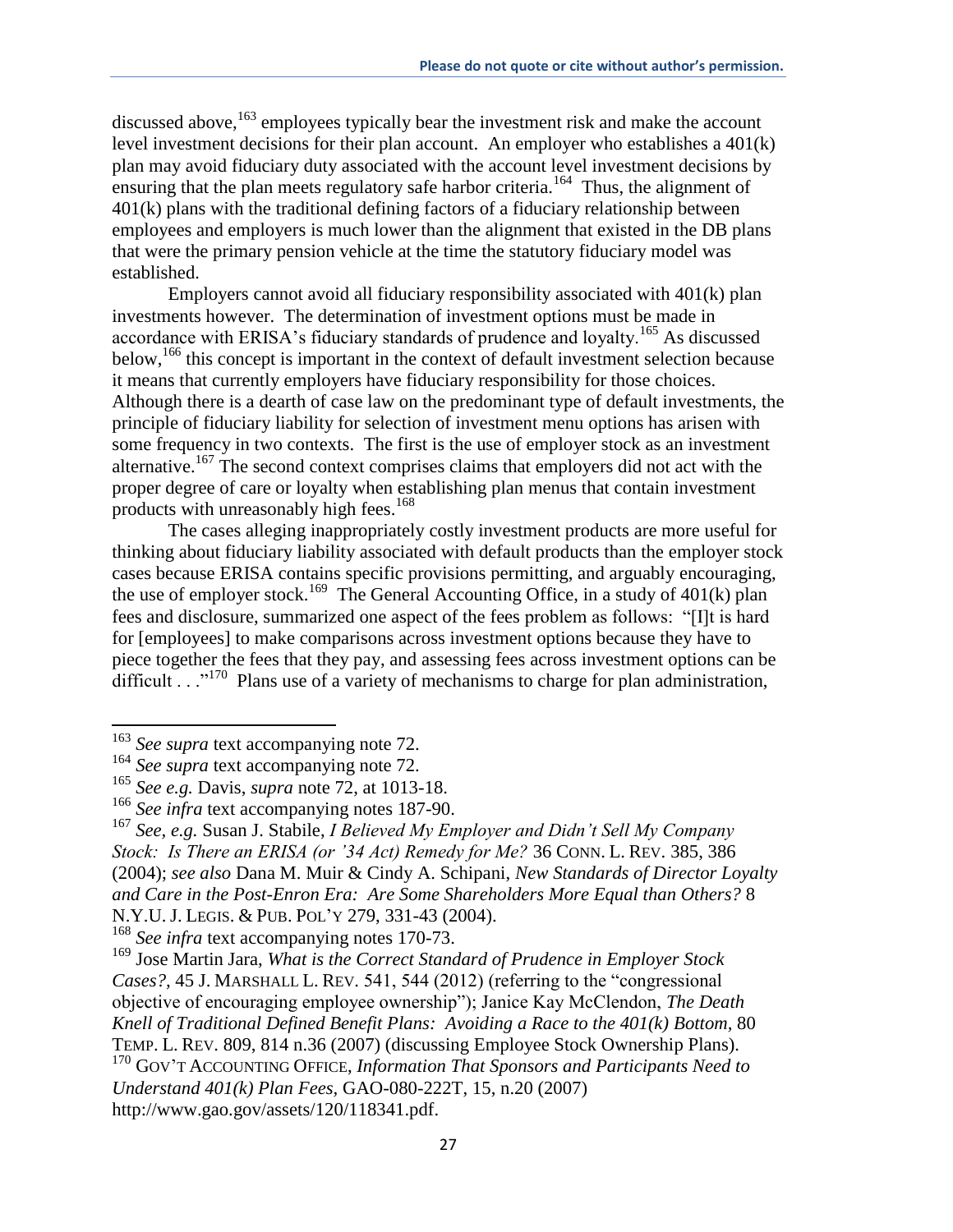investment management, and other services exacerbates the problem.<sup>171</sup> Because of the complexity, comparing fees across plans and investment alternatives is difficult for even sophisticated investors. The anticompetitive effect of the lack of transparency is confirmed by studies finding significant variations in fees across 401(k) account holders.<sup>172</sup> Perhaps then it is not surprising that employees have brought a number of lawsuits alleging that employers acting as 401(k) plan sponsors breached their fiduciary duties by choosing investment options with unreasonably high fees. The results of the litigation have been mixed,<sup>173</sup> generating costs for employers and limited compensation for payments of high fees for employees. The DOL's response has been to increase mandatory disclosure that plan service providers must issue to plans<sup>174</sup> and, in turn, the disclosure that plans must provide employees. $175$ 

The oddity from a fiduciary perspective is that some of those service providers recommend, and effectively determine, plan investment menu options, including the allegedly high fee options, but have no ERISA fiduciary obligations in the current employer-centric fiduciary model. Fiduciary responsibility frequently does not extend to the consultants and financial services entities that advise employees on selection and monitoring of plan investments or to the investment managers that make the fee-related and investment decisions for the mutual funds and similar products that constitute typical plan account investment products.<sup>176</sup> This is an artifact of the DB plan system. Shortly after ERISA was passed, the DOL defined through regulation a narrower set of criteria for when investment advisers become fiduciaries than provided for by the statutory

 $\overline{\phantom{a}}$ 

<sup>173</sup> *See, e.g.* Emily Adams, *Protecting America's Financial Future: Why Courts Should Enforce ERISA's Duties of Prudence and Disclosure,* 26 ABA J. LAB. & EMP. LAW 345, 353-58 (2011) (discussing the cases alleging employer fiduciary breaches due to unreasonably high fees and nondisclosure of fees such as revenue sharing); Jill Fisch, *Rethinking the Regulation of Securities Intermediaries,* 158 U. PA. L. REV. 1961, 2008-10  $(2010)$  (same). One case that received press recently was the settlement of a 401 $(k)$  fees involving Wal-Mart's plan for \$13.5 million. Reportedly Wal-Mart agreed to pay \$3.5 million and Merrill Lynch agreed to pay \$10 million of the settlement. Barry B. Burr, *Wal-Mart, Merrill Lynch Settle 401(k) Fee Suit,* PENS. & INV., Dec. 12, 2011.

<sup>171</sup> *See* DELOITTE & INVESTMENT COMPANY INSTITUTE, *Inside the Structure of Defined Contribution/401(k) Plan Fees: A Study Assessing the Mechanics of the 'All-In' Fee,* 5 (2011) http://www.deloitte.com/assets/Dcom-

UnitedStates/Local%20Assets/Documents/us\_consulting\_StructureofDefineContribution \_112411.pdf.

 $\frac{172}{172}$  *Id.* at 22 (finding that at the median annual fees are 0.78% of plan assets but the fees at the tenth percentile were 0.28% and 1.38% at the 90th percentile).

<sup>&</sup>lt;sup>174</sup> Reasonable Contract or Arrangement Under Section  $408(b)(2)$  – Fee Disclosure, 77 Fed. Reg. 5,632, 5,655-56 (Feb. 3, 2012) (requiring service providers who are fiduciaries or registered investment advisers providing a broad array of services and expecting to receive at least \$1,000 in compensation to disclose that compensation to plan fiduciaries). <sup>175</sup> Fiduciary Requirements for Disclosure in Participant-Directed Individual Account Plans: Final Rule, 75 Fed. Reg. 64,910 (Oct. 20, 2010).

 $176$  Definition of the Term 'Fiduciary,' 75 Fed. Reg. 65,263, 65,264-65 (proposed Oct. 22, 2010) (to be codified at 29 C.F.R. pt 2510).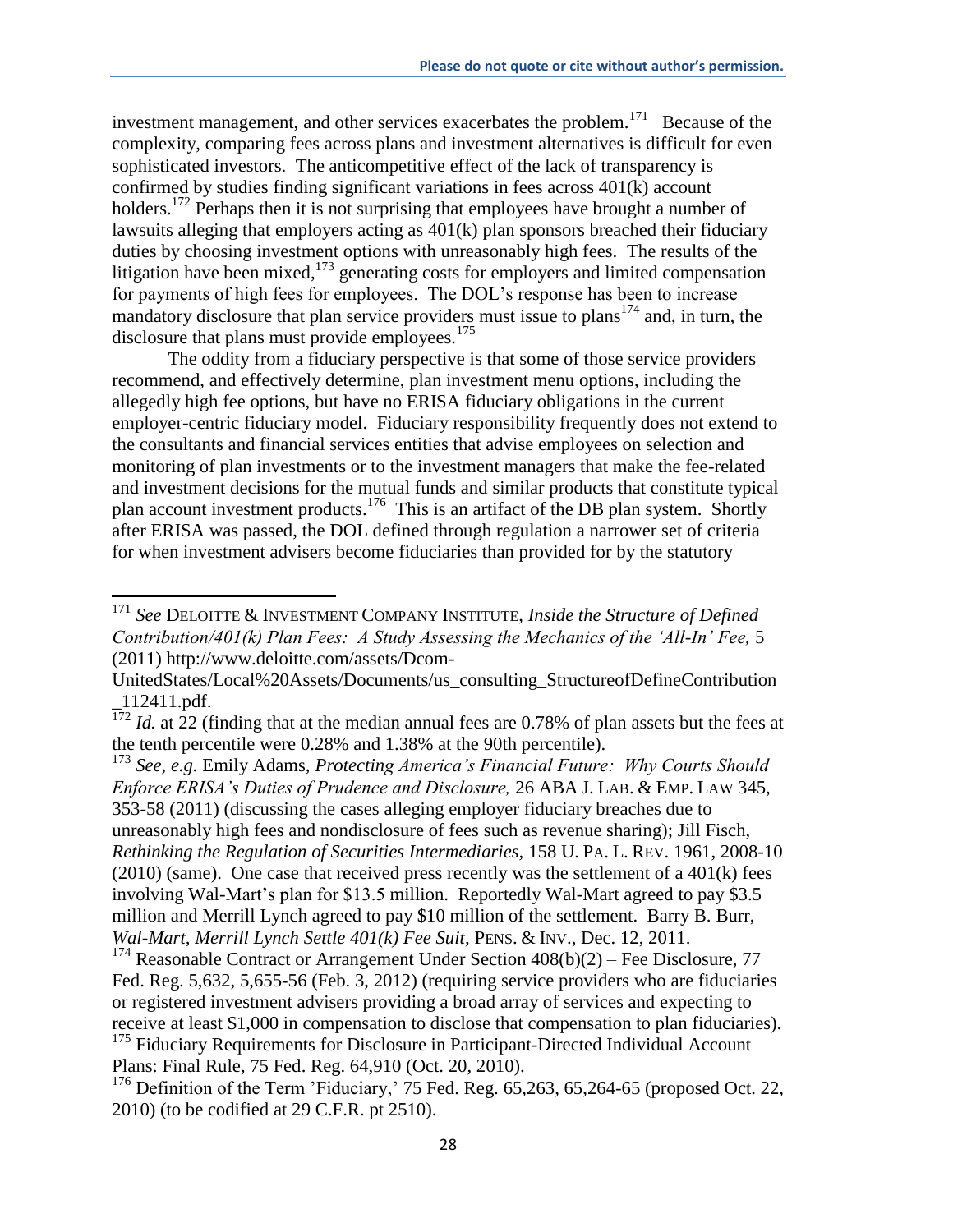definition.<sup>177</sup> By conforming its actions to the regulatory definition, a financial adviser can avoid fiduciary responsibility for advice provided on the selection of a 401(k) plan's investment menu. Recognizing that the plan paradigm has shifted substantially since the regulation was issued, in 2010 the DOL issued a proposed regulation to harmonize the scope of the regulatory definition with that of the broader statutory provision.<sup>178</sup> The proposal drew a firestorm of opposition and in September 2011, DOL withdrew the proposed regulation.<sup>179</sup> As of the writing of this article, it appears the DOL is in the process of revising the proposed regulation and plans to re-propose them.<sup>180</sup>

In sum, ERISA established trust-based fiduciary duties that govern employer actions as well as those of other plan fiduciaries. The ultimate fiduciary responsibility, though, frequently lies with the employer, who is responsible for appointing and monitoring other fiduciaries. In the DB era, the employer-centric fiduciary approach aligned with the traditional concept of assigning fiduciary obligation when one party had superior expertise and control. The transition to DC plans means, though, that employers no longer make direct decisions on the investment of plan assets. Nor do they bear any investment risk for those decisions. Instead, the employer's role, vis-à-vis investments, is to select and monitor the menu of investment products available to employees. DOL recognition of limitations on the effectiveness of the employer-related model in the 401(k) paradigm led it to attempt to impose fiduciary obligations on the advisory community. A discussion of the implications of those efforts is beyond the scope of this Article. But, the DOL's concern highlights the general problem of fiduciary liability for selection of 401(k) plan investments. The next section discusses the employer-centric model in the specific setting of default investments.

## *3. Fiduciary Status and Investment Defaults*

In 1998<sup>181</sup> and 2000<sup>182</sup> the IRS authorized the use of auto enrollment defaults in 401(k) plans. A number of concerns slowed employer implementation though. Potential

 $177$  The summary version is that an investment adviser is not a fiduciary when giving advice regarding benefit plan assets or an Individual Retirement Account (IRA) unless the adviser (1) advises on securities valuation or makes recommendations on the purchase or sale of securities, (2) on a regular basis, (3) according to a mutual agreement with the plan or a plan fiduciary, (4) that provides the advice will serve as the primary basis for decisions on investments, and (5) the advice is individualized to the plan's needs. *Id.* <sup>178</sup> *Id.* at 65,277.

<sup>&</sup>lt;sup>179</sup> *U.S. Labor Department's EBSA to repropose rule on definition of a fiduciary*, U.S. DEP'T OF LAB. (Sept. 19, 2011),

http://www.dol.gov/opa/media/press/ebsa/EBSA20111382.htm#.UJk8EoYvvAk.

<sup>&</sup>lt;sup>180</sup> Hazel Bradford, *Retirement Savings Tax Incentives in Danger Post Election*, PENSIONS & INVEST., Nov. 12, 2012 ("Ms. Borzi has also made her agency's fiduciary rule a priority"),

http://www.pionline.com/article/20121112/PRINTSUB/311129965/retirement-savingstax-incentives-in-danger-post-election.

<sup>&</sup>lt;sup>181</sup> Rev. Rul. 98-30, 1998-1 C.B. 1273.

<sup>182</sup> Rev. Rul. 2000-8, 2000-1 C.B. 614.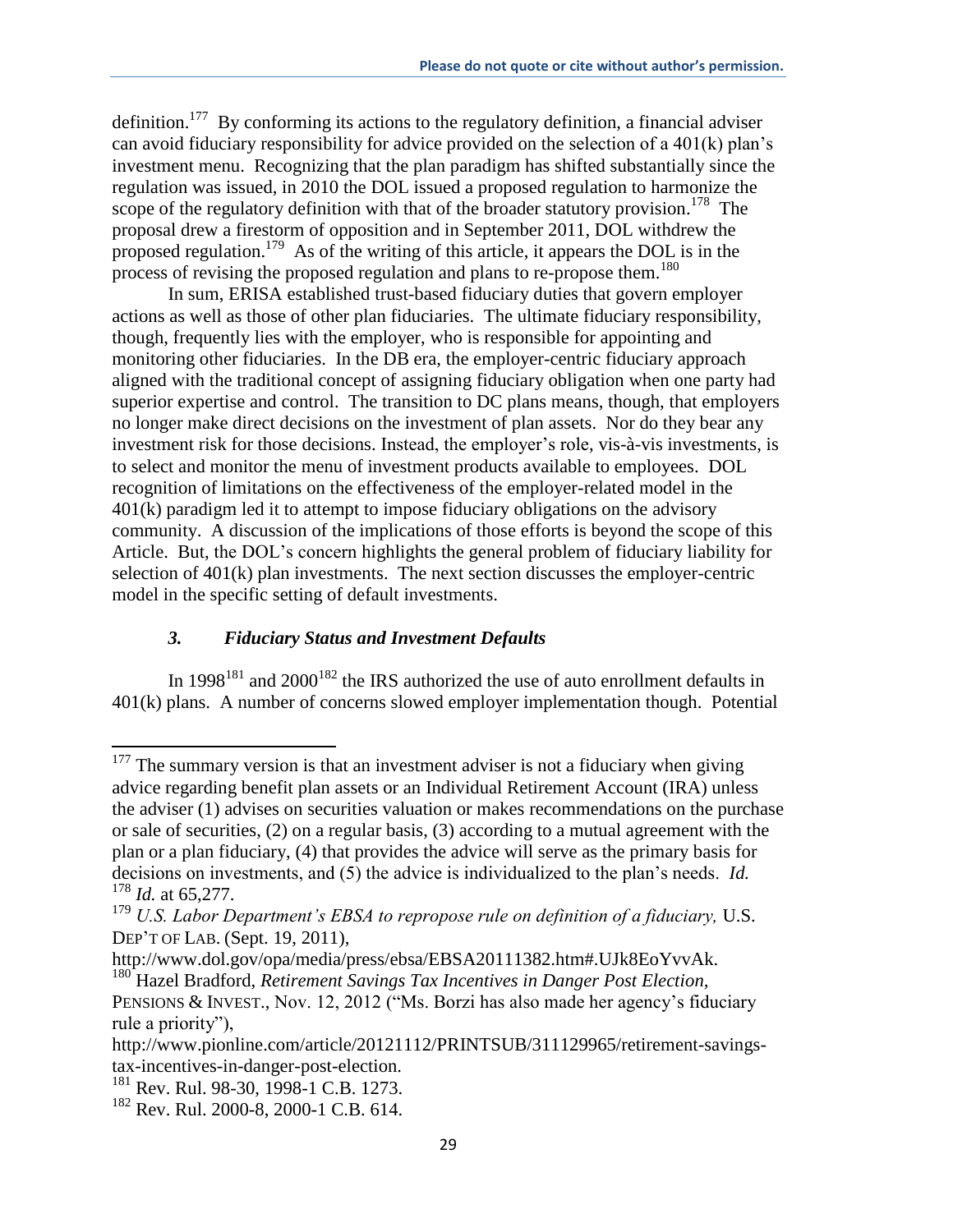liability claims associated with the employer's choice of the default investment selection led the list of concerns, which also included potential conflicts with state statutes regulating wage garnishments. As well, there was no incentive for employers to take on these risks.<sup>183</sup>

Employer adoption of default settings began to change after the enactment of the Pension Protection Act of 2006 (PPA), <sup>184</sup> which provided an incentive for plans to use defaults.<sup>185</sup> Final regulations, issued by the DOL in 2007, to implement the PPA partially eliminated fiduciary liability for employers who select "qualified default investment alternatives" (QDIAs) as the investment default for their plan.<sup>186</sup>

The 2007 final regulations essentially provide the same protection to the employer as the employer would have for any investment explicitly designated by an employee in a participant-directed plan.<sup>187</sup> As explained by one commentator: "[P]articipants who do not direct the investment of their accounts will be treated as if they had, if the fiduciaries invest their account in a [QDIA]."<sup>188</sup> The protection for employers, however, is only partial. The final regulation makes clear that: "Nothing in this [regulation] shall relieve a fiduciary from his or her duties under . . . ERISA to prudently select and monitor any [QDIA] under the plan or from any liability that results from a failure to satisfy these duties, including liability for any resulting losses."<sup>189</sup> Even if the employer appoints an individual or a group of individuals to make the actual QDIA selection, the employer remains obligated as a fiduciary to monitor those decision makers.<sup>190</sup>

Four types of investment products qualify as QDIAs. First, a short-term, capital preservation product, which may be used for the first 120 days of an employee's plan participation, is the only conservative product.<sup>191</sup> Three categories of long-term products meet the requirements to be QDIAs. Two must be appropriate to the individual characteristics of the specific employee.<sup>192</sup> Specifically, "targeted-retirement-date" funds, more commonly known as target date funds  $(TDFs)$ ,  $^{193}$  may qualify.<sup>194</sup> One

<sup>183</sup> Steven D. Cohen, *Autoenrollment and Annuitization: Enabling 401(K) "DB-ation,"* 5 N.Y.U. J. L. & BUS. 281, 300-01 (2009).

<sup>184</sup> Pension Protection Act of 2006, Pub. L. No. 109-280, 120 Stat. 780.

 $185$  If an employer includes specific provisions in the automatic enrollment plan, the plan will automatically meet ERISA and the IRC's nondiscrimination requirements, which otherwise require significant analysis. *See* Cass R. Sunstein, *Empirically Informed Regulation,* 78 U. CHI. L. REV. 1349, 1394 (2011).

<sup>&</sup>lt;sup>186</sup> Fiduciary Relief for Investments in Qualified Default Investment Alternatives, 29 C.F.R. § 2550.404c-5 (2007); *see also* Davis, *supra* note 72, at 1031-32 (discussing QDIA regulation).

<sup>187</sup> *See* 26 C.F.R. § 2550.404c-5(b)(1) (2012).

<sup>188</sup> Davis, *supra* note 72, at 1031.

 $189$  26 C.F.R. § 2550.404c-5(b)(2) (2012).

<sup>190</sup> *See* Muir & Schipani, *supra* note 167, at 336-37.

<sup>191</sup> *See* 26 C.F.R. § 2550.404c-5(e)(4)(iv) (2007).

 $192$  26 C.F.R. § 2550.404c-5(e)(4)(i),(iii) (2007).

 $193$  TDFs are not easily defined, at least not in all of their permutations. For a significant discussion of TDFs, see Jonathan Miller et al., *Target Date Funds: Can One Just Glide Into Retirement?,* 10 J. INT'L BUS. & L. 349 (2011).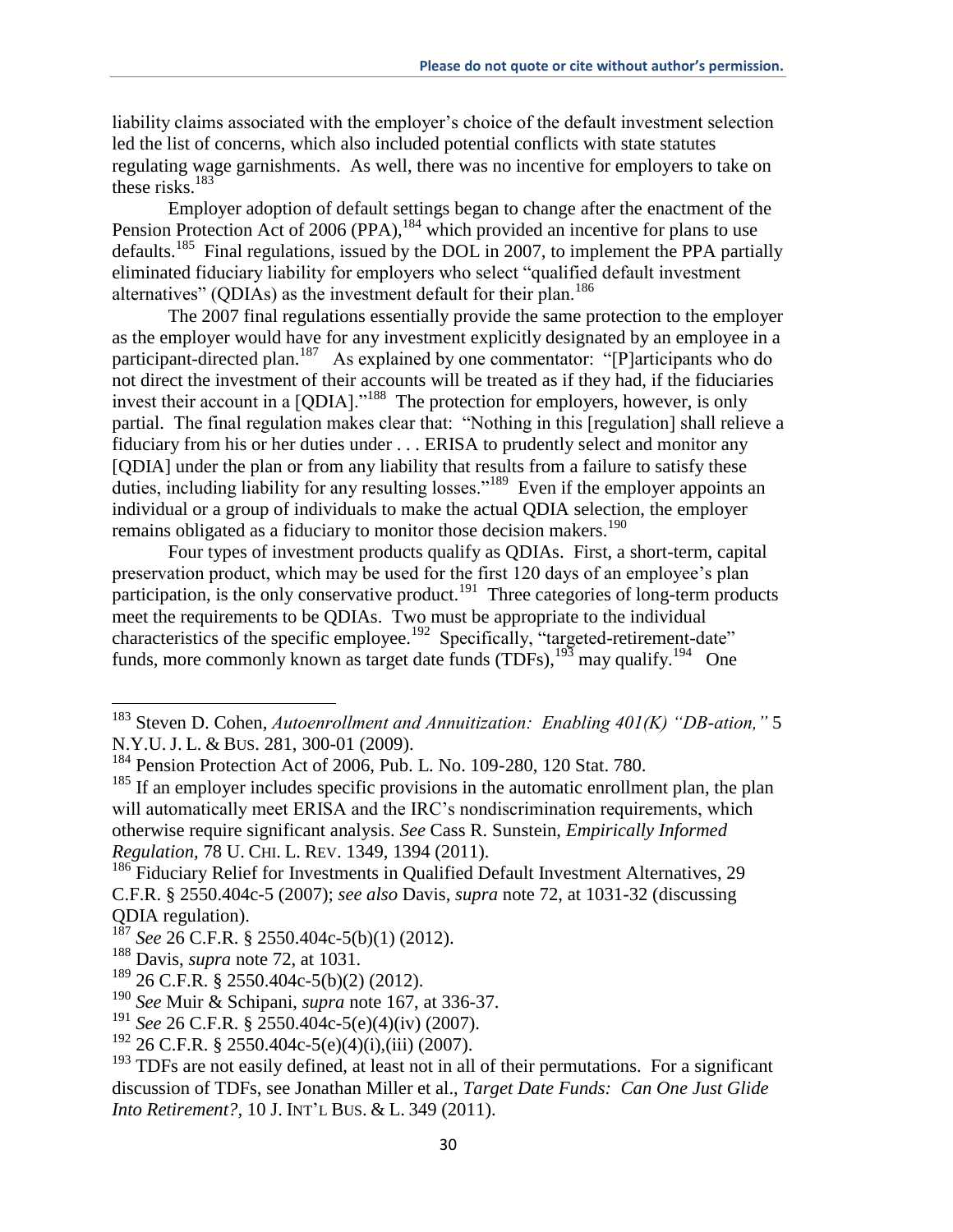industry professional explained that: investment strategies targeted to a retirement date, "rebalance on an ongoing basis and adjust allocations as [an employee] ages…"<sup>195</sup> Approximately 60 percent of the  $401(k)$  plans with a default investment feature now designate a TDF as the QDIA.<sup>196</sup> Fourth, a QDIA may consist of a product that contains investments tailored to account for characteristics of the plan participants as a group.  $197$ 

Compared to the fiduciary responsibility of employers, the fiduciary responsibility of experts who provide advice on selection of a QDIA to the ERISA fiduciaries is more complex. Because of the narrow definition established in the 1975 regulations,  $^{198}$  the professionals that provide advice on QDIA selection can quite easily avoid becoming ERISA fiduciaries.<sup>199</sup> Those professionals may be subject to other federal laws depending on their status and the scope of advice they provide. As a general matter those who are compensated for providing advice related to investments in securities are subject to the Investment Advisers Act of 1940 (Advisers Act).<sup>200</sup> As with ERISA, however, a number of exceptions exist from Advisers Act regulation.<sup>201</sup> The SEC has considered the extension of fiduciary obligations to a wider variety of advice providers but whether, and if so, when that will happen remains uncertain. $202$ 

The net result of U.S. default regulation, then, is that employers are responsible as fiduciaries for the selection and monitoring of default (and all other) investment products offered in their plans. Investment professionals, including expert advisers, may become involved in providing information and advice regarding the selection of QDIAs for plans. However, those experts frequently do not have fiduciary obligations to the employer, the  $401(k)$  plan, or to the employees whose retirement assets are invested.<sup>203</sup>

 $\overline{\phantom{a}}$ 

<sup>196</sup> U.S. DEP'T OF LABOR, *Topic: QDIA -Target Date Fund Disclosure,*

http://www.dol.gov/regulations/factsheets/ebsa-fs-QDIA-TDF.htm.

 $197$  26 C.F.R. § 2550.404c-5(e)(4)(ii) (2007).

<sup>198</sup> See supra text accompanying note 177.

<sup>199</sup> *See* Turner & Muir, *supra* note 36, at 31-32; *see also* Definition of the Term "Fiduciary," 75 Fed. Reg. 65,263, 65,264-65 (Oct. 22, 2010) (proposing revisions expanding the regulation's definition of fiduciary due to difficulties regulating plan service providers).

 $200$  15 U.S.C. §§ 80b-1-21 (2006).

<sup>201</sup> *See, e.g.,* Arthur B. Laby, *Selling Advice and Creating Expectations: Why Brokers Should be Fiduciaries,* 87 WASH. L. REV. 707, 723-24 (2012) (describing the exception for broker-dealers who meet specifics standards).

<sup>202</sup> *See* STAFF OF THE U.S. SEC. & EXCH. COMM'N, *Study on Enhancing Investment Adviser Examinations* (2011), http://www.sec.gov/news/studies/2011/914studyfinal.pdf (recommending extension of fiduciary obligations); *see also* Jake Zamansky, *SEC Struggles with Investor-Protection Rules,* FORBES.COM., Jan. 24, 2012,

http://www.forbes.com/sites/jakezamansky/2012/01/24/sec-struggles-with-investorprotection-rules/ (indicating the SEC's regulatory effort has been delayed indefinitely to gather cost-benefit data).

<sup>203</sup> *See supra* text accompanying notes 176-80.

 $194$  26 C.F.R. § 2550.404c-5(e)(4)(i) (2007).

<sup>&</sup>lt;sup>195</sup> STACY L. SCHAUS, DESIGNING SUCCESSFUL TARGET-DATE STRATEGIES FOR DEFINED CONTRIBUTION PLANS 14 (2010).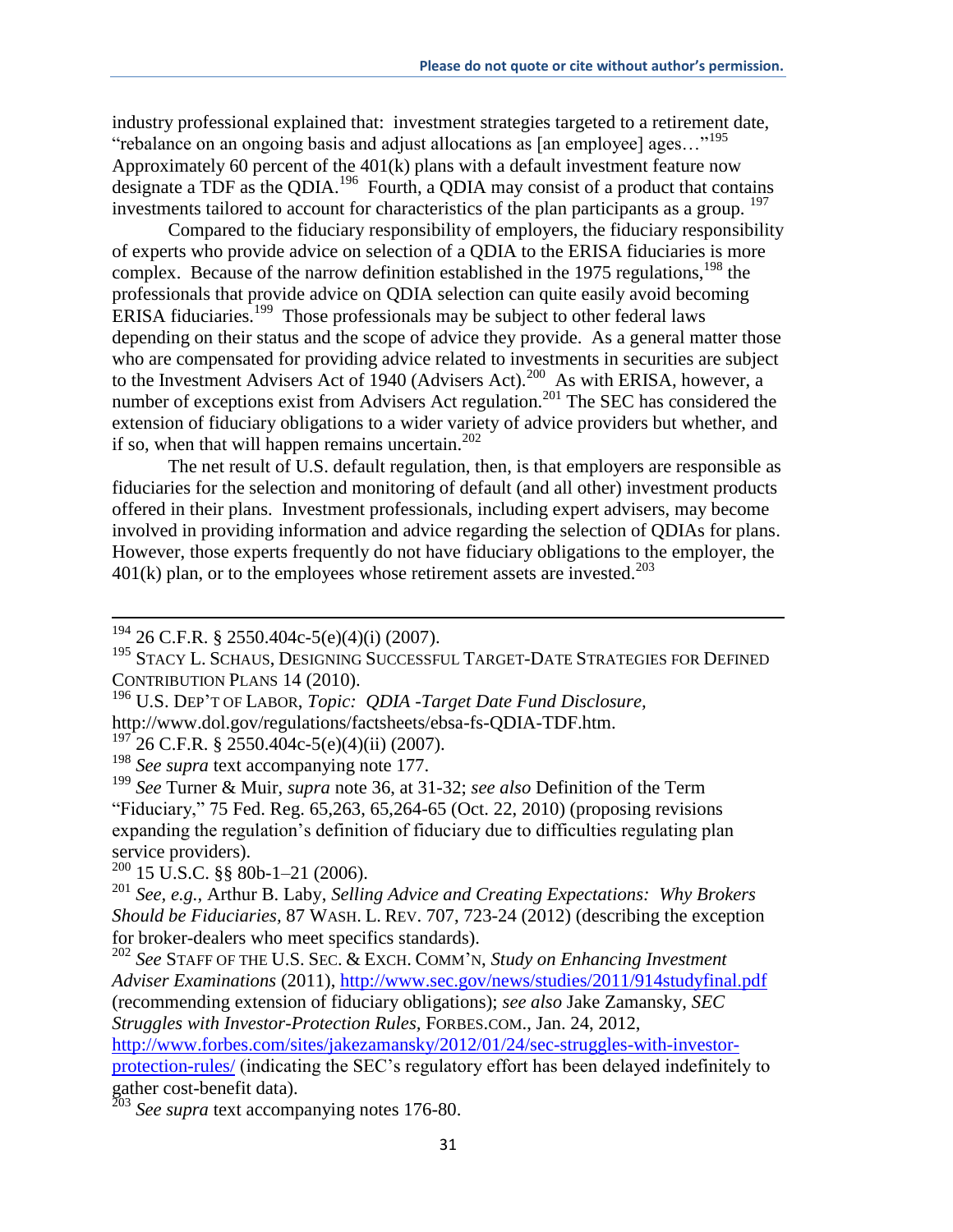Finally, recall that most QDIAs being used by plans are TDFs, which usually are organized as mutual funds. Thus, the entity that holds the TDF's assets is almost certainly an investment company subject to the Investment Company Act of 1940.<sup>204</sup> This inserts another layer of regulation, but not much additional protection for employees or employers. The relationship between mutual funds and their investment advisers has been described by Donald C. Langevoort, highlighting the conflict of interest: "The typical mutual fund is organized by a sponsor who expects to profit by providing advisory and other services to the fund, with returns growing as the fund grows in size."<sup>205</sup> And ERISA explicitly provides an exemption from fiduciary status for mutual funds and their investment advisers.<sup>206</sup>

### **B. Financial Services-Based Model – Australia**

Trust law and fiduciary obligation is an important concept in Australia's SG System. The fiduciary obligations of care and loyalty, although country-specific in the details, parallel the U.S. approach in their general application.<sup>207</sup> However, Australia uses a financial services-based trust model rather than the U.S.' employer based-model. Whether organized as an industry fund, an employer-sponsored fund, or a retail fund, from the beginning of the mandatory SG System the investment vehicles that hold account assets have been governed by entity trustees (sometimes referred to as corporate trustees).<sup>208</sup> Trust and fiduciary principles apply to the relationship between that trustee and the employees' whose SG Account assets are invested in the fund.<sup>209</sup> Legislation reinforces the trust and fiduciary principles by requiring that trust documents of SG System funds include covenants on the basic trust law duties of loyalty and care.

The locus of the loyalty and care obligations with the trustee of the relevant investment funds is as consistent within the context of the development of the SG System as the U.S. employer-based model was during the era of the DB system. The U.S. system recognized that employers not only established DB plans but also funded them, controlled their investments, and established benefit levels. Locating the "buck stops here" fiduciary exposure with employers was consistent with their expertise and

 $204$  15 U.S.C. §§ 80b-1–b-21 (2006).

<sup>205</sup> Donald C. Langevoort, *Private Litigation to Enforce Fiduciary Duties in Mutual Funds: Derivative Suits, Disinterested Directors and the Ideology of Investor Sovereignty,* 83 WASH. U. L.Q. 1017, 1019 (2005).

<sup>206</sup> *See* ERISA § 3(21)(B), 29 U.S.C. § 1002(21)(B) (2006).

<sup>207</sup> *See* M. Scott Donald, *What Contribution Does Trust Law Make to the Regulatory Scheme Shaping Superannuation in Australia?* 4 (undated),

http://www.apra.gov.au/AboutAPRA/WorkingAtAPRA/Documents/Scott-Donald\_Whatcontribution-does-trust-law-make-to-the-regulatory-scheme-shaping-superannuation-in-Australia.pdf.

<sup>208</sup> Mark Blair & Ian Ramsay, *Collective Investment Schemes: The Role of the Trustee,* 1 AUSTL. ACCT. REV. 10, 17 (1992) (noting that a trustee is required in order to receive certain tax benefits); Jeremy Cooper, *Super for Members: A New Paradigm for Australia's Retirement Income System,* 3 ROTMAN INT'L J. PENSION MGMT. 8 (2010). <sup>209</sup> *See* Donald, *supra* note 207, at 8-10.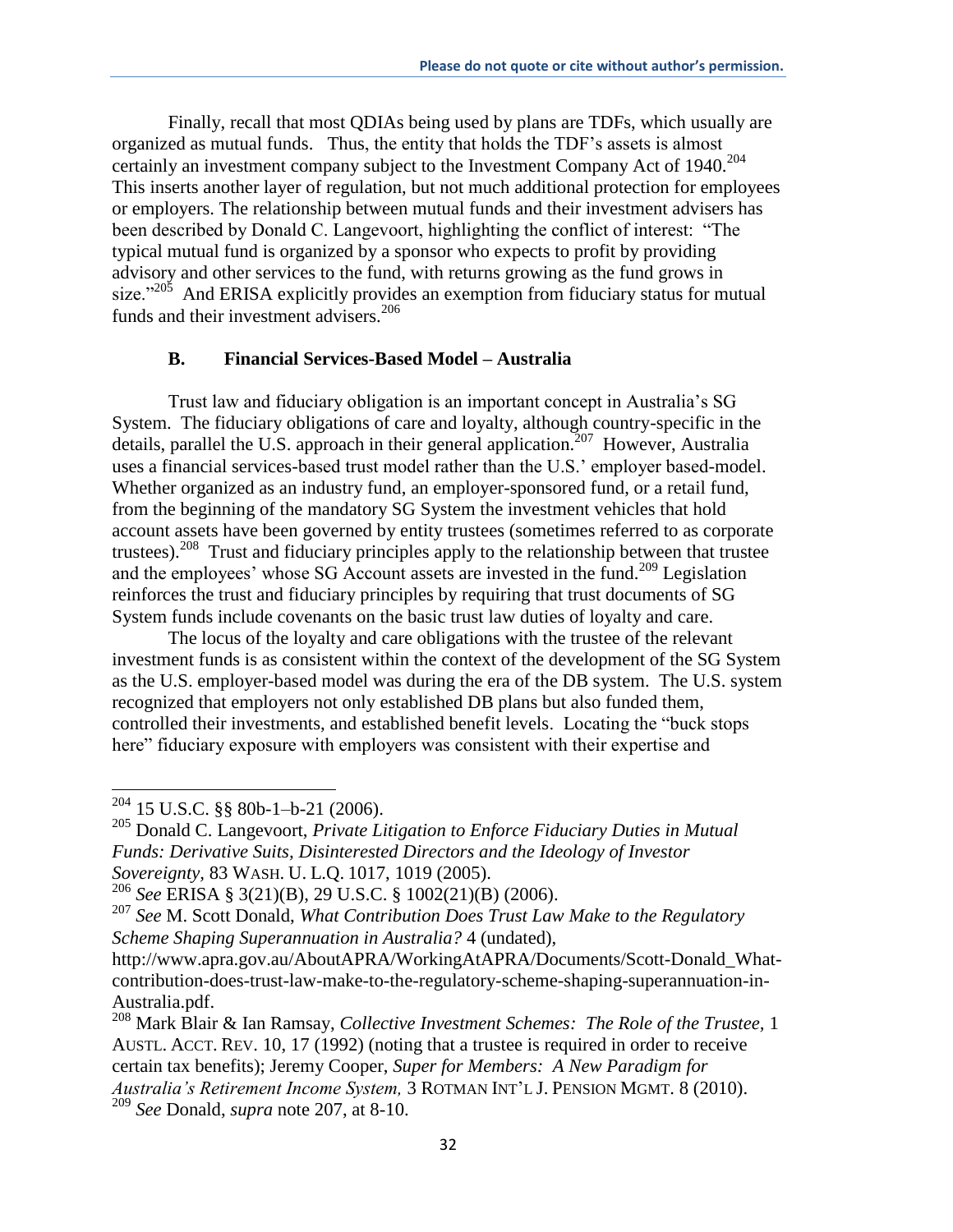control.<sup>210</sup> In Australia, though, the SG System is mandatory, minimum contribution levels are mandatory, and DC plans have always been the primary type of SG System plan.<sup>211</sup> Funds established and managed by a single employer hold less than 5% of SG System assets.<sup>212</sup> Instead of establishing a separate fund, employers typically remit contributions to either an industry or retail fund governed by an entity trustee.<sup>213</sup> Once employees received the statutory right to choose among any qualified investment fund, the role of employers was limited, at most, to input on the selection of the default investment fund and it appears that the employer owes no particular level of care in making this selection.<sup>214</sup> Given the comparative lack of employer expertise and involvement with administrative and investment matters, the Australian decision to locate fiduciary-like obligations of care and loyalty with investment fund trustees was logical.

Consistent with that history, the regulatory approach to MySuper default products imposes an enhanced set of duties on MySuper fund trustees and on the boards that govern the trustees.<sup>215</sup> Employers play no significant role and having no significant liability in this system. The enhanced obligations of MySuper trustees essentially will operate as an additional layer of duties on top of the basic set of requirements that applies to all entity trustees of funds that hold SG System assets. The enhanced duties required of MySuper entity trustees are to:

- "● promote the financial interests of MySuper members, in particular net returns;
- annually assess sufficiency of scale; and
- Include in their investment strategy an investment return target and level of risk for MySuper members."<sup>216</sup>

To be clear, although determination of the investment strategy is within the scope of the trustee's obligations, the choice of strategy is constrained. One of the requirements for MySuper products is that the fund trustee "would have to formulate and give effect to a single, diversified investment strategy at an overall cost aimed at optimizing fund members' financial best interests, as reflected in the net investment return over the long term."<sup>217</sup> In addition trustees must be licensed and meet specific standards with respect to the operation of a MySuper product.<sup>218</sup>

<sup>210</sup> *See supra* text accompanying notes 156-57.

<sup>211</sup> *See supra* text accompanying notes 102-05.

<sup>212</sup> COOPER REPORT, PART I, *supra* note 123, at 70 Table B1.

<sup>&</sup>lt;sup>213</sup> *Id.* (showing that even including public sector funds, retail and industry funds hold 45.9 % of SG System assets).

<sup>214</sup> Donald, *supra* note 135, at 307-08.

<sup>215</sup> *See* COOPER REPORT, PART II, *supra* note 106, at 12-14; KEY DESIGN, *supra* note 128, 19-20.

<sup>216</sup> Proposed Trustee and Prudential Provisions, *see supra* note 129, at 8.

<sup>217</sup> COOPER REPORT, PART I, *supra* note 123, at 13; *see also* Donald, *supra* note 135*,* at 301 (explaining that the appropriateness of the investment strategy is determined at the collective level of the MySuper fund, not at the level of the individual member).

<sup>218</sup> Proposed MySuper Core Provisions, *supra* note 129, at 15.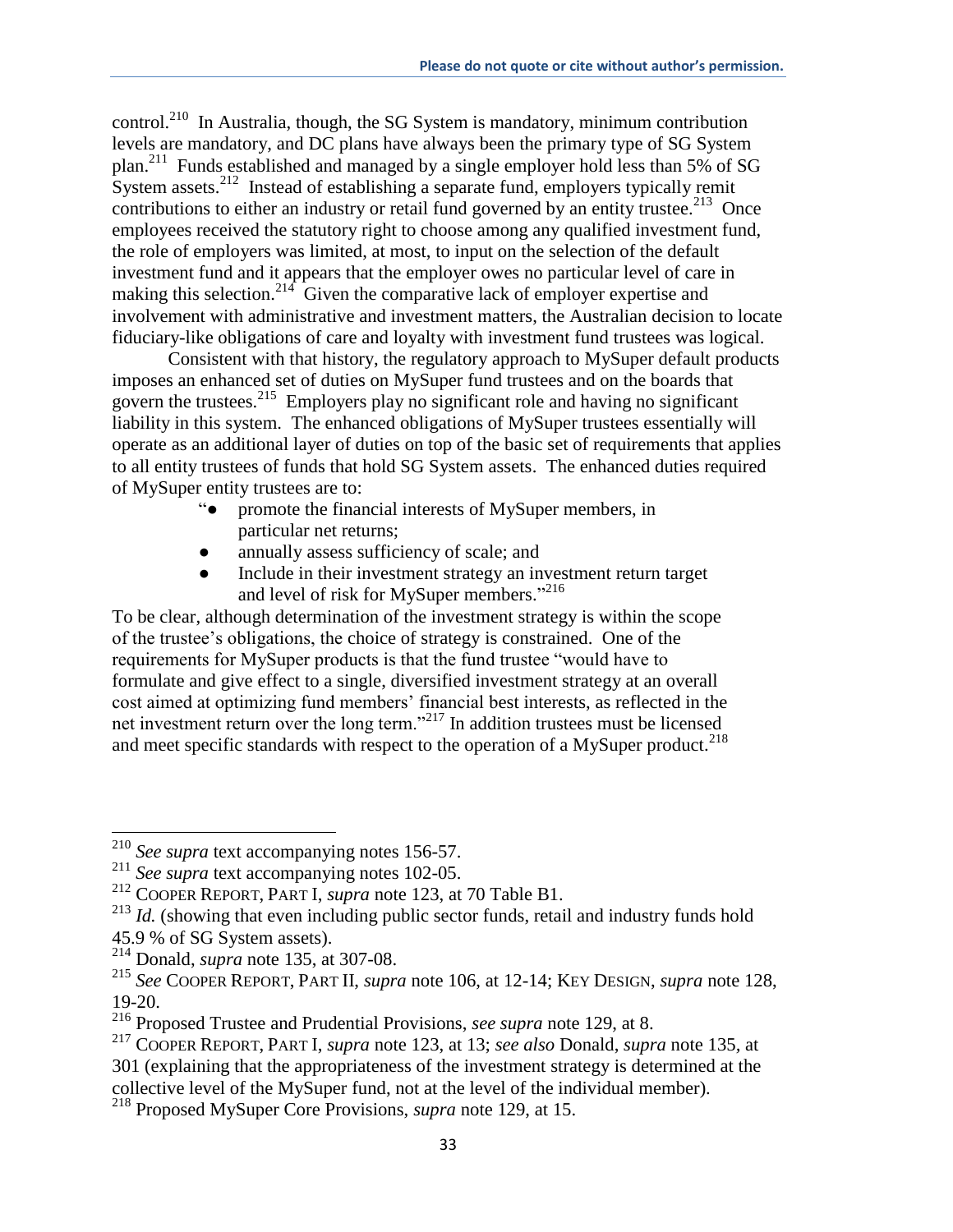The entity trustees that hold SG System assets are governed by a board of directors.<sup>219</sup> The trustee-directors of any fund that offers a MySuper product also will be subject to an enhanced set of duties. Each trustee-director will have an obligation to ensure that the fund's corporate trustee fulfill its obligations, including the duties specific to MySuper products. $220$ 

The imposition of enhanced standards on the trustees and directors of MySuper products is consistent with the Cooper Panel's finding that Australia's earlier decision to grant employees the right to choose investment funds and products failed to achieve a competitive fund market and optimal investment decision-making. The Panel observed that the failure of many employees to affirmatively make a fund election contributed to the lack of an efficient market for SG System funds, but other factors also play a role.<sup>221</sup> According to the Panel, employees lack awareness of the performance and fees associated with their retirement investments.<sup>222</sup> In part this is because they do not actively make payments into their accounts and, in many cases, do not expect to access the funds for many years.<sup>223</sup> In addition fund performance and fees often can be difficult to compare and switching funds takes effort and time. $224$ 

Mr. Cooper summarized the goals of MySuper this way:

MySuper would have a number of features designed solely with the [employee] in mind: specific trustee duties designed to deliver lower cost outcomes for members; increased transparency leading to better comparability, especially of costs and long term net performance; provision of intra-fund advice; simpler communications; and an embedded retirement product. It has been designed to sit within existing superannuation structures and is based on existing widely-offered and well-understood default investment options. $^{225}$ 

The astounding fact to any reader familiar with the U.S. employer-based fiduciary approach is that nowhere in Mr. Cooper's summary of MySuper is there a single reference to employers.<sup>226</sup> Instead of the employer-based model used by the U.S., Australia's approach to fiduciary obligation within its SG System has always been, and continues with MySuper to be, a financial services-based model.

## **C. A Choice Architecture-based Comparison of the U.S. and Australian Models**

<sup>219</sup> *See* Proposed Trustee and Prudential Provisions, *supra* note 129, at 16.

<sup>220</sup> *Id.*

<sup>221</sup> COOPER REPORT, PART I, *supra* note 123, at 7-8.

<sup>222</sup> *Id.*

<sup>223</sup> *Id.*

 $^{224}$  *Id.* 

<sup>225</sup> Cooper, *supra* note 208, at 12.

<sup>226</sup> *See id.*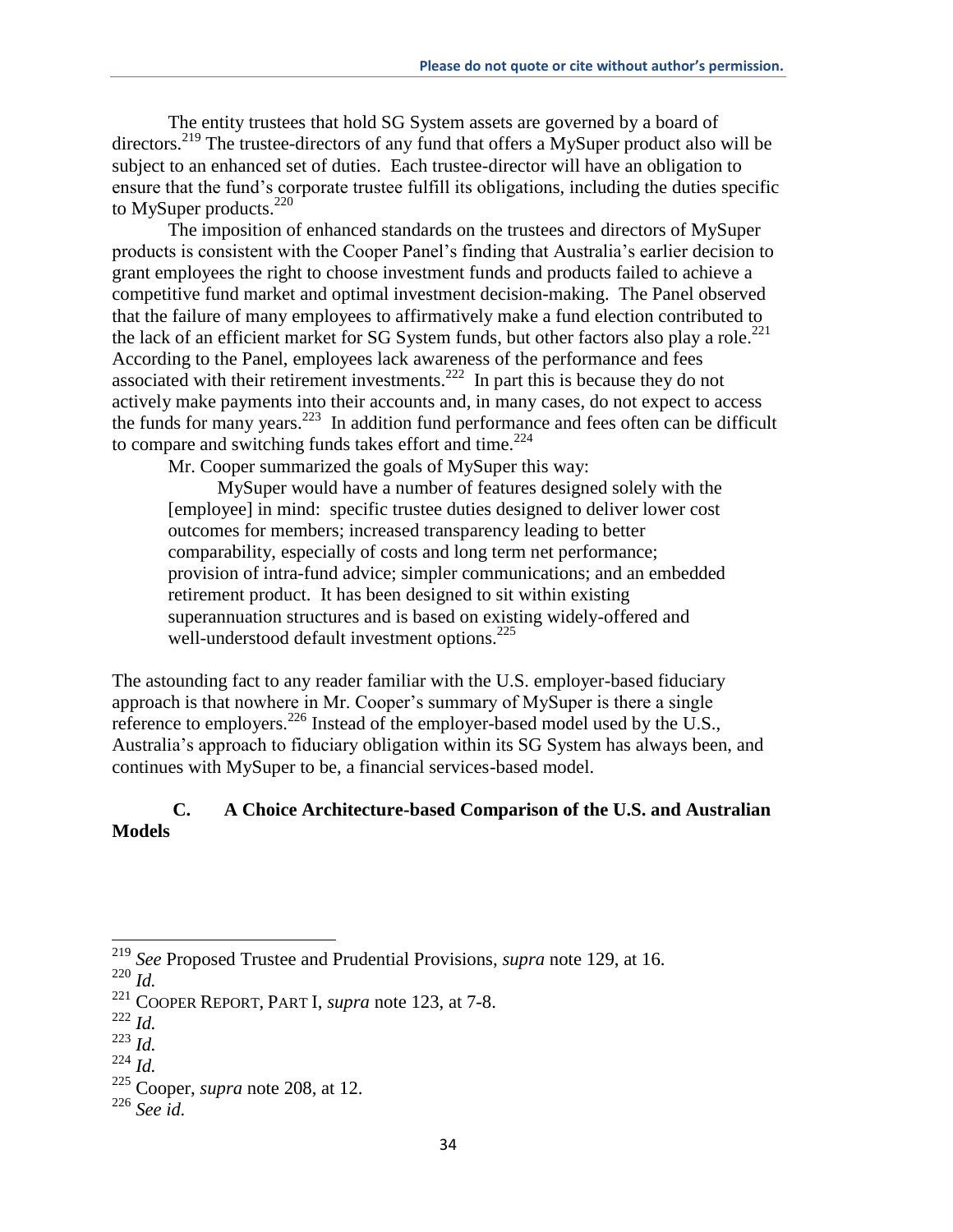As noted above,  $227$  one of the motivating factors for the Australian SG System reforms, including the attention to default investments was the effect of the global financial crisis on employees and retirees. Similarly, the financial crisis motivated the DOL to examine whether TDFs held as QDIAs performed effectively in 401(k) accounts during that time period.<sup>228</sup> This section briefly describes the effect of the financial crisis on U.S. and Australian retirement savings accounts before comparing the DOL's response on default investments with Australia's reform efforts.

# *1. The Global Financial Crisis and Retirement Savings Accounts*

Not surprisingly, the global financial crisis resulted in substantial loss of wealth in 401(k) plans, particularly in the early years of the crisis. After all, in the U.S., the S&P  $500$  index,<sup>229</sup> the Dow Jones industrial index,<sup>230</sup> and the Dow Jones Wilshire  $5000^{231}$  each lost between 34 and 37 percent in 2008. Economic modeling indicates that the shift from DB to DC plans also is a factor in increasing the percentage of individuals over age 60 who remain in the workforce.<sup>232</sup>

The Employee Benefit Research Institute (EBRI) has been a leader in modeling 401(k) data using its EBRI/ICI database, which includes more than 20 million plan participants.<sup>233</sup> Even prior to the economic downturn, EBRI projections of income replacement rates<sup>234</sup> likely to be generated by  $401(k)$  accounts varied from a range of 21to-26 percent at the low end to 51-to-69 percent at the high end, depending upon

 $\overline{\phantom{a}}$ <sup>227</sup> *See supra* text accompanying note 123.

<sup>228</sup> *See infra* text accompanying note 247.

<sup>229</sup> Jack VanDerhei, *The Impact of the Recent Financial Crisis on 401(k) Account Balances,* EBRI Issue Brief 326, at 3 (2009) (37%),

http://www.ebri.org/pdf/briefspdf/EBRI\_IB\_2-2009\_Crisis-Impct.pdf.

<sup>230</sup> *See* Timothy E. Lynch, *Deeply and Persistently Conflicted: Credit Rating Agencies in the Current Regulatory Environment,* 59 CASE W. RES. 227, 230 n.8 (2009).

<sup>231</sup> WILSHIRE, *Wilshire Index Calculator* (37%)*,*

http://www.wilshire.com/Indexes/calculator/.

<sup>232</sup> Frank W. Heiland & Zhe Li, *Changes in Labor Force Participation of Older Americans and Their Pension Structures: A Policy Perspective,* Working Pap. 2012-18 (CTR. FOR RET. RESEARCH AT BOSTON COLL., Boston, Mass.) Aug. 2012, at 6 6-7, http://crr.bc.edu/working-papers/changes-in-labor-force-participation-of-older-americansand-their-pension-structures-a-policy-perspective-2/.

<sup>233</sup> *See* EMP. BENEFIT RESEARCH INST., *Retirement Research Centers,*  http://www.ebri.org/research/retirement-research-centers/.

<sup>&</sup>lt;sup>234</sup> A replacement rate, sometimes called a replacement ratio is "the ratio of an individual's income in retirement to that they received at work." Bryn Davies, *Imagining the Ideal UK Pension System*, *in* IMAGINING THE IDEAL PENSION SYSTEM:

INTERNATIONAL PERSPECTIVES 48 (Dana M. Muir & John A. Turner, eds., 2011). There is no consensus on what constitutes an appropriate minimum replacement rate with commentators generally viewing 70 to 80 percent rates as a good goal. Muir & Turner, *supra* note 36, at 31.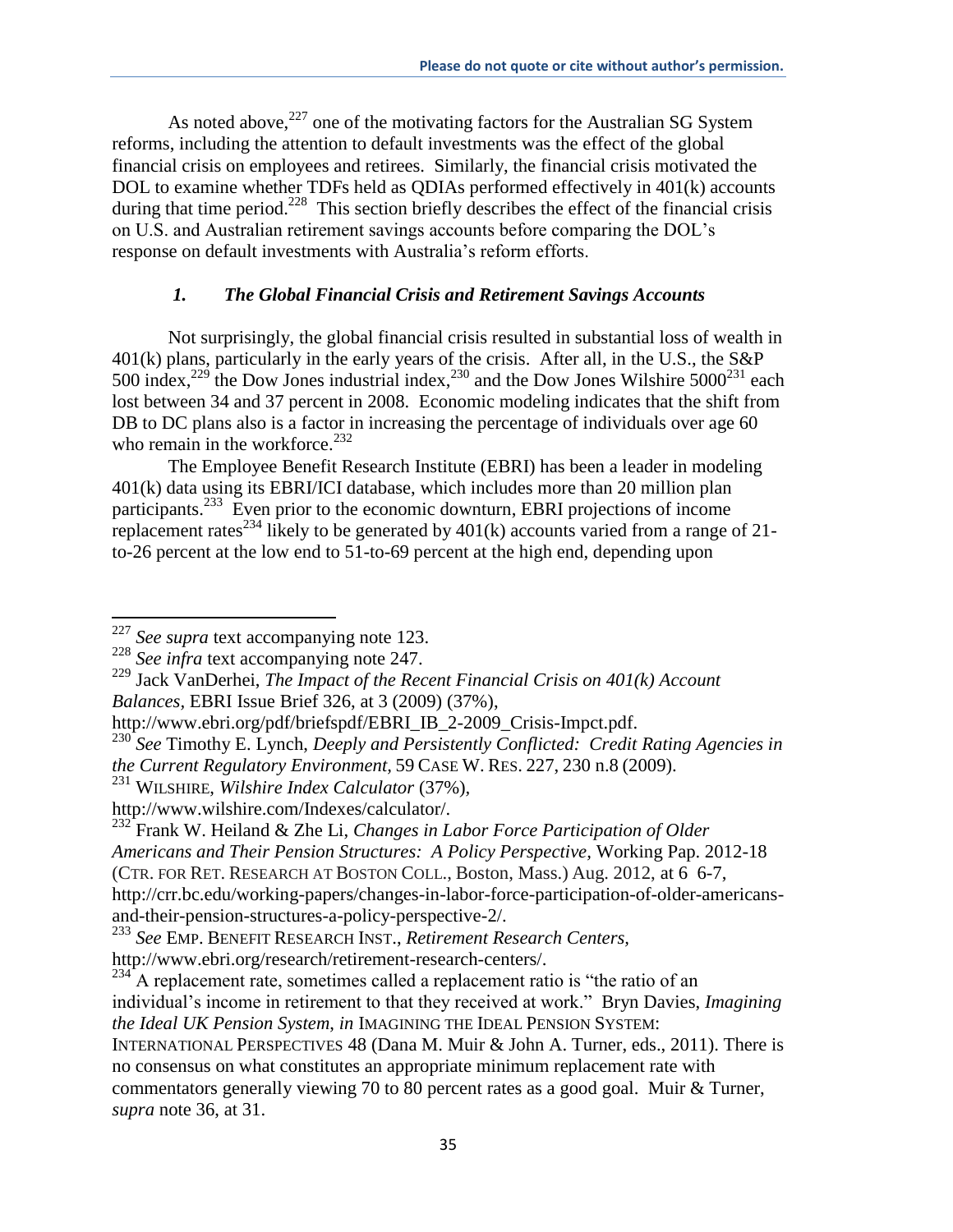assumptions for worker participation.<sup>235</sup> In the early period of the crisis, EBRI estimated that the effect of the financial downturn on the size of 401(k) accounts depended, in addition to the extent to which accounts were invested in equities, on account size, age, and job tenure. $^{236}$  In smaller accounts, new contributions had a larger effect than investment losses. As a result, net account balances in small accounts actually were estimated to have increased in  $2008$ <sup>237</sup> However, estimates indicate that accounts with balances of over \$200,000 averaged losses of more than 25 percent.<sup>238</sup>

A typical investment pattern driven by professional guidance would change as the investor approached retirement, reducing the proportion invested in volatile equities to a more "age-appropriate" level. Significant numbers of employees, however, retain equity-rich investment blends into their late '50s and beyond.<sup>239</sup> The investor passivity observed in behavioral economics research should lead policy makers to conclude that at least some of these employees did not regularly assess their 401(k) account investments and decide to engage in such a high-risk strategy. Instead, many of them are likely to have selected an investment mix at the time they entered the plan and never changed it.

Estimations of losses in account value due to high levels of equity investment illustrate the potential problem. Professor Munnell and colleagues used Vanguard data, which showed that the age 54-65 cohort went in to the financial crisis holding an average of 67 percent of their account assets in equities.<sup>240</sup> Using U.S. stock market performance data based on the Wilshire 5000 for the one year period from October 8, 2007 (the peak of the U.S. markets) to October 9, 2008, they found that the average account value for that cohort dropped by 30 percent.<sup>241</sup> Similarly, when researchers at the Urban Institute modeled the effects of the market crash they determined that most DC account holders born prior to 1945 will experience a 10.1 percent decrease in retirement income even if the stock markets make a full recovery after ten years. $242$ 

The mandatory contribution of 9 percent of earnings may have helped to slightly mitigate the effect of the global financial crisis on the Australian superannuation system. Although the Australian S&P/ASX200 index dropped slightly more than the comparative U.S. equity indices, at 38.45 percent as compared to 37 percent, a study estimated the

l

<sup>235</sup> VanDerhei, *supra* note 229, at 3.

<sup>236</sup> *Id.* at 1.

<sup>237</sup> Account balances of less than \$10,000 grew by 40% during 2008. *Id.* <sup>238</sup> *Id.*

<sup>239</sup> *See, e.g.*, *id.* at 3 ("[T]he 2007 asset allocation information . . . shows that almost a quarter (22 percent) of the oldest 401(k) participants (ages 56–65 in 2007) had 90 percent or more of their 401(k) assets in equities. Another 10 percent had 80–90 percent in

equities, and 11 percent had 70–80 percent in equities.").

<sup>&</sup>lt;sup>240</sup> Alicia Munnell, et al., *An Update on 401(k) Plans, Insights from the 2007 ICF Survey,* Working Paper 2009-26, (CTR. FOR RET. RESEARCH AT BOSTON COLL., Boston, Mass.) Nov. 2009, at 8*, http://crr.bc.edu/working-papers/an-update-on-401k-plans-insightsfrom-the-2007-survey-of-consumer-finances/.* <sup>241</sup> *Id.*

<sup>242</sup> Barbara A. Butrica et al, *What the 2008 Stock Market Crash Means for Retirement Security,* Discussion Paper 09-03, (THE URBAN INST., Washington, D.C.), Apr. 2009, at 18, *http://www.urban.org/UploadedPDF/411876\_2008stockmarketcrash.pdf.*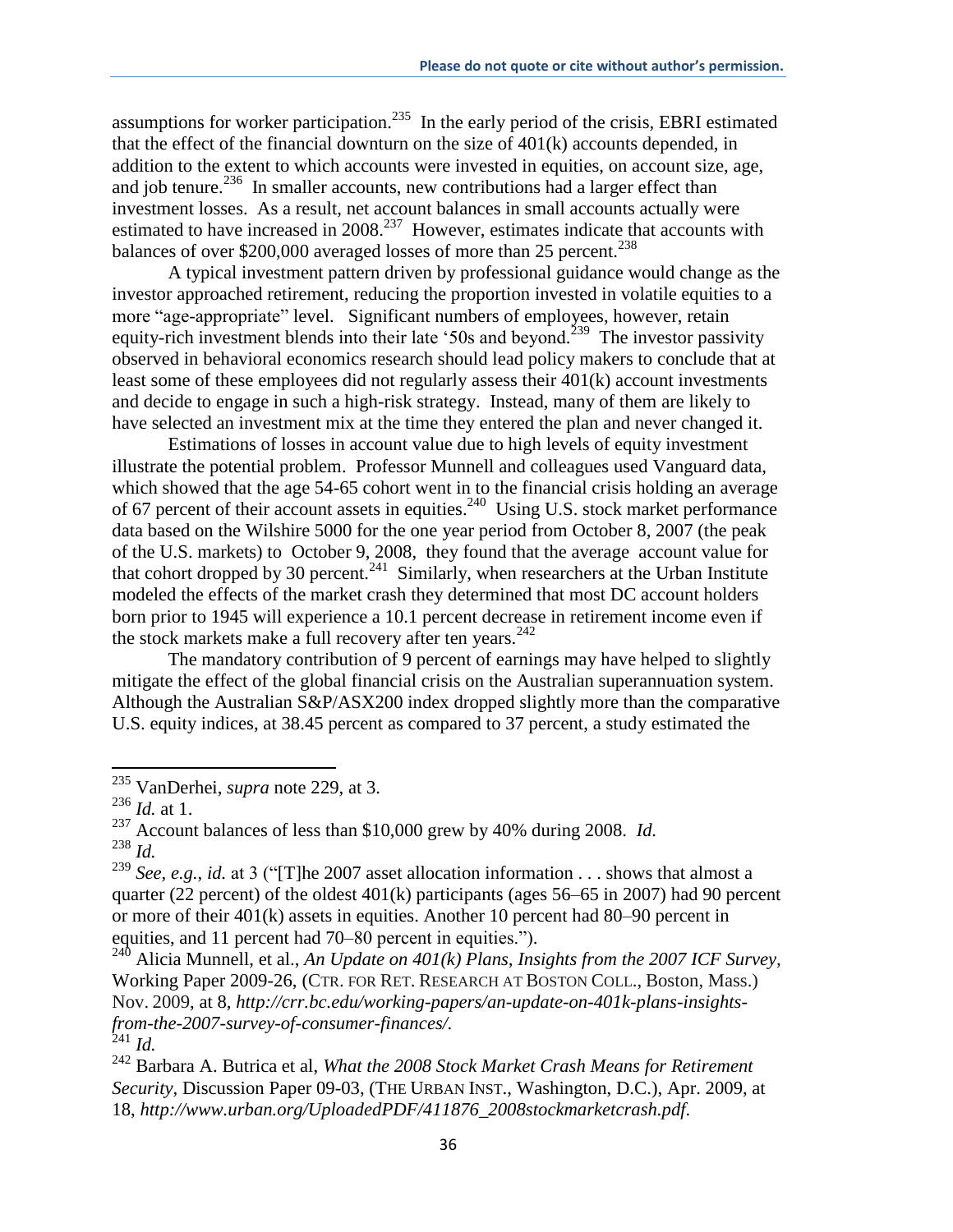decline in total retirement assets in the U.S. at 18.9 percent as compared to a 16.2 percent decline in Australia.<sup>243</sup> But, the short-term impact of the declines on Australian employees was a shock, just as it was in the U.S.

One study that modeled the effect of the financial crisis on older Australian employees estimated that those employees would need to raise their contribution levels significantly in order to retire with the account balances they would have accumulated in the absence of the crisis <sup>244</sup> For example, the modeling showed that an employee who was 51 years old at the end of the crisis would have to save 19 percent of earnings for the next nine years to offset the effect of the crisis.<sup>245</sup> Assuming accounts returned long term average results after the crisis, employees between the ages of 30 and 40 at the end of the crisis would need to save an additional 1-to-2 percent per year until retirement to offset the impact of the crisis. $246$ 

# *2. Default Investments - U.S. and Australian Responses to the Global Financial Crisis*

In the wake of the financial crisis, U.S. regulatory concern about default investments focused on TDFs. The DOL and the Securities and Exchange Commission (SEC) held joint hearings in 2009 to consider issues regarding TDFs that had surfaced during the economic downturn.<sup>247</sup> They summarized the concerns expressed during those hearings as including a perceived lack of understanding by investors, including 401(k) account holders, of the risks of TDFs.<sup>248</sup> Similarly some hearing participants argued that TDF marketing materials might have caused investors to misunderstand the strategies undertaken by those funds. $^{249}$ 

The Senate Special Committee on Aging (Aging Committee) issued a White Paper in late 2009 addressing TDF issues that went beyond disclosure problems.<sup>250</sup> One might expect generic TDFs with equivalent target dates to have reasonably similar asset allocations. Yet, the Aging Committee reported that: "[T]he allocation of assets among stocks, bonds, cash-equivalents [sic] varied greatly among target date funds with the same target retirement date, with select firms' 2010 target date funds' equity holdings ranging anywhere from 24 to 68 percent."<sup>251</sup> As noted above, large allocations in equities

 $\overline{a}$ 

CONCERNS (Comm. Print 2009).

<sup>251</sup> *Id.* at 5.

<sup>243</sup> WATSON WYATT WORLDWIDE, *2009 Global Pension Assets Study* 11 (Jan. 2009), http://www.watsonwyatt.com/research/deliverpdf.asp?catalog=200901-GPAS&id=x.pdf. <sup>244</sup> Bateman, *supra* note 110, at 83-84.

<sup>245</sup> *Id.*

<sup>246</sup> *Id.* at 82-83.

<sup>247</sup> *DOL/SEC Hearing on Target Date Funds and Similar Investment Options*, U.S. DEP'<sup>T</sup> OF LABOR, http://www.dol.gov/ebsa/regs/cmt-targetdatefundshearing.html.

<sup>248</sup>SECURITIES AND EXCHANGE COMM., *SEC Proposes New Measures to Help Investors in Target Date Funds* 2010, http://www.sec.gov/news/press/2010/2010-103.htm.  $^{249}$  *Id.* 

<sup>&</sup>lt;sup>250</sup> MAJORITY STAFF OF S. SPECIAL COMM. ON AGING, 111 CONG., TARGET DATE RETIREMENT FUNDS: LACK OF CLARITY AMONG STRUCTURES AND FEES RAISES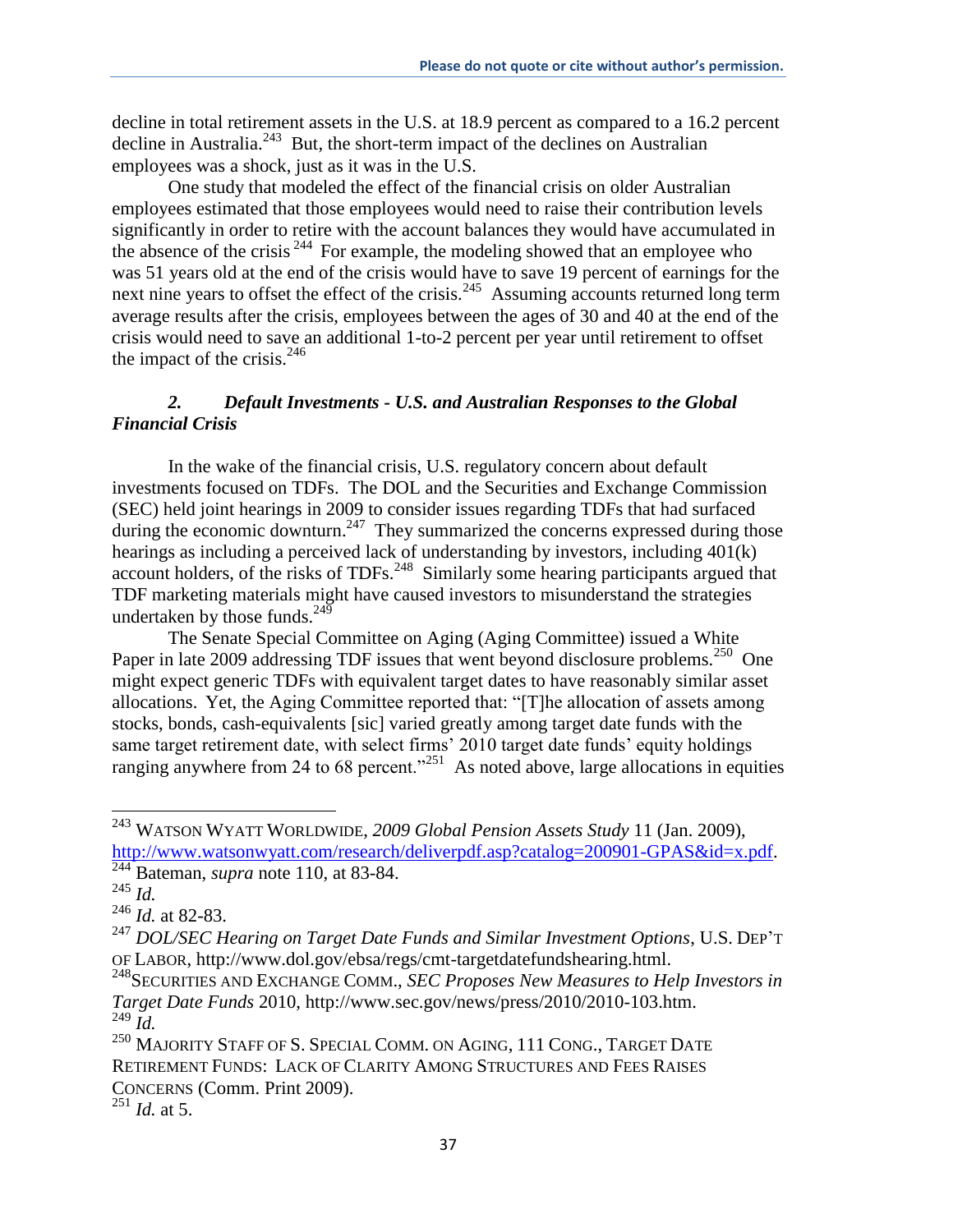performed poorly during the economic downturn, so not surprisingly given the heterogeneity in asset allocations, the performance of TDFs during 2008 varied substantially.<sup>252</sup> One explanation given for the differing levels of equity holdings is that the goals of funds with respect to their target date may range from achieving a maximum asset accumulation as of that date to managing to a low or zero balance on that date because the date was defined as an expected mortality date.<sup>253</sup> Recent research indicates that another cause of the variation in investment allocations is due to the increased risk appetite of new TDFs as compared to longer established TDFs.<sup>254</sup>

The second substantive weakness that the Aging Committee identified with TDFs was a variance in expense ratios, with a minimum of 0.19 percent and a maximum of 1.82 percent.<sup>255</sup> Because of the long term nature of  $401(k)$  accounts, even small differences in fees can have an important effect on wealth accumulation.<sup>256</sup> Some commentators believed that one explanation for higher fees in some TDFs was due to the layering of fees that occurs when TDFs invest in other funds or even in funds of funds.<sup>257</sup> This is one front on which TDFs have made progress since the Aging Committee's report. A 2012 study found that TDF fees have declined, perhaps because of economies of scale and competition.<sup>258</sup>

The regulatory response to the congressional investigation and agency hearings has been to increase education and disclosure efforts. First, in mid-2010 the DOL and SEC published a joint investor bulletin intended to educate investors about TDFs.<sup>259</sup> In addition, the DOL reevaluated the disclosures provided when 401(k) plans use TDFs, particularly when they serve as QDIAs. The proposed regulatory revisions rely entirely on enhanced disclosure obligations. Specifically, the DOL's proposed regulations, developed in collaboration with the SEC, would require that participants in TDFs, including participants defaulted into those funds designated as QDIAs, be provided with specific information about the TDF. $^{260}$  The mandatory disclosure would have to discuss

<sup>252</sup> *Id.* at 14.

<sup>253</sup> SCHAUS, *supra* note 195, at 78-79 (2010).

<sup>254</sup> Pierluigi Balduzzi & Jonathan Reuter, *Heterogeneity in Target-Date Funds and the Pension Protection Act of 2006* 4-5 (2012), https://www2.bc.edu/jonathanreuter/research/TDFs\_201207.pdf.

<sup>255</sup> *Id.* at 15.

<sup>256</sup> *Id.*

<sup>257</sup> *See* SCHAUS, *supra* note 195, at 74.

<sup>258</sup> Josh Charlson & Laura Pavlenko Lutton, *Target-Date Series Research Paper: 2012 Industry Survey,* 31 (2012),

http://corporate.morningstar.com/us/documents/MethodologyDocuments/MethodologyPa pers/TargetDateFundSurvey\_2012.pdf.

 $^{259}$  Office of Inv. Educ. & Advocacy, U.S. Dep't of Labor, Investor Bulletin: TARGET DATE RETIREMENT FUNDS (2010),

http://www.dol.gov/ebsa/pdf/TDFinvestorbulletin.pdf. For discussion of potential additional regulation of TDFs, see Miller et al., *supra* note 193, at 353-55.

<sup>&</sup>lt;sup>260</sup> 75 Fed. Reg. 73,987, 73,988-89 (proposed Nov. 30, 2010) (to be codified at 29 C.F.R. pt. 2550). The U.S. Department of Labor reopened the comment period on these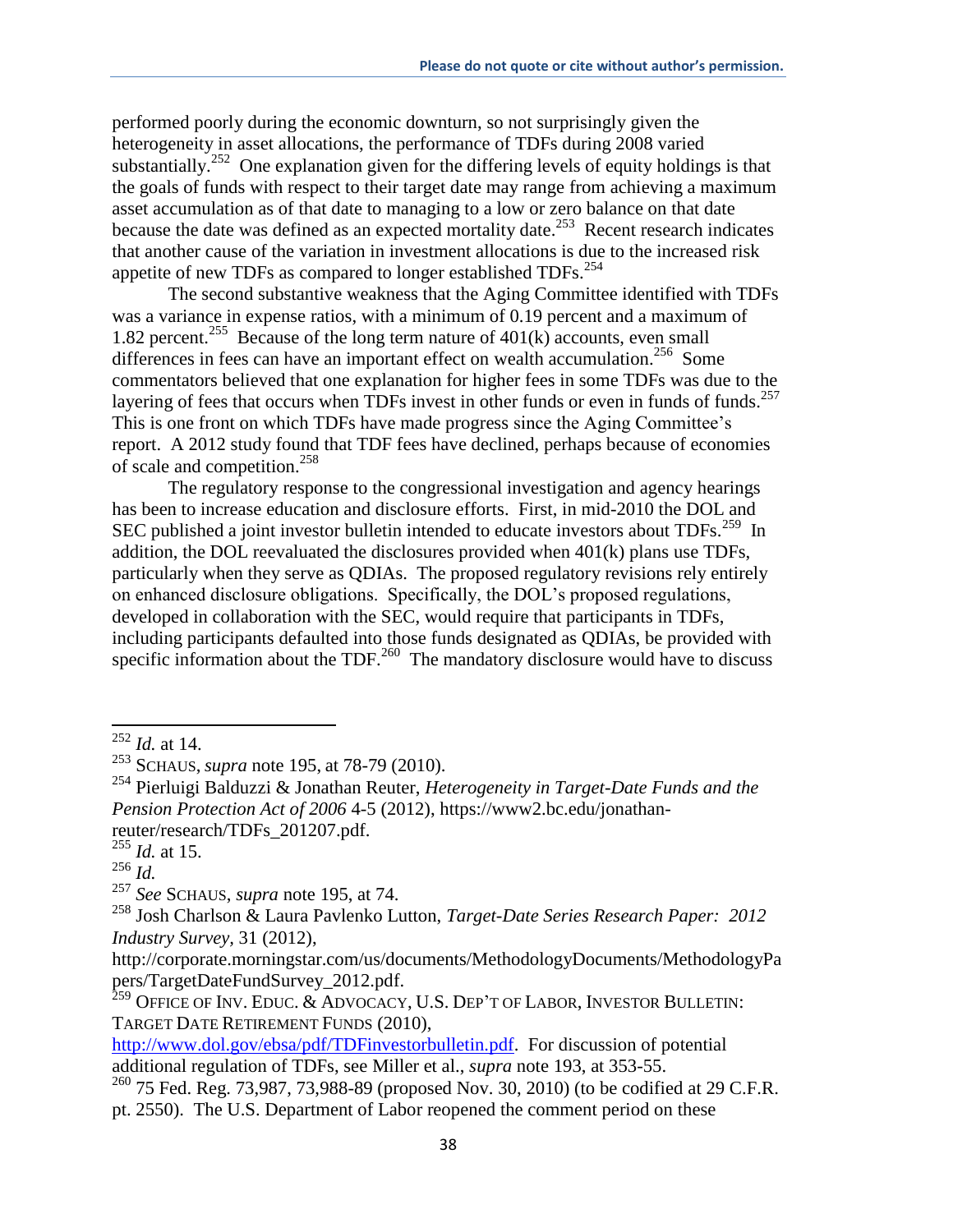asset allocation and the way in which the allocation changes over time.<sup>261</sup> It also would be obligated to address the fees and costs, and include a warning that losses are possible in TDFs. $^{262}$ 

Increasing the disclosure about TDFs, while perhaps the only tool available to the DOL without statutory amendment, fails to respond to the problems of varying asset allocations and high fees in a way that is consistent with the insights of choice architecture and behavioral economics. First, the investor passivity that is the basis for encouraging both automatic enrollment and default investments with appropriate levels of diversification means that increased disclosures and education will be ineffective in changing the behavior of many employees who are defaulted into those investments. One of the primary purposes of default settings is to recognize investor passivity and use defaults as nudges to achieve better results. An expectation that 401(k) account holders who are defaulted into TDFs will read disclosures, understand them, and act upon them ignores the behavioral economics research. In fact, the research on employee behavior regarding employer stock indicates that, to the extent that employees are not disengaged from investment decision making, they may rely on their employer's choice of a default investment as tacit guidance that the vehicle is a good investment. $^{263}$ 

Second, a significant body of research indicates that "mandated disclosure as a remedy  $\dots$  is often ineffective."<sup>264</sup> Studies in behavioral branches of psychology, economics, and ethics as well as cognitive science indicate that disclosure often fails to enable the person receiving the disclosure to act rationally.<sup>265</sup> And, in fact, mandatory disclosure may result in worse substantive behavior by the person providing the disclosure.<sup>266</sup>

Compare Australia's very different approach to the regulation of default investment products in the post-global financial crisis era. The Australian reform explicitly relies on the principles of choice architecture to leverage investor passivity to increase wealth accumulation. It does this by imposing a combination of regulatory requirements and fiduciary-based obligations on MySuper products to ensure they are reasonably appropriate for the SG System account holders who are defaulted into those investments.

Although Australian employers will be obligated to choose a MySuper product that is registered as such with ASIC, those employers have no fiduciary obligation in the choice or oversight of the MySuper product. Instead, the trustee and board of the MySuper product bear not just the standard fiduciary obligations of fund trustees and

l

<sup>264</sup> Robert A. Prentice, *Moral Equilibrium: Stock Brokers and the Limits of Disclosure,*  2011 WIS. L. REV. 1059, 1105 (2011).

 $\frac{265}{265}$  *Id.* at 1060-61.

<sup>266</sup> See id. at 1094-1105 (explaining that "if [someone] take[s] an ethical action that validates their self-image as a good person, they may well give themselves permission to play fast and loose with the rules for a while.").

proposed regulations. 77 Fed. Reg. 30,928 (proposed May 24, 2012) (to be codified at 29 C.F.R. pt. 2550).

<sup>&</sup>lt;sup>261</sup> 75 Fed. Reg. 73,987, 73,989.

<sup>262</sup> *Id.*

<sup>263</sup> *See supra* text accompanying note 94.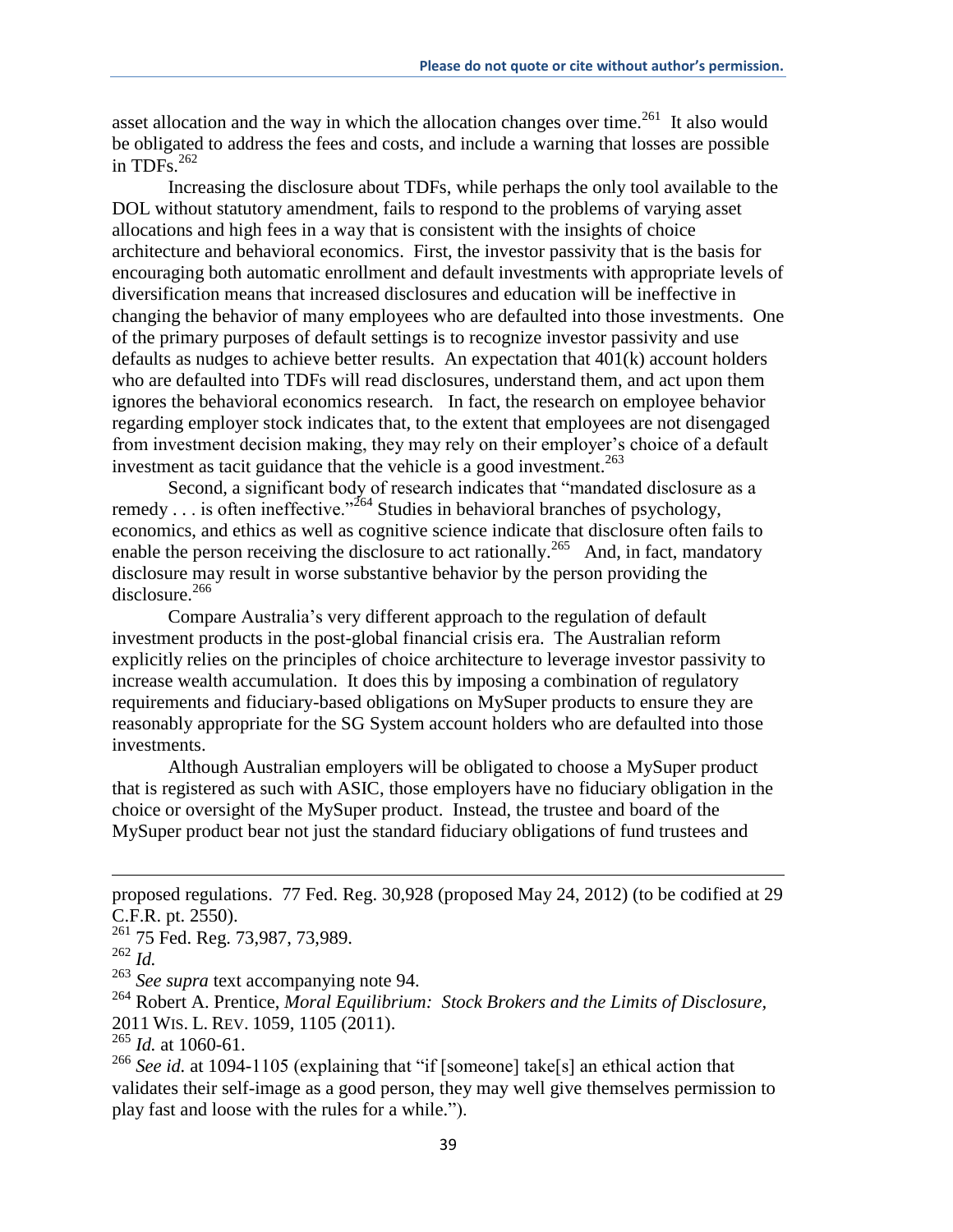board members but also the enhanced responsibility to ensure that the investments and fees are appropriate for the employees whose retirement savings are invested in their MySuper product. Thus, in Australia, the responsibility for default investment vehicles coincides with both the locus of investment expertise and the responsibility for investment strategy. Or, to state it slightly differently, consistent with the traditional allocation of fiduciary responsibility, the investment-related obligations owed to those whose retirement assets are invested with MySuper funds will reside with those who have the expertise and power to manage the funds. In contrast, the U.S. approach has been to increase disclosure to employees, which is inconsistent with the point of QDIAs and the behavioral economics findings on investor passivity.

### **V. Proposals for 401(k) Reform – Mandates**

Commentators have long worried that the 401(k) system would fail to enable large numbers of Americans to accumulate sufficient assets to enjoy a secure retirement. This Part briefly summarizes some of the relevant data on that point. It then turns to a brief review of some of the alternative retirement savings systems suggested by others. The common thread among those proposals is reliance on a government mandate that employers provide access to retirement savings vehicles, although the scope of the mandates varies.

#### **A. Inadequacy of the Current System**

 $\overline{a}$ 

Although some 401(k) investors, either through prudent investing or through the luck of the draw, have created sufficient wealth for a secure retirement, the problem of too little wealth accumulation for too many is extensive and long-term. One problem is that due to inadequate and consistent savings patterns employees simply do not accumulate enough assets in these plans.<sup>267</sup> The implications for U.S. workers are best understood in terms of the overall lack of retirement readiness. An analysis by the Center for Retirement Research at Boston College concluded that households "at risk" of having retirement income at age 65 that was inadequate increased from 43 percent in 2004 to 44 percent in 2007 and 51 percent in 2009.<sup>268</sup>

The view of researchers looking from the outside in on retirement readiness is confirmed by the perspective of those considering their own prospects for retirement. The 2011 Retirement Confidence Survey reported that the confidence levels of Americans in

<sup>267</sup> MUNNELL & SUNDEN, *supra* note 59, at 51; *see also* Karen C. Burke & Grayson M.P. McCouch, *Privatizing Social Security: Administration and Implementation,* 58 WASH. & LEE L. REV. 1325, 1339 (2001); Susan J. Stabile, *Is it Time to Admit the Failure of an Employer-Based Pension System?,* 11 LEWIS & CLARK L. REV. 305, 314 (2007)

<sup>(&</sup>quot;[M]any people, particularly at the lower end of the income scale - those who benefited most from the promise afforded by the traditional defined benefit plan - will retire with inadequate 401(k) plan account balances to see them through their retirement years . . .").

<sup>268</sup> Alicia H. Munnell et al., *The National Retirement Risk Index: After The Crash*, ISSUE IN BRIEF 9-22, (CTR. FOR RET. RESEARCH AT BOSTON COLL., Boston, Mass.) Oct. 2009, at 6, http://crr.bc.edu/images/stories/Briefs/IB\_9-22.pdf.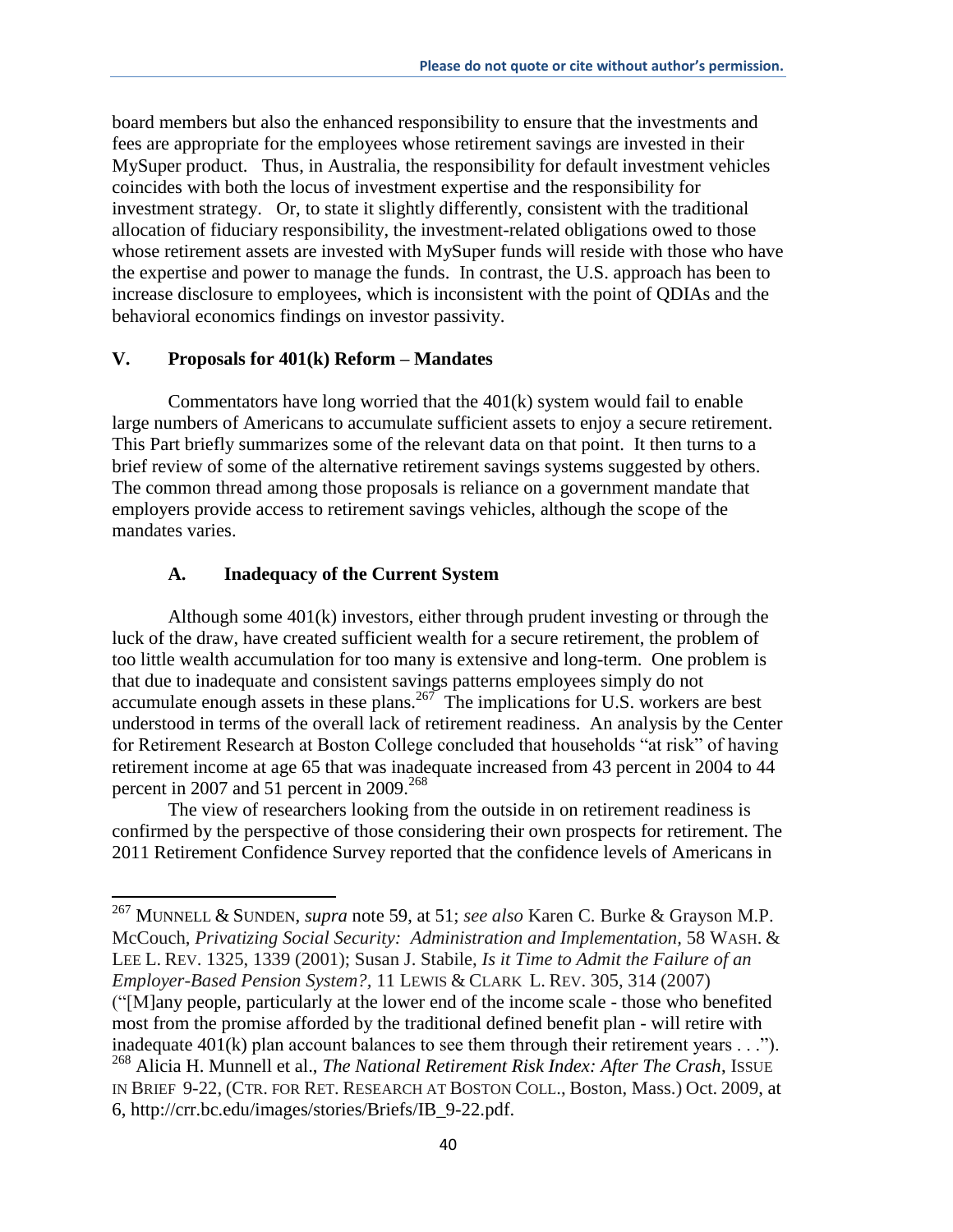their prospects for a comfortable retirement are at an all-time  $low.^{269}$  The number of workers who do not believe they will have enough money in retirement increased by 5 percentage points to 27 percent.<sup>270</sup> They expect this will dramatically affect their retirement lifestyle as 74 percent of current workers expect to work for pay during their retirement.<sup>271</sup>

# **B. Mandatory Systems**

# *1. Guaranteed Retirement Accounts*

Perhaps the most carefully developed and argued alternative to 401(k) plans is the proposal developed by Professor Theresa Ghilarducci. The system she advocates, Guaranteed Retirement Accounts  $(GRAs)$ ,  $^{272}$  would replace all DC plans, including 401(k) plans. An employer with a DB plan that meets specified minimum criteria would be permitted to substitute that plan for a  $GRA<sup>273</sup> GRAs$  would be funded through mandatory contributions of 2.5 percent of salary paid by each employers and employers (for a total of 5 percent).<sup>274</sup> Every individual, regardless of income, who contributes to a GRA would receive a refundable federal tax credit of a flat amount, estimated at \$600 annually.<sup>275</sup> Individuals would have government administered accounts and investment decisions would be made by the Thrift Savings Plan (TSP), which administers and invests the DC accounts of federal employees.<sup>276</sup>

The investment vehicle associated with GSAs would differ significantly from the current TSP. Federal employees have the right in TSP to allocate investments among a six fund menu.<sup>277</sup> Other than the fund comprised of U.S. Treasury securities, the funds are managed by a private-sector financial services firm.<sup>278</sup> These are structured as typical mutual funds, vary in risk, and the accounts of federal employees reflect the investment gains or losses of the funds.<sup>279</sup> It is unclear whether Professor Ghilarducci contemplates direct management of GRA investments by the Board of the TSP or by professional managers selected and monitored by that Board. Either way, she advocates a guaranteed annual investment return of 3 percent for the GRAs of individual workers.<sup>280</sup> Unlike the

<sup>269</sup> Ruth Helman, et al., *The 2011 Retirement Confidence Survey: Confidence Drops to Record Lows, Reflecting "the New Normal,"* EBRI ISSUE BRIEF, Mar. 2011, at 1, http://www.ebri.org/pdf/briefspdf/EBRI\_03-2011\_No355\_RCS-2011.pdf.

 $^{270}$ *Id.* at 7.

<sup>271</sup> *Id.* at 31.

<sup>272</sup> GHILARDUCCI, *supra* note 13, at 262.

<sup>273</sup> *See id.* at 272.

<sup>274</sup> *Id.* at 264.

<sup>275</sup> *Id.*

<sup>276</sup> *Id.* at 264-65.

<sup>277</sup> *See* THRIFT SAVINGS PLAN, *Fund Management,* 

*https://www.tsp.gov/investmentfunds/fundsoverview/fundManagement.shtml.*

<sup>278</sup> *See id.* 

 $279$  *Id.* 

<sup>280</sup> GHILARDUCCI, *supra* note 13, at 265.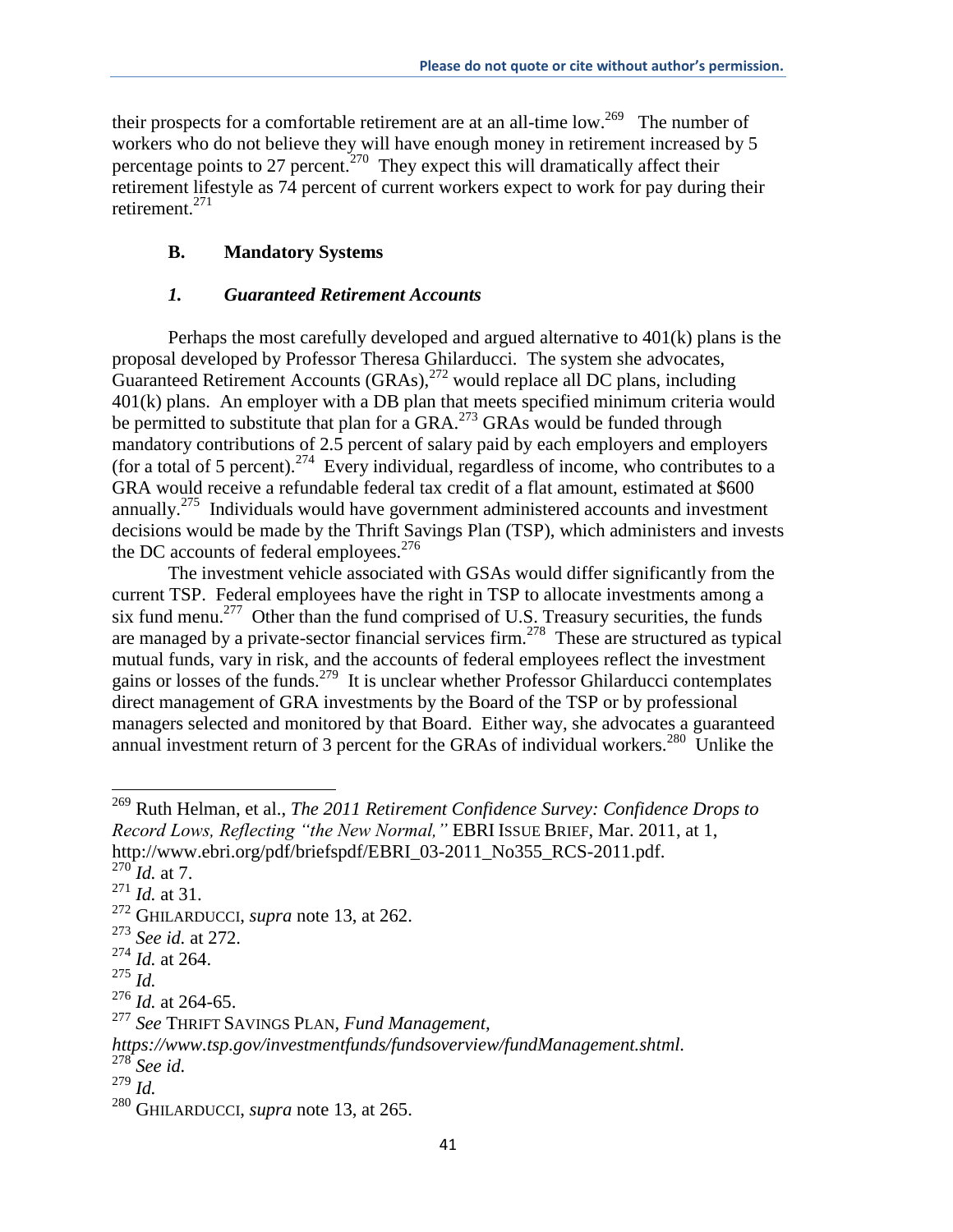existing funds in the TSP, the GRA assets would thus be protected and even continue to grow in periods of financial market downturns but would experience limited returns when markets are thriving. At retirement, individuals could elect to receive up to 10 percent of their account balances as a lump sum but the rest of the account balance would be paid as a life annuity. $281$ 

#### *2. Middle-and-Low Income Mandates*

Professor Schwartz recently proposed a similar government-run system that also would replace  $401(k)$  plans.<sup>282</sup> In the Schwartz system, employers would be obligated to transmit employee contributions to an investment account designated by an employee.<sup>283</sup> Employers would be permitted but not required to contribute to the accounts.<sup>284</sup> Because that is the extent of their involvement, employers would play a reduced role in this system as compared to in 401(k)s.

Government, however, would provide a larger role because it would match the contributions of low-and-middle income workers<sup>285</sup> and it would designate a private sector fund manager to invest the assets.<sup>286</sup> The level of the government match would equal the amount of the current tax subsidies.<sup>287</sup> Left unspecified are: (1) any future adjustments to the government match; (2) whether the match would replace only  $401(k)$ tax incentives, all private-sector employer-sponsored pension-related tax incentives or also the incentives that currently exist for Individual Retirement Accounts (IRAs); (3) the rate of match calculated as a factor of salary; and (4) the levels of earnings at which workers would be entitled to the match.

The Schwartz system relies on nudges for employee contributions and the investment designation. The low-and-middle income workers who would be entitled to a government match would be automatically enrolled in the system at a contribution rate that would entitle them to the maximum government match for their income level.<sup>288</sup> Those employees would be permitted to opt-out of the system.<sup>289</sup> High-income workers would be permitted to establish accounts<sup>290</sup> and presumably would be entitled to elect to investment in the government-selected default fund. Other than the right to invest in that fund, it is unclear what incentive high income individuals would have to participate in this system. Because the matches for low-and-middle income earners are to be funded using the entire amount of current tax incentives, the Schwartz system does not appear to contemplate any tax incentives to encourage high income workers to save within the system.

 $\overline{a}$ 

- <sup>286</sup> *Id.* at 85.
- <sup>287</sup> *Id.* at 79.

<sup>290</sup> *Id.* 

<sup>281</sup> *Id.* at 265.

<sup>282</sup> Schwartz, *supra* note 14, at 74-78.

<sup>283</sup> *Id.* at 74.

<sup>284</sup> *Id.* at 76.

<sup>285</sup> *Id.* at 74-78.

<sup>288</sup> *Id.* at 74-75.

<sup>289</sup> *Id.* at 74.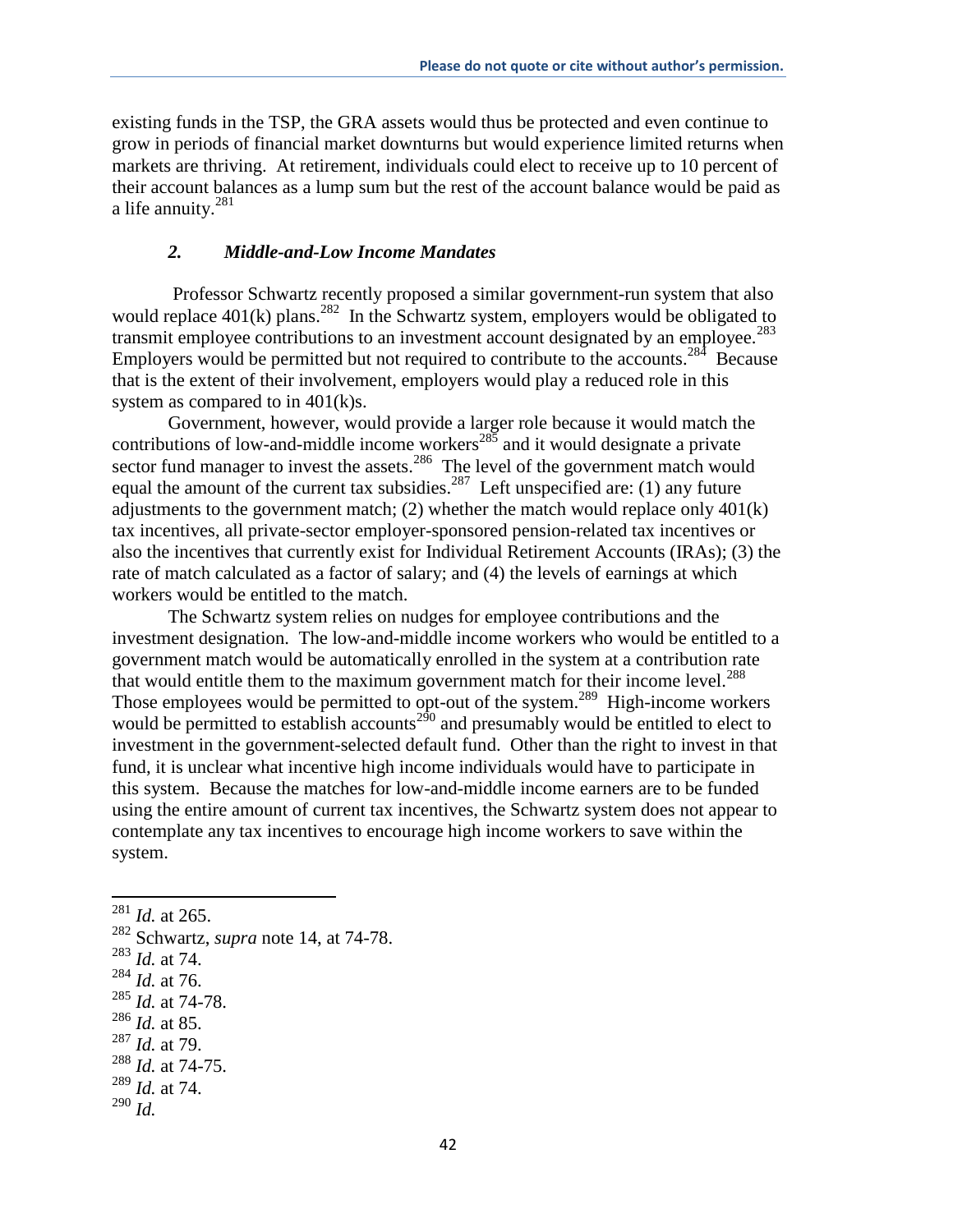The default investment product would consist of a portfolio made up of a U.S. equity index fund and treasury-inflation protected securities (TIPS).<sup>291</sup> While not formally promising a guaranteed minimum investment return, the use of TIPS is intended to provide a "guarantee<sup>[d]</sup> return of principal in real terms at retirement."<sup>292</sup> The allocation between equities and TIPs, and thus the effective guarantee, would vary according to employee age.<sup>293</sup> The federal government would assume from employers the obligation to appoint the manager of the default fund.<sup>294</sup> To reinforce the investment nudge, an employee who elects other than the government-selected default fund might lose some or all of the government matching contribution.<sup>295</sup>

In sum, Professor Schwartz advocates replacing the 401(k) system with one that would impose limited requirements on employers -- to transmit contributions from employees who either elect to contribute to the new system or are defaulted into that system. The federal government would assume responsibility for funding matching contributions for low-and-middle income workers. A federal agency would be charged with designating, and although not discussed, presumably with overseeing, a single private-sector investment manager to run what would quickly become a multi-trillion  $\frac{1}{2}$ dollar fund.<sup>296</sup>

### *3. USA Retirement Funds*

The most recent of the major reform proposals is that of Senator Tom Harkin, the Chairman of the Senate Health Education Labor & Pensions Committee. Unlike Professor Ghilarducci's Guaranteed Retirement Accounts and Professor Schwartz's system, Senator Harkin's plan would exist within the current 401(k) system rather than replacing it.<sup>297</sup> Employers would be permitted to continue their current  $401(k)$  or other retirement plans. An employer that does not offer a plan meeting the minimum criteria would be required to default employees into a newly created type of private sector pension plan, a Universal, Secure, and Adaptable (USA) Retirement Fund. <sup>298</sup> Under the default system employees would be permitted to opt out.<sup>299</sup> Employers would have to make "modest contributions"<sup>300</sup> on behalf of employees and low wage workers would be

<sup>292</sup> *Id.* 

- <sup>293</sup> *Id.*
- <sup>294</sup> *Id.* at 85.
- <sup>295</sup> *Id.* at 85-86.

- <sup>297</sup> Harkin, *supra* note 15, at 7.
- <sup>298</sup> *Id.*
- <sup>299</sup> *Id.*
- <sup>300</sup> *Id.*

<sup>291</sup> *Id.* at 83.

<sup>&</sup>lt;sup>296</sup> Professor Schwartz does not discuss the transition from the current  $401(k)$  plan system to his recommended system. However it would seem that employers would have little incentive to continue 401(k) plans for existing accounts. Many of those assets would probably be transferred to the new system, resulting in rapid growth in the investment fund.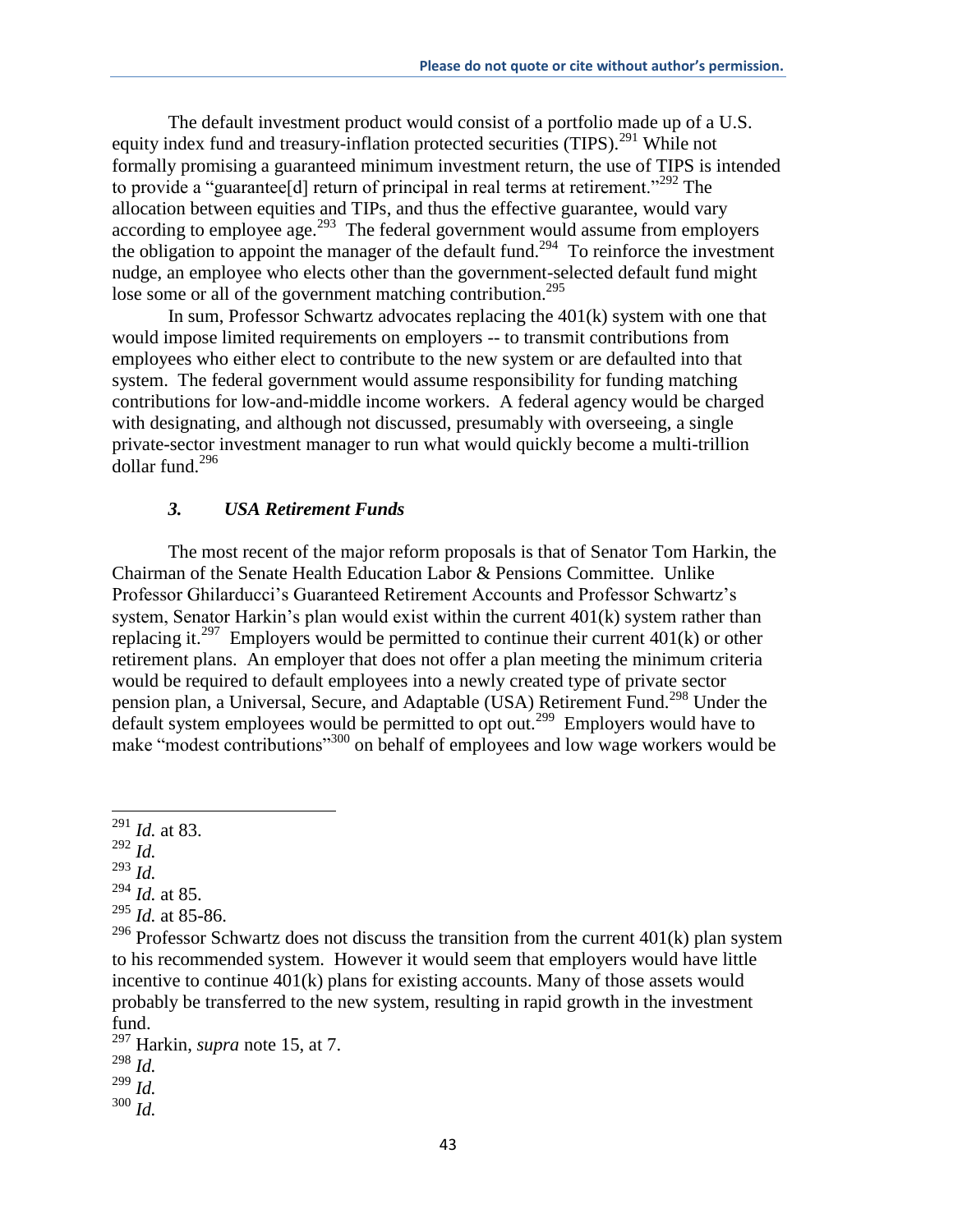entitled to government contributions.<sup>301</sup> It is not clear whether employees who opt out of the plan would receive the employer or government contributions. It also is not clear whether employees would have any choice among USA Retirement Funds; the only reference to choice in Senator Harkin's plan is that employers choose the default fund.<sup>302</sup>

The innovative structure of USA Retirement Funds merges the administrative responsibilities of accepting contributions, calculating, and reporting benefit entitlements, investing assets, and paying benefits.<sup>303</sup> All benefits would be paid as life annuities.<sup>304</sup> There are indications that employees would have individual accounts because the proposal states that: "The amount of a person's monthly benefit would be determined based on the total amount of contributions made by, or on behalf of, the participant and investment performance over time."<sup>305</sup> But, the proposal also contemplates risk sharing, the type and amount of which is ambiguous. That risk sharing delegates to the trustees of each fund the flexibility to gradually increase or decrease benefits depending on investment performance.<sup>306</sup> This obviously is incompatible with a system that calculates individual benefits based purely on account balances. The proposal contemplates that benefits would be "entirely portable"<sup>307</sup> across USA Retirement Funds, but it is not clear how that portability would work in the context of risk pooling.

The fiduciary responsibility for USA Retirement Funds would lie with the fund trustees charged with plan management.<sup>308</sup> Trustees would represent various constituencies: employees, retirees and employers.<sup>309</sup> USA Retirement Funds would be licensed by an unspecified entity.<sup>310</sup> Employers would not have any fiduciary liability for the selection of a USA Retirement Fund for their employees and in fact would be permitted to "use the 'default' fund identified for the region, industry, or through collective bargaining."<sup>311</sup> Presumably a federal agency would determine the default fund for various region and industries.

In sum, the reform proposals set forth by Professors Ghilarducci and Schwartz and Senator Harkin differ in their details but each would confront basic problems in the current 401(k) system. All three proposals would make some level of employer participation mandatory. All three proposals include at least default coverage for all workers of low-and-middle income. Senator Harkin's plan would extend the default to all employees. Professor Ghilarducci's plan would mandate contributions by and on behalf of all employees.

Each proposal also provides for an investment vehicle. In the systems suggested by Professors Ghilarducci and Schwartz, the government would be heavily involved in

- <sup>302</sup> *Id.* at 7.
- <sup>303</sup> *See id.* at 7.
- <sup>304</sup> *Id.* at 6.
- <sup>305</sup> *Id.*

l

- <sup>306</sup> *Id.* at 7.
- <sup>307</sup> *Id.* at 6.
- <sup>308</sup> *Id.*
- <sup>309</sup> *Id.*
- <sup>310</sup> *Id.*

<sup>301</sup> *Id.* at 6.

<sup>311</sup> *Id.* at 7.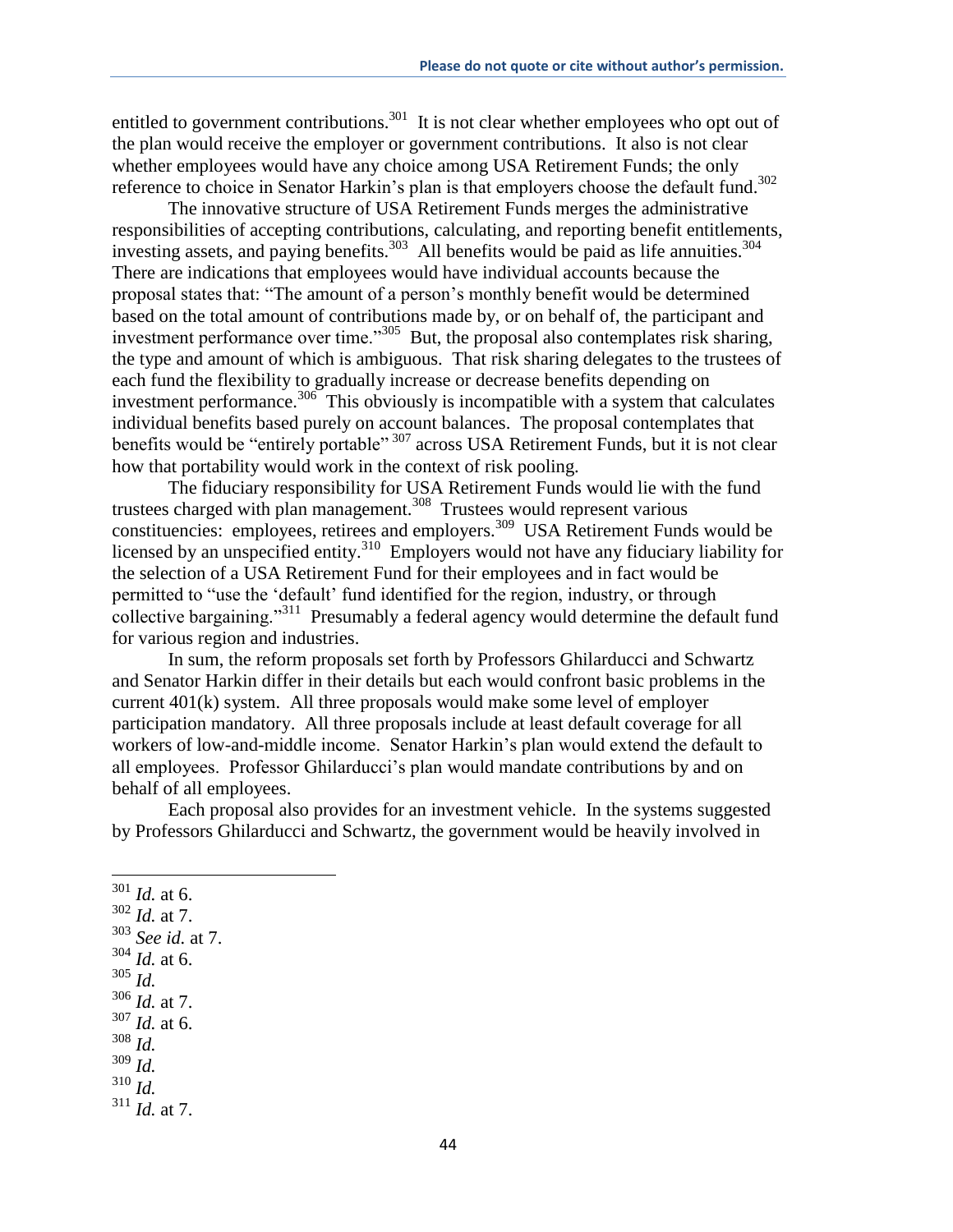the selection and oversight of a single investment product. This alone is enough to be of concern to those familiar with the investment policy struggles of the PBGC.<sup>312</sup> Professor Ghilarducci would not permit any employee choice regarding the investment. Senator Harkin's proposal provides for a variety of private-sector investment vehicles and, like Professor Ghilarducci's would require risk sharing across employees. But it does not appear that employees would have any choice of investment vehicle in USA Funds; instead the fund designation is made by employers.

## **VI. SHARPs – Nudges and Realignment of Fiduciary Responsibility**

This Part begins by engaging with the ideology underlying the three reform proposals outlined in Part IV. After arguing that it is useful to consider a less government-centric approach, I offer an alternative proposal.

### **A. Government-Centric Retirement Security Provision in the U.S.**

Each of the proposals outlined above relies on a government mandate. Mandates are consistent with the Australian SG System, which this Article looks to for default investment product principles that are consistent with choice architecture. But, to understand the ideology underlying mandates and universal coverage in the SG System, it is necessary to put the private sector system in the context of Australia's Age Pension. The public pension program in Australia, the Age Pension, is a welfare-type of safety net system. Only retirees who pass both asset and income tests are entitled to receive Age Pension benefits.<sup>313</sup> The universal system of earned retirement income is the SG System, which relieves the pressure on the Age Pension by ensuring that the vast majority of workers have retirement savings accounts.

In the U.S., it is Social Security that provides a basic retirement benefit for nearly all workers.<sup>314</sup> In that sense Social Security is more like Australia's SG System than its Age Pension. In fact, in some ways as a universal system Social Security is superior to the SG System. Social Security benefits are based on an earnings-related formula, which, unlike the SG Systems structure, protects pensioners against financial market fluctuations.<sup>315</sup> Perhaps the most important factor in the consistent overall support that Social Security has had among the American populace is what one expert referred to as the "characterize[ation of Social Security benefits] as an 'earned right.'"<sup>316</sup> Unlike the Australian Age Pension, ideologically Social Security is not a welfare plan, although it does have a redistributive aspect. <sup>317</sup>

<sup>312</sup> GENERAL ACCOUNTING OFFICE, *"Asset Management Needs Better Stewardship"* 1 (2011) (stating that: "The PBGC's investment objectives and stated asset allocation targets have changed frequently in the last 8 years, alternating between more conservative and more aggressive approaches to investing.").

<sup>313</sup> *See supra* text accompanying note 100.

<sup>314</sup> Moore, *supra* note , at 8.

<sup>315</sup> *Id.* at 10, 14.

<sup>316</sup> *Id.* at 9.

<sup>317</sup> *Id.* at 12-13.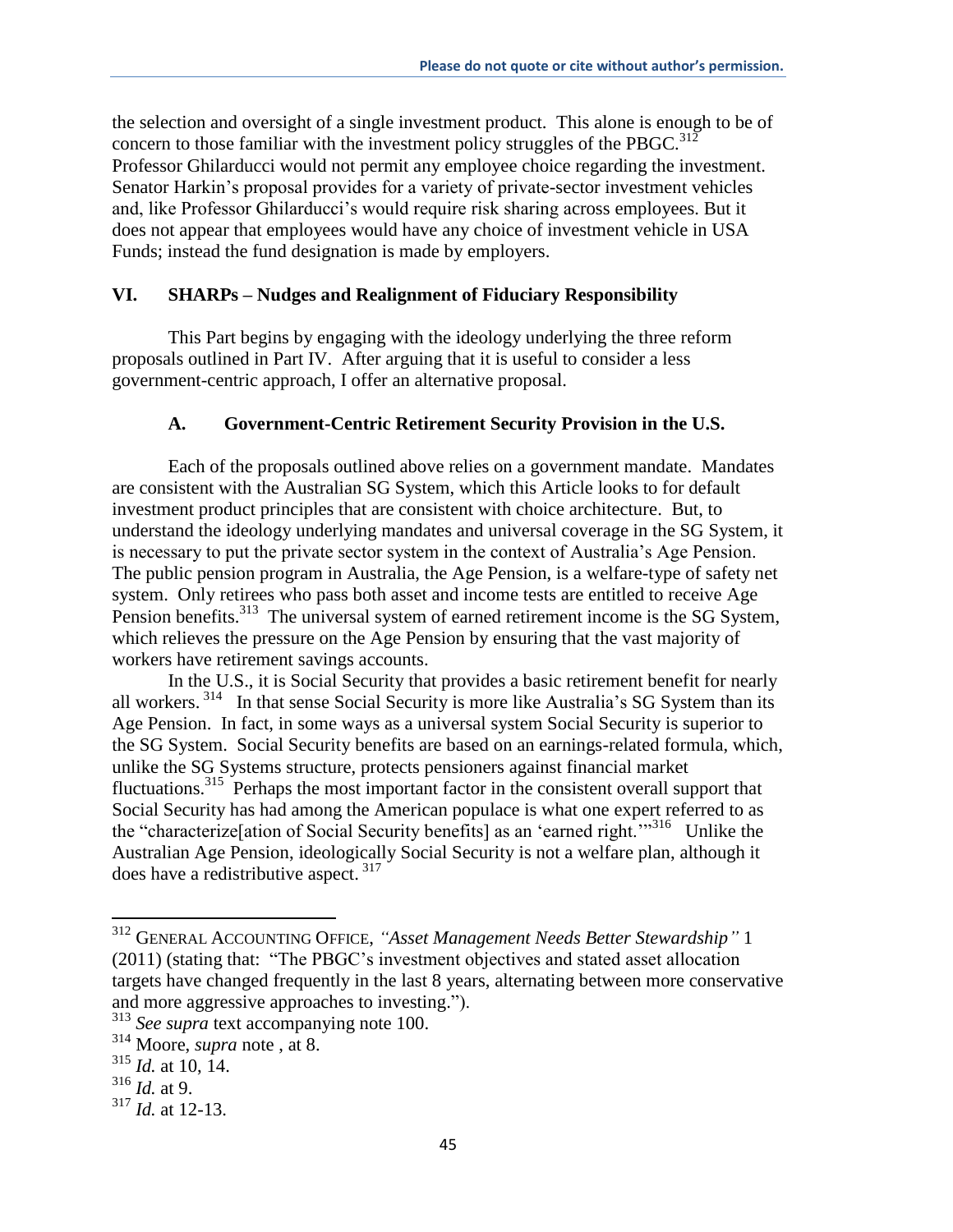The ideology underlying the three reform proposals discussed in Part IV better aligns with the ideology of the Social Security system than with the private-sector employer-based system. Professor Ghilarducci's proposal to mandate employer and employee contributions on behalf of all employees could be achieved through higher Social Security contribution rates. And, she suggests that the Social Security Administration administer her proposed GRAs. Again, like Social Security, her approach includes a benefit "guarantee." Similarly, the guaranteed benefit and effort to enhance retirement income streams for low-to-middle income Americans suggested by Professor Schwartz could be met through increased Social Security contribution requirements for those individuals, perhaps even with an opt out, or more redistributive calculations. Senator Harkin's mandate that all employees be defaulted into a savings plan is the least easily wrapped into the Social Security system since he calls for individual accounts invested in a competitive environment of multiple private sector investment vehicles. But, the conservative investment focus, risk sharing, and annuity requirement of Senator Harkin's plan share aspects of the Social Security system.

These three proposed plans purportedly are intended to operate alongside Social Security. In fact, in addition to their private-sector reforms, Senator Harkin<sup>318</sup> and Professor Ghilarducci<sup>319</sup> both advocate strengthening Social Security. Professor Schwartz points to the political risk inherent in the government-funded nature of Social Security as a rationale in support of his proposal.<sup>320</sup> Ironically, though, the overlap in ideology between these plans and Social Security may further imperil Social Security and the long term viability of any of the three reform proposals that is adopted. The explicit or implicit federal guarantee on the investment of assets in these reform proposals creates substantial political risk. Even if the government does not explicitly back those guarantees, implicit expectations will exist based on the government's regulatory role in establishing the guarantees and involvement in investment decisions.<sup>321</sup> Furthermore, the use of individual accounts in conjunction with mandates may provide fodder for those

<sup>318</sup> Harkin, *supra* note 15, at 8.

<sup>319</sup> *See* GHILARDUCCI, *supra* note 13, at 139-178 (discussing the risks to Social Security and objecting particularly to the possibility of individual savings accounts within the Social Security system).

<sup>320</sup> Schwartz, *supra* note 14, at 81-82.

 $321$  Commentators have argued that the government is likely to guarantee the obligations of the PBGC even though it technically has no obligation to do so. *See, e.g.*, Nicholas J. Brannick, *At the Crossroads of Three Codes: How Employers are Using ERISA, the Tax Code, and Bankruptcy to Evade Their Pension Obligations,* 65 OHIO ST. L.J. 1577, 1626 (2004) ("And while the PBGC may not sue general revenues to bail out failed pension plans, this does not mean that general revenues may not prove necessary to bail out the PBGC, despite the fact that the government is not technically liable for any of the PBGC's obligations."); Joshua Gad-Harf, *The Decline of Traditional Pensions, The Impact of the Pension Protection Act of 2006, and the Future of America's Defined-Benefit Pension System,* 83 CHI.-KENT L. REV. 1409, 1431 (2008) ("The more liability the PBGC inherits, the greater the chances are that the government will have to bail out the PBGC  $\ldots$ ").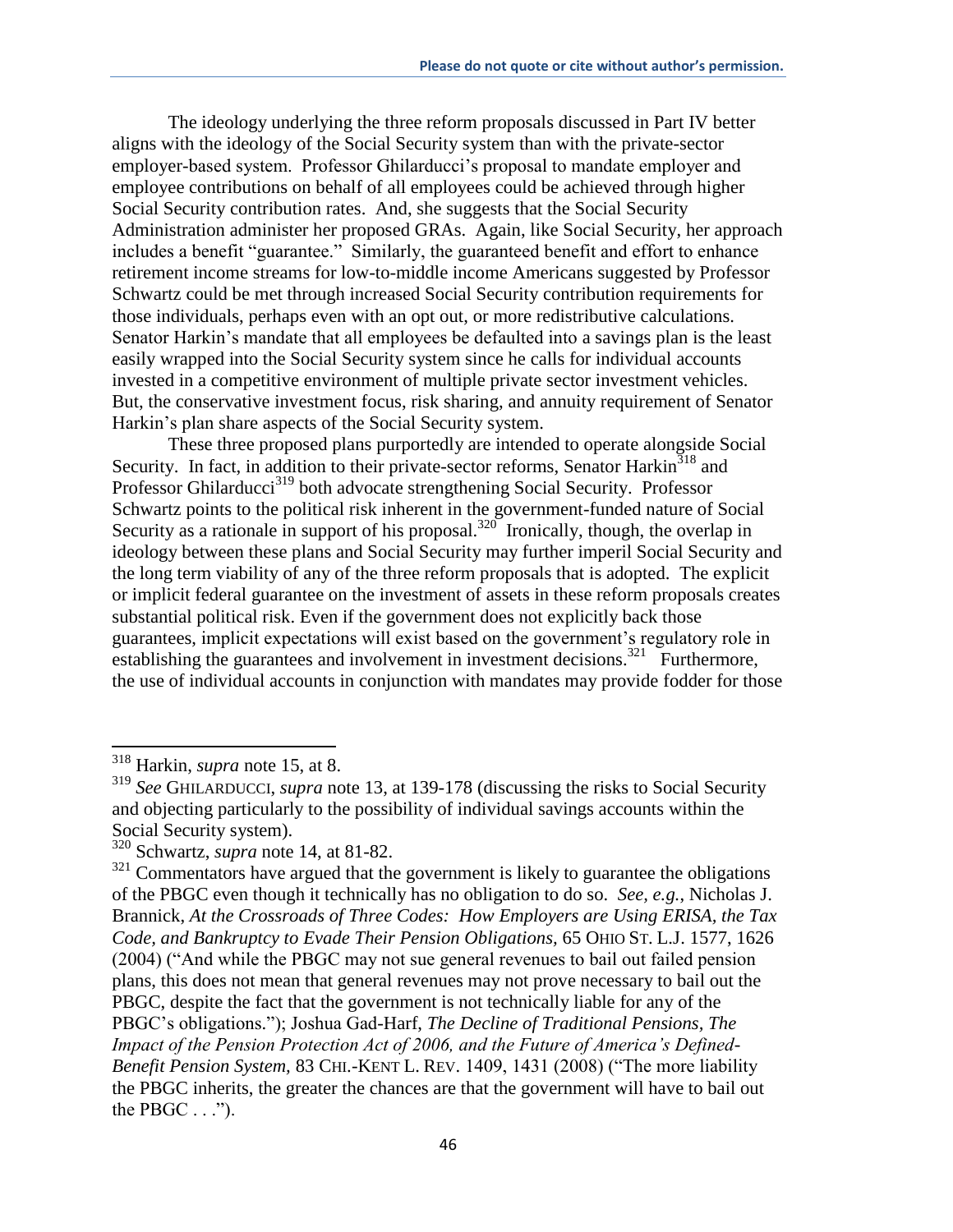who believe Social Security should facilitate individual investment accounts.<sup>322</sup> And, if every employee is defaulted into a savings-type of account or, under Professor Ghilarducci's plan is mandated to participate in such a plan, opponents of Social Security may argue that its universal coverage is much less important than in the current system of voluntary plan sponsorship. In short, any of these proposals may be viewed as 'the' basic retirement system for American workers, replacing the role the Social System has played since its enactment.

## **B. SHARPs – A Fiduciary Model Built on Choice Architecture**

In this section, I offer an alternative approach that is ideologically consistent with the traditional U.S. system of voluntary employer-sponsorship. In fact, it would operate within the existing 401(k) system. Two characteristics of Australia's approach to default investments inform this proposal. First, Australia has incorporated into the SG System the recognition that many people who opt, implicitly or explicitly, into the default investment products do not want to be actively involved in monitoring the investments in their accounts. Second, Australian reforms are structured to address the reality that employers also may not have the expertise or the inclination to become experts in investment product selection and monitoring. The administrative and investment products that I recommend, Safe Harbor Automated Retirement Products (SHARPs), leverage both of those aspects of the Australian approach while retaining the philosophical goals of avoiding employer mandates and enabling some employee investment choice. This section sketches the proposed regulatory framework for SHARPs, discusses how they would be integrated into the current 401(k) system and explains how they would: (1) increase 401(k) plan sponsorship by decreasing barriers to employer plan sponsorship; (2) introduce greater integrity and appropriate diversification into default investment products; and (3) increase participation through the use of defaults.

#### *1. Decreased Barriers to Plan Sponsorship*

SHARPs would replace QDIAs and, as an incentive for employers to use default settings in 401(k) plans, would provide employers with safe harbor protection from fiduciary liability for the selection and monitoring of SHARPs. With SHARPs, employers would be relieved of the onerous task of qualifying and monitoring the myriad products they should consider as the default investment product for their plan. As well, they could be assured that they would not face the potential litigation costs or liability of the sort sought in the 401(k) employer stock and fee lawsuits.<sup>323</sup>

l

<sup>322</sup> *See* Elizabeth D. Tedrow, *Social Security Privatization in other Countries – What Lessons Can be Learned for the United States?,* 14 ELDER L.J. 35, 51-53 (2006) (discussing Australia's SG System as a counterpart to a privatized Social Security system).

<sup>&</sup>lt;sup>323</sup> See supra text accompanying notes 167-73.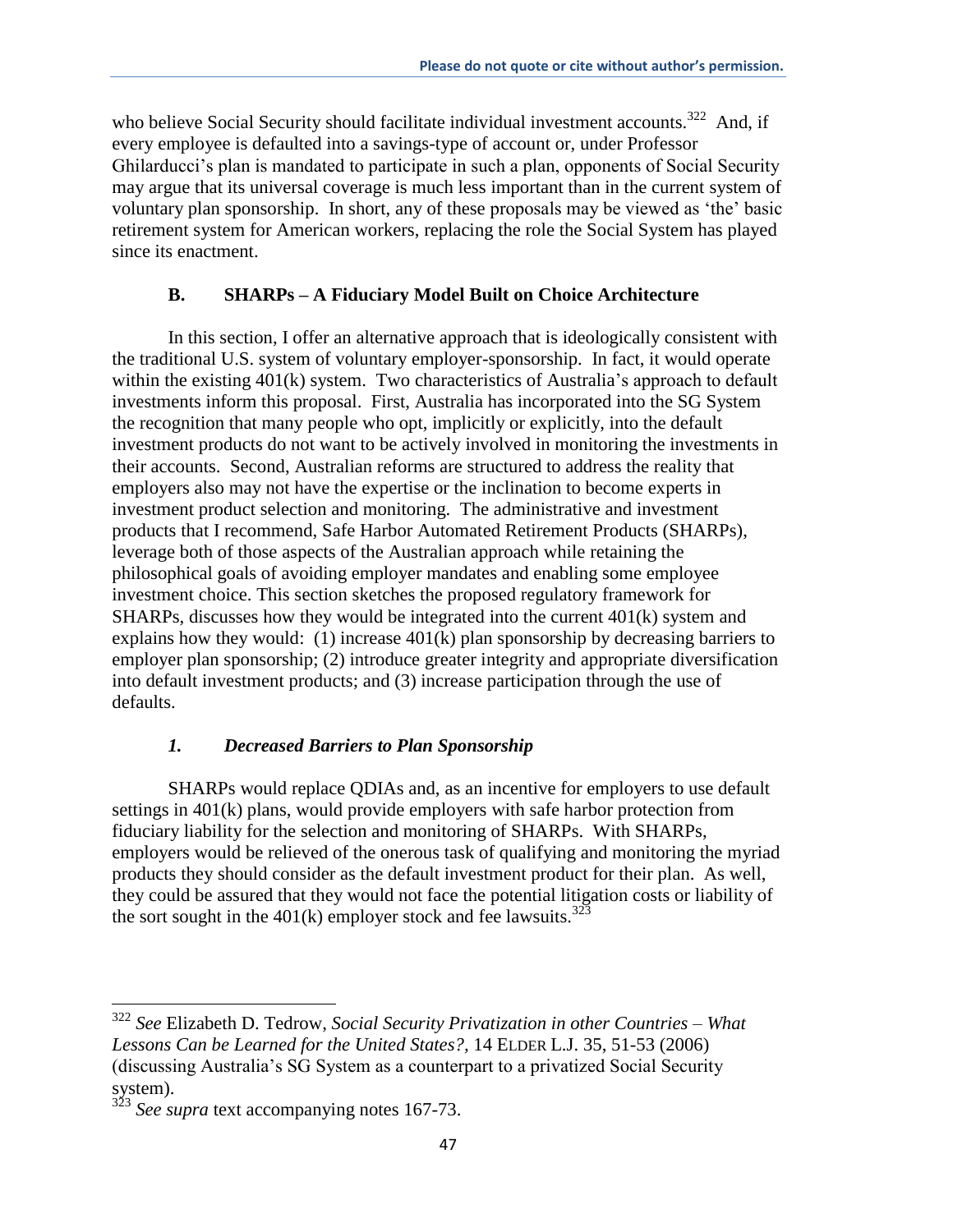In order to further incent  $401(k)$  plan sponsorship by the most reluctant group, small employers,<sup>324</sup> those employers should be permitted to offer participant-directed  $401(k)$  plans that offer only two SHARP products – one as the default product and a second to provide employees with an alternative. Most employers elect to sponsor 401(k) plans as participant-directed plans because, although the employer retains fiduciary liability for the selection and monitoring of the plan's investment options, the employer has no liability for actual investment decisions made by an employee.<sup>325</sup> As discussed above,<sup>326</sup> to qualify as a participant-directed plan currently a  $401(k)$  plan must offer a minimum of three investment options that together and separately meet a variety of requirements for the plan. Those standards would remain unchanged for medium and large employers.

The use of SHARPs to relieve employers of the costs and risks of fiduciary obligation in the choice of default investment products will remove that roadblock to plan sponsorships. SHARPs would provide a second incentive for small employers. In addition to investment management, each SHARP would be required to provide, as a fiduciary and at an employer's option, all necessary administrative and reporting services. Small employers could rely on the two SHARP products for those services, freeing small employers of all ongoing administrative obligations and liability. Medium and large employers may find it more appropriate to retain a single plan administrator and only use a SHARP's investment management services.

### *2. Greater Integrity and Appropriate Diversification of Investment Products*

Elimination of employer fiduciary obligations for SHARPs will not result in a loss of protection for employees. In lieu of employer fiduciary obligation for SHARPs, I propose a two-part mechanism consisting of: (1) assigning fiduciary responsibility to the investment managers and fund directors that determine and implement a SHARP's investment strategy; and (2) licensing by and reporting to a federal regulatory agency. The disclosure requirements would promote the ability to make competitive comparisons among SHARPs.

In addition to the reporting requirements, SHARPs would be restricted to only a limited set of features, including administrative features. As with the financial servicescentric allocation of fiduciary duty, this limitation is modeled after the Australian reform. The notion underlying SHARPs is that they are default funds with their primary market being employees who prefer not to be deeply engaged in their 401(k) plan investment decision making. Thus, there is no need to permit frequent transfers into and out of SHARPs, daily access to account balances, and other features that add costs and increase volatility. Requiring each SHARP to offer a uniform set of administrative features will provide economies of scale for the small employers who choose to rely on SHARPs to provide those services and promote competition through comparability.

 $324$  A threshold of 100 employees would track the Bureau of Labor Statistics reporting. *See* Colleen E. Medill, *Targeted Pension Reform,* 27 J. LEGIS. 1, 5 n.11 (2001).

<sup>325</sup> *See supra* text accompanying note 78.

<sup>326</sup> *See supra* text accompanying note 79.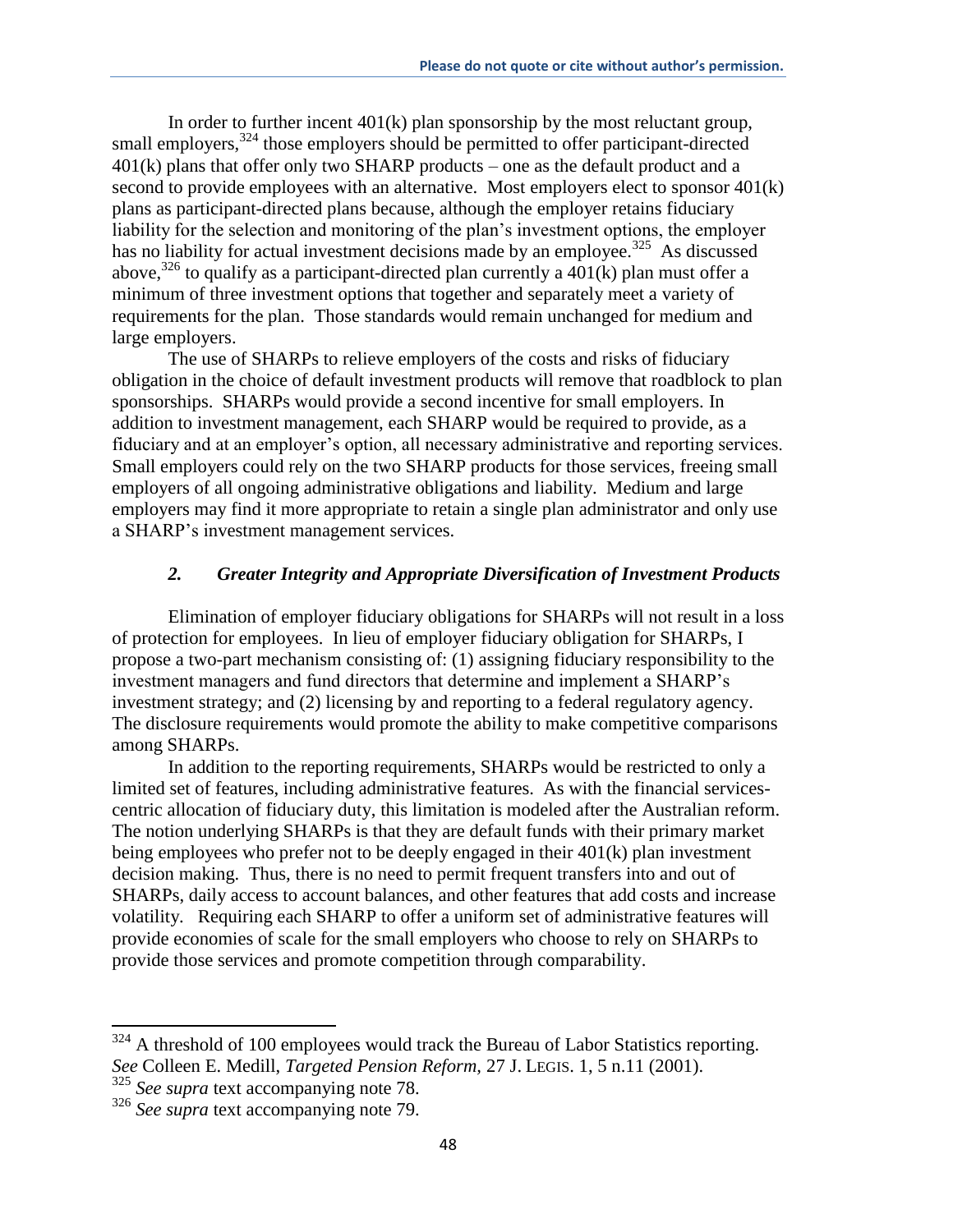The investment strategy of SHARPs is critical to employees' wealth accumulation. SHARPs would be permitted to use any investment strategy that currently would meet the QDIA requirements.<sup>327</sup> To drive investor-focused performance and low fees, the investment managers of SHARPs would have fiduciary liability to act in the best interest of the participants, including determination, disclosure, and implementation of an appropriate asset allocation strategy. As a final check, the board members of a SHARP would be responsible for its compliance with regulatory standards and its disclosed strategy.

Admittedly, the restriction of investment strategies to those currently permitted of QDIAs will somewhat limit innovation in SHARPs. Gains in this tradeoff, however, are that the investment focus is on appropriate diversification and regulators will be better able to vet compliance with licensing requirements. Furthermore, the restriction on investment strategies will limit the investment choices only of employees at small employers who choose to rely on the participant-directed safe harbor of offering two SHARPs within their  $401(k)$ . Employees who are covered by other  $401(k)$  plans will continue to have the opportunity to choose from the array of investments offered by their plan in addition to any SHARPs on their plan's menu. Once participants enter the retirement-age distribution phase, they would be required to roll their assets into a non-SHARP investment vehicle. This will incentivize investment companies and annuity providers to develop innovative, competitive, and appropriate products for retirees.

 In its efforts to protect individual investors, the current regulation of default investment products relies primarily on disclosure to employees as a supplement to employer fiduciary obligation in the selection and monitoring of default investment vehicles.<sup>328</sup> In contrast, the SHARPs regime would rely on allocation of fiduciary responsibility to the investment managers that manage those products and on appropriate regulation and disclosure. In assessing the viability and importance of such a shift, consider the lessons realized from the use of default investment products during the financial crisis. Some TDFs incurred significant losses because they maintained substantial equity allocations even for investors with near-term target retirement dates.<sup>329</sup> The DOL's short-term response, coordinated with the SEC, was to issue an investor bulletin explaining the risks of investing in TDFs.<sup>330</sup> The bulletin contained three pages of potentially useful information in an easy to read format combining charts and questions and answers.<sup>331</sup> In the longer term, the DOL has been drafting enhanced disclosure guidelines that would require plans to provide employees with 401(k) assets invested in TDFs more information about those funds.<sup>332</sup> Ultimately that guidance and the required disclosures are likely to include valuable information for the plan sponsors and participants that read and understand them.

<sup>327</sup> *See supra* text accompanying notes 191-97.

<sup>328</sup> *See supra* text accompanying notes 259-62.

<sup>329</sup> *See supra* text accompanying notes 151-52.

<sup>330</sup> *See supra* text accompanying note 259.

<sup>331</sup> DEPT. OF LABOR & SECURITIES AND EXCHANGE COMM., *Investor Bulletin: Target Date Retirement Funds,* May 6, 2010,

http://www.dol.gov/ebsa/pdf/TDFinvestorbulletin.pdf.

<sup>332</sup> *See supra* text accompanying notes 260-62.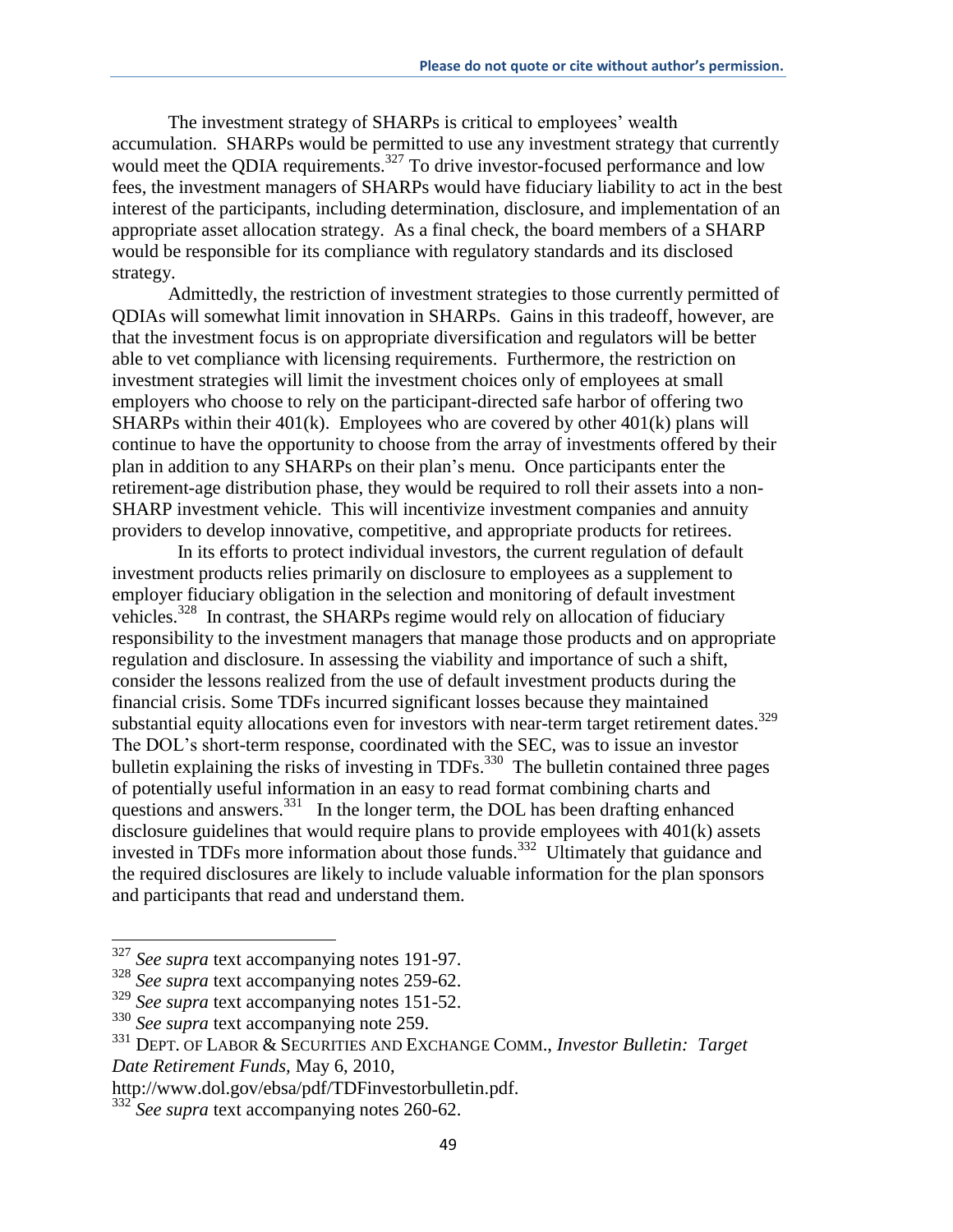However, addressing issues with default investment products through education and disclosure is entirely inconsistent with the principles of a default regime. Behavior economics and choice architecture show that no retirement system can or should rely on all individuals in the system acquiring and exercising the expertise required to make appropriate investment decisions. Congress at least implicitly recognized the contribution that choice architecture could make to wealth accumulation in the 401(k) system when it enacted, through the PPA, incentives for plans to implement automatic enrollment. There is nothing in the U.S. system of 401(k) and similar accounts that ensures that participants will read investor bulletins, disclosures delivered by their employers, or any other investment-related materials, let alone that they will understand that material or take action based on it. Research indicates that many participants do none of those things.<sup>333</sup>

The success of a system of defaults, especially defaults into investment products, depends on the existence of appropriate default settings. It is inconsistent to, on one hand, argue that default settings are important because an overwhelming array of research shows that individuals are subject to biases, lack interest in becoming investment experts, etc. and then, when addressing potential issues with default settings, respond by providing information to those same individuals so they can determine whether the default settings are appropriate or not. By definition, the appropriate locus of decision making in default settings is not the individual plan participant and disclosures directed to those participants are likely to have limited effect. SHARPs address this by allocating fiduciary responsibility to the experts involved in investment decision making and by establishing a regime of appropriate regulatory oversight.

#### *3. Increased Employee Participation in 401(k) Plans*

SHARPS can be expected to increase the numbers of employees who participate in plans both because more employees, particularly at small employers, would have access to 401(k) plans and because employers that sponsor plans will be more likely to use automatic enrollment settings in their plans. More plans in existence will mean that more employees have the opportunity to contribute to 401(k) plans. Increased use of automatic enrollment will result in employees participating by default.

Although some plans had previously adopted automatic enrollment provisions, the increased partial protection from fiduciary liability associated with QDIAs that resulted from the 2006 enactment of the PPA appears to be responsible for increasing the adoption of automatic enrollment.<sup>334</sup> One survey found that in 2010, 41.8 percent of 401(k) plans used automatic enrollment.  $335$  That is an increase over the 38.4 percent rate in 2009 and

<sup>333</sup> *See supra* text accompanying notes 28-31.

<sup>334</sup> *See* Barbara A. Butrica & Mauricio Soto, *Does Autoenrollment Affect Employer Contributions?* 1 (2009),

http://www.urban.org/uploadedpdf/411996\_employer\_contributions\_brief.pdf. <sup>335</sup> Sarah Holden et al., *401(k) Plan Asset Allocation, Account Balances, and Loan Activity in 2010,* 10 ICI RESEARCH PERSPECTIVE 17, 63 n.36 (2011),

http://www.ici.org/pdf/per17-10.pdf; *see also* S. Kathi Brown, *Automatic 401(k) Plans: Employer Views on Enrolling New and Existing Employees,* AARP (2010),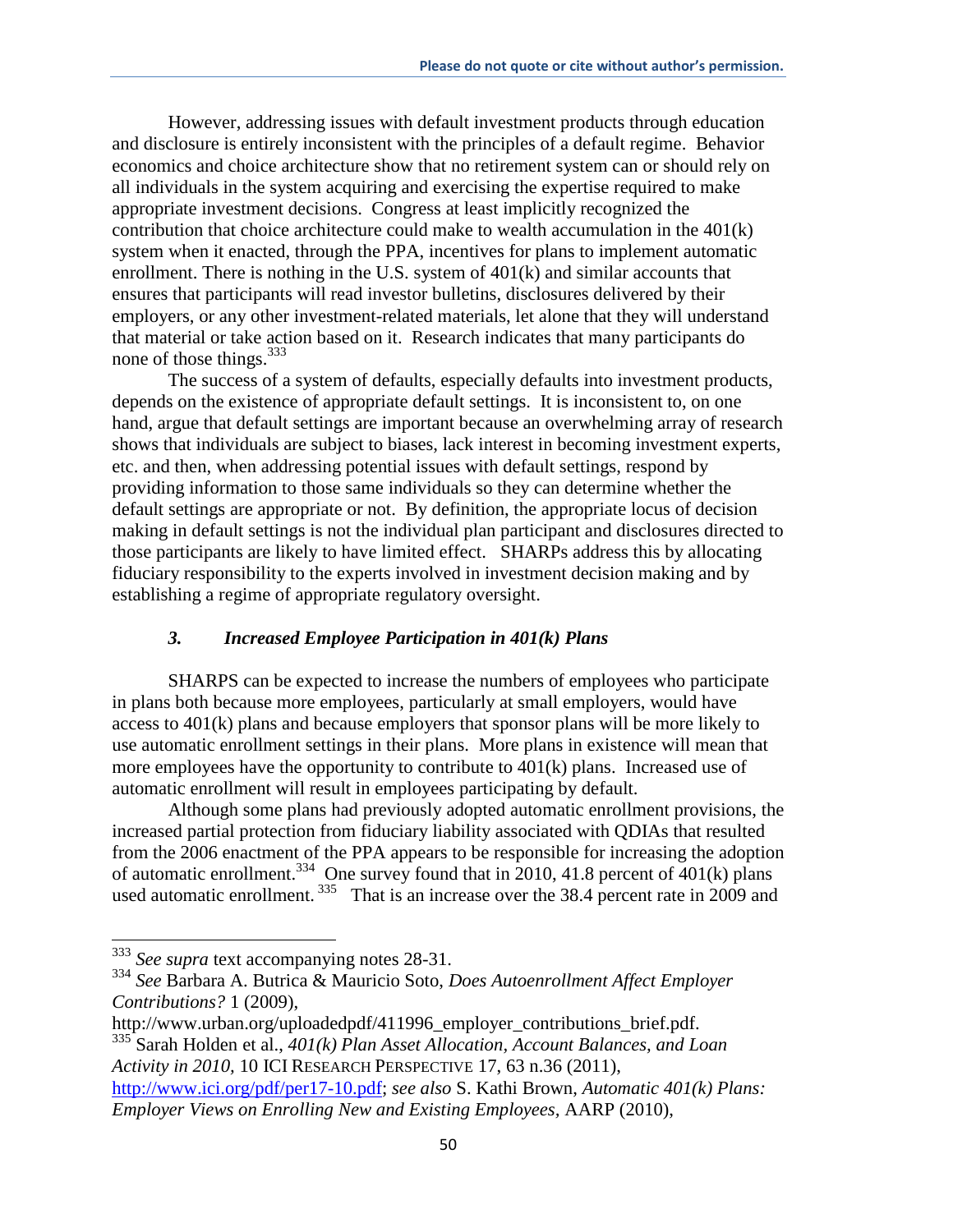a dramatic shift from the 17 percent rate in 2005, just prior to enactment of the PPA.<sup>336</sup> Obviously, though, adoption of automatic enrollment features has been far from universal.

If the moderate levels of protection against fiduciary liability that PPA provided for protection had such a significant effect on employers' adoption of automatic enrollment, it is reasonable to believe that the greater protection of SHARPs would also have a positive impact. This is especially true since any small employer adopting a 401(k) as a result of the SHARPs incentive for small employers would also be utilizing automatic enrollment. Empirically we know that employee participation in 401(k) plans increases dramatically when plans adopt automatic enrollment. 337

## *4. The Benefits of SHARPs*

In sum, SHARPs would not achieve the nearly 100 percent coverage that Australia has or that would exist under the three proposed reforms discussed in Part V. That's exactly the point; SHARPs are intended to work within the ideology and structure of the existing U.S. voluntary system of plan sponsorship. As an incremental change to the 401(k) regulatory framework, legislative implementation of SHARPs should be politically possible in the near term.

SHARPs would appeal to the key decision-makers in the  $401(k)$  debate as SHARPs would provide benefits to the three major constituencies associated with 401(k) plans. For employers they would provide a total safe harbor from liability associated with default investment products. For employees, the benefits from SHARPs are potentially three-fold. First, given increased protection from fiduciary liability for investment selection a greater number of employers, particularly small employers, should be willing to sponsor 401(k) plans, providing more employees with access to those plans.<sup>338</sup> Second, employers with 401(k) plans should be more likely to use automatic enrollment settings, which data clearly show dramatically increase the rates at which employees contribute to  $401(k)$  plans.<sup>339</sup> Third, rather than investing their plan assets in an undiversified manner, which tends to result from a series of risk-inducing factors, including a lack of financial expertise and interest and a variety of investment biases and errors,  $340$  employees who do

http://www.aarp.org/work/retirement-planning/info-06-2010/auto401k.html (finding 42 percent of large employer plans utilized automatic enrollment in 2010).

<sup>337</sup> See supra text accompanying notes 57-58.

 $\overline{a}$ 

<sup>338</sup> This will be particularly true if a system develops to easily enable employers to join with other employers to form multiple employer  $401(k)$  plans in order to increase administrative and reporting efficiencies.

<sup>339</sup> A secondary benefit of automatic enrollment features is that they open up the possibility that the plan also then will utilize automatic escalation provisions, which are shown to increase the amounts that employees save in 401(k) plans. *See supra* text accompanying notes 68-69.

<sup>340</sup> *See supra* text accompanying notes 28-31.

<sup>336</sup> Sarah Holden et al., *401(k) Plan Asset Allocation, Account Balances, and Loan Activity in 2010,* 10 ICI RESEARCH PERSPECTIVE 17, 63, n.36 (2011), http://www.ici.org/pdf/per17-10.pdf.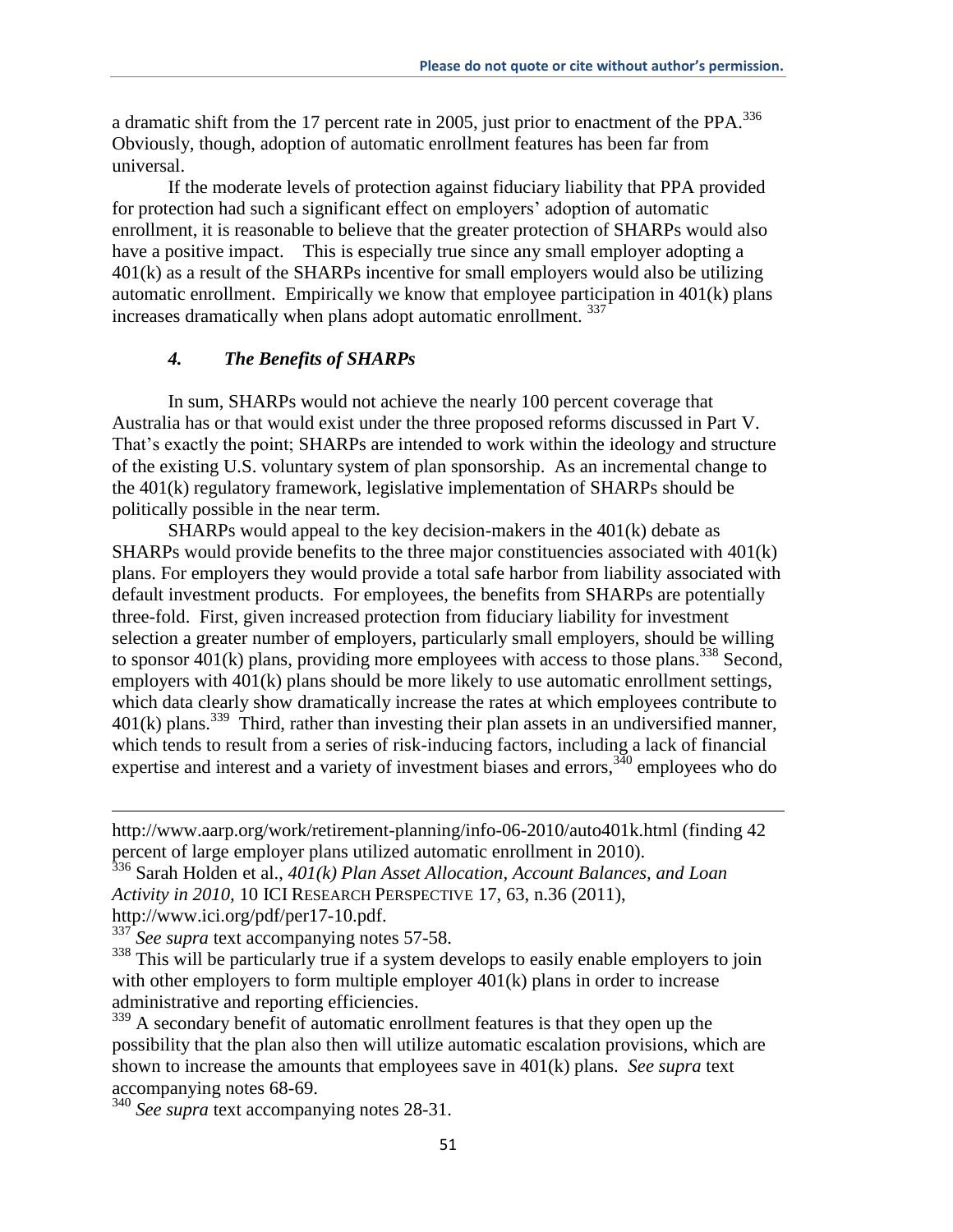not wish to be active in managing their retirement accounts will be invested in an appropriately diversified retirement product. The third constituency, a powerful voice in any debate over reform, is the product providers. The financial services industry would be free in this system, unlike in the proposals for government-run investment programs proposed by Professors Ghilarducci and Schwartz, to innovate and create products that would spur wealth creation for workers and efficient capital allocation, subject to appropriate regulation and fiduciary obligations to employee-investors. Nor would investment approaches be arbitrarily limited, as in Senator Harkin's proposal, to conservative investments.

#### **VII. Conclusion**

The creation of long-term wealth for the majority of U.S. employees is dependent in large part on the system of private-sector employer-sponsored DC plans, particularly 401(k) plans. In the current system, too many gaps exist resulting in too few employees having access to 401(k) plans, too few of those who do have access actually contributing to the plans and too little investment growth due to factors such as improper diversification and high fees. To address these problems, I propose the creation and regulation of a new type of investment product: Safe Harbor Automated Retirement Products (SHARPs). Behavioral economics research and principles of choice architecture provide the theoretical foundation for SHARPs.

Every day, approximately 10,000 Americans turn  $65.$ <sup>341</sup> For many of them, that date or some date soon will represent the end of their time as wage earners. Two-thirds of them worry about not having enough money for retirement.<sup>342</sup> A quarter of workers, in one study, admitted to not even opening their 401(k) statement for fear of receiving bad news. Of those who did open their statements, almost three quarters spent less than three minutes reviewing them.  $343$ 

Given the uncertainty of the financial and job markets, the limited availability of retirement plans, and the lack of engagement by many employees with their 401(k) accounts, a shift in approach is needed. Tweaks to the system cannot remedy the extensive gap. But, replacement of the 401(k) system with mandates and government-run investment vehicles is not ideologically consistent with the U.S. reliance on Social Security as the mandatory government-run pension system.

SHARPs would provide the means to implement a solution that benefits not only employees, but also their employers and the financial professionals and investment companies that service 401(k) plans. With modifications to tailor the reform being undertaken in Australia to the unique American environment and ideology, we can make

<sup>341</sup> PEW RESEARCH CENTER, *supra* note 1.

<sup>342</sup> Elizabeth Mendes, *Lack of Retirement Funds is Americans' Biggest Financial Worry,*  GALLUP, June 15, 2011, http://www.gallup.com/poll/148058/lack-retirement-fundsamericans-biggest-financial-worry.aspx.

<sup>343</sup> Kathleen Koster, *Trying to Avoid Bad News and Confusion, Many Participants Leave 401(k) Statements Unopened,* EMPLOYEE BENEFIT NEWS, Apr. 15, 2009,

http://ebn.benefitnews.com/news/trying-to-avoid-bad-news-and-confusion-manyparticipants-2671998-1.html.